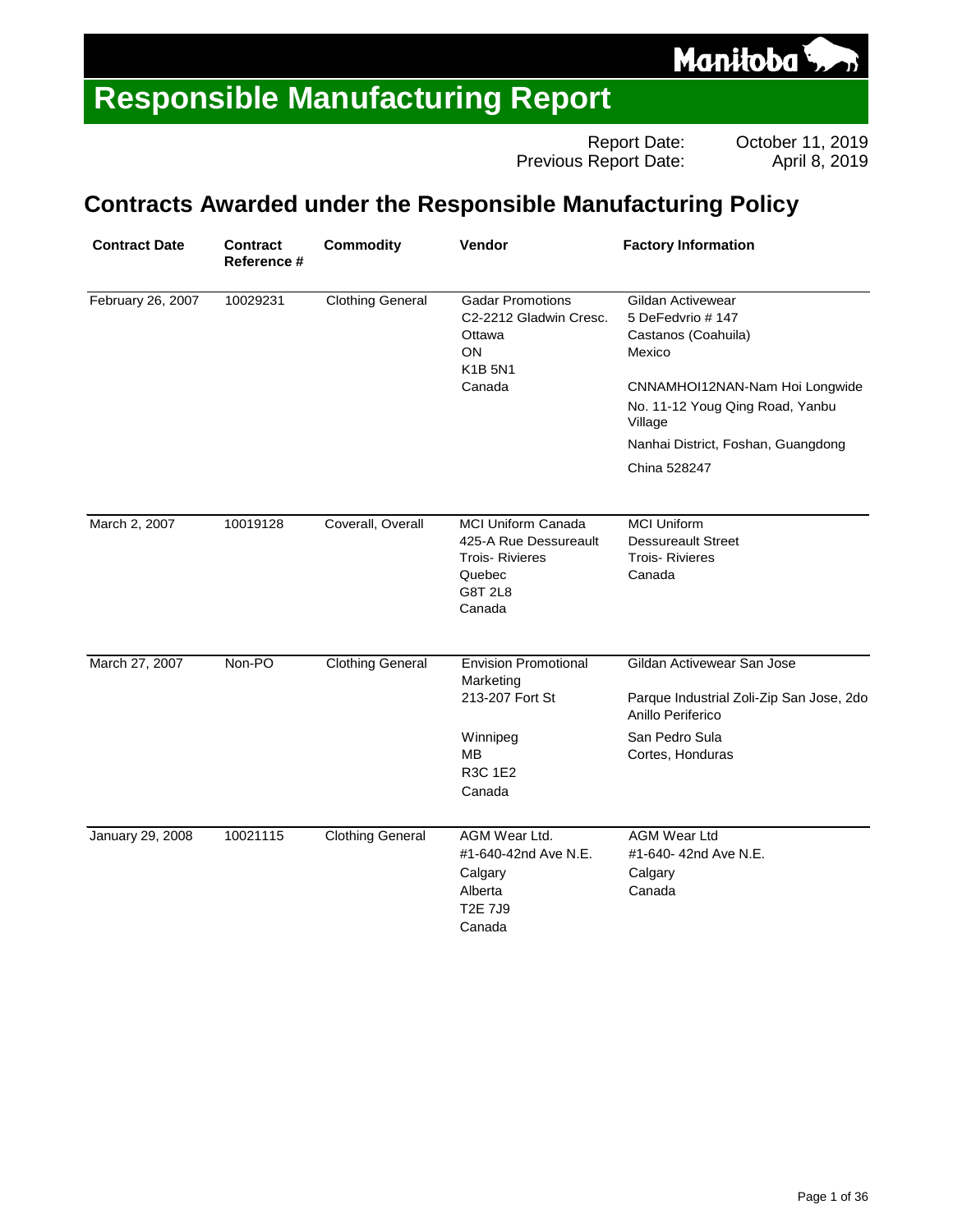Manitoba<sup>5</sup>

| <b>Contract Date</b> | <b>Contract</b><br>Reference # | <b>Commodity</b>  | Vendor                                                                                           | <b>Factory Information</b>                                                                                                                                                                                                     |
|----------------------|--------------------------------|-------------------|--------------------------------------------------------------------------------------------------|--------------------------------------------------------------------------------------------------------------------------------------------------------------------------------------------------------------------------------|
| March 4, 2008        | 10021610                       | Clothing, General | Marantz & Son<br>14 Plymouth Street<br>Winnipeg<br>Manitoba<br><b>R2X 2V7</b><br>Canada          | Gildan Active Wear<br>26 Rue Jean Gilles<br>Port au Prince<br>Haiti<br>Gildan Knits<br>Zona Franca Industrial<br>III Estapa, Santiago<br>Dominican Republic                                                                    |
| March 5, 2008        | 10021531                       | Communication     | Crestline Coach Ltd.<br>802 57th St E<br>Saskatoon<br>Saskatchewan<br>S7K 5Z1<br>Canada          | Sentry Armor Systems<br>2821 Fenwick Road<br>Kelowna<br>Canada                                                                                                                                                                 |
| March 5, 2008        | 10021531                       | Gloves, Work      | Mccordick Glove<br>Winnipeg<br>Manitoba<br><b>R3E 3R3</b><br>Canada                              | Nat Pro Inc.<br>Unit 8, 130 Midland Street 20 rue St-Gerard, St. Stanislas<br>Quebec<br>Canada<br>North Holding/Supplier Pipeline Group<br>Room 1001-2, 10/F, Man Yee Bldg., 68<br>Desvoeux Rd., Central<br>Hong Kong<br>China |
| March 7, 2008        | 10021545                       | Uniform, Attire   | <b>Dixie Uniforms</b><br>106 Walton Street<br>Toronto<br>Ontario<br>M5G 1Z2<br>Canada            | Canada Angel Hospital<br>168 Zhou-Zhuang/Chao-Yong District<br>Beijng<br>China                                                                                                                                                 |
| March 10, 2008       | 10021531                       | Outerwear, Safety | Commercial Solutions Inc.<br>4175 95th Street<br>Edmonton<br>Alberta<br><b>T6E 5R6</b><br>Canada | Commercial Solutions Inc.<br>4175 95th Street<br>Edmonton<br>Alberta                                                                                                                                                           |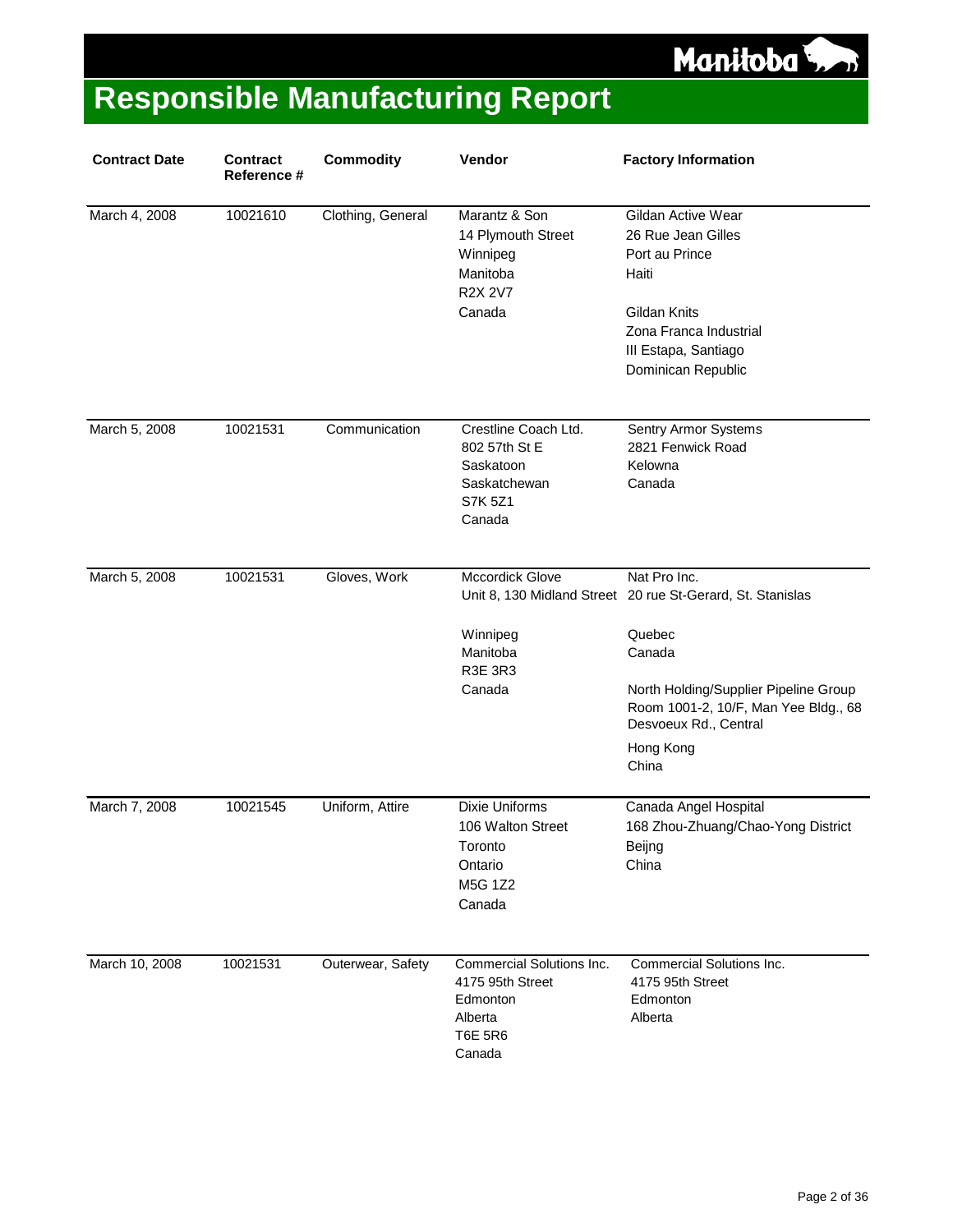

| <b>Contract Date</b> | <b>Contract</b><br>Reference # | <b>Commodity</b>                          | Vendor                                                                                                                        | <b>Factory Information</b>                                                                                                                                                                                   |
|----------------------|--------------------------------|-------------------------------------------|-------------------------------------------------------------------------------------------------------------------------------|--------------------------------------------------------------------------------------------------------------------------------------------------------------------------------------------------------------|
| April 8, 2008        | 10021531                       | Coverall, Overall                         | Cantex Distribution Inc.<br>4749 Park Street<br>Niagara Falls<br>Ontario<br><b>L2E 2P7</b><br>Canada                          | Cantex Distribution Inc.<br>4749 Park Street<br>Niagara Falls<br>Canada                                                                                                                                      |
| April 11, 2008       | 10021832                       | Vest, Cuff, Safety                        | Atlantic Star Uniforms Inc. Atlantic Star Uniform Inc.<br>296 Victoria Street<br>Edmundston<br><b>NB</b><br>E3V 2H9<br>Canada | 296 Victoria Street<br>Edmundston, NB<br>Canada                                                                                                                                                              |
| July 2, 2008         | 10022047                       | Clothing, Accessories MD Charlton Co. Ltd | <b>Box 153</b><br><b>Brentwood Bay</b><br><b>British Columbia</b><br><b>V8M 1R3</b><br>Canada                                 | <b>Hitech Intervention</b><br>840 Des Chines<br>St. Nicolas, QB.<br>Canada                                                                                                                                   |
| July 7, 2008         | 10022303                       | Safety                                    | <b>Basil CSI</b><br>1346 Avenue Road<br>Toronto<br>Ontario<br><b>M5N 2H2</b><br>Canada                                        | China                                                                                                                                                                                                        |
| July 9, 2008         | 10022047                       | <b>Clothing General</b>                   | SWS Detention Group Inc. PSP Argentino Inc.<br>1174 Sanford St.<br>Winnipeg<br>Manitoba<br>R3E 2Z9<br>Canada                  | 5895 Verdun Ave.<br>Verdun, Quebec<br>Canada                                                                                                                                                                 |
| July 31, 2008        | 10022466                       | <b>Uniform Attire</b>                     | <b>APS Distributors</b><br>11<br><b>Bedford</b><br>Nova Scotia<br>R4A 2T3<br>Canada                                           | City Shirt Company<br>10 City Shirt Road<br>Frackville, PA<br><b>USA</b><br>Alta Vonfeccion Queretana S.A. de C.V.<br>Heriberto Jara #104<br>Colonia Centro, Ezequiel Montes, QRO<br>Queretaro, Mexico 76650 |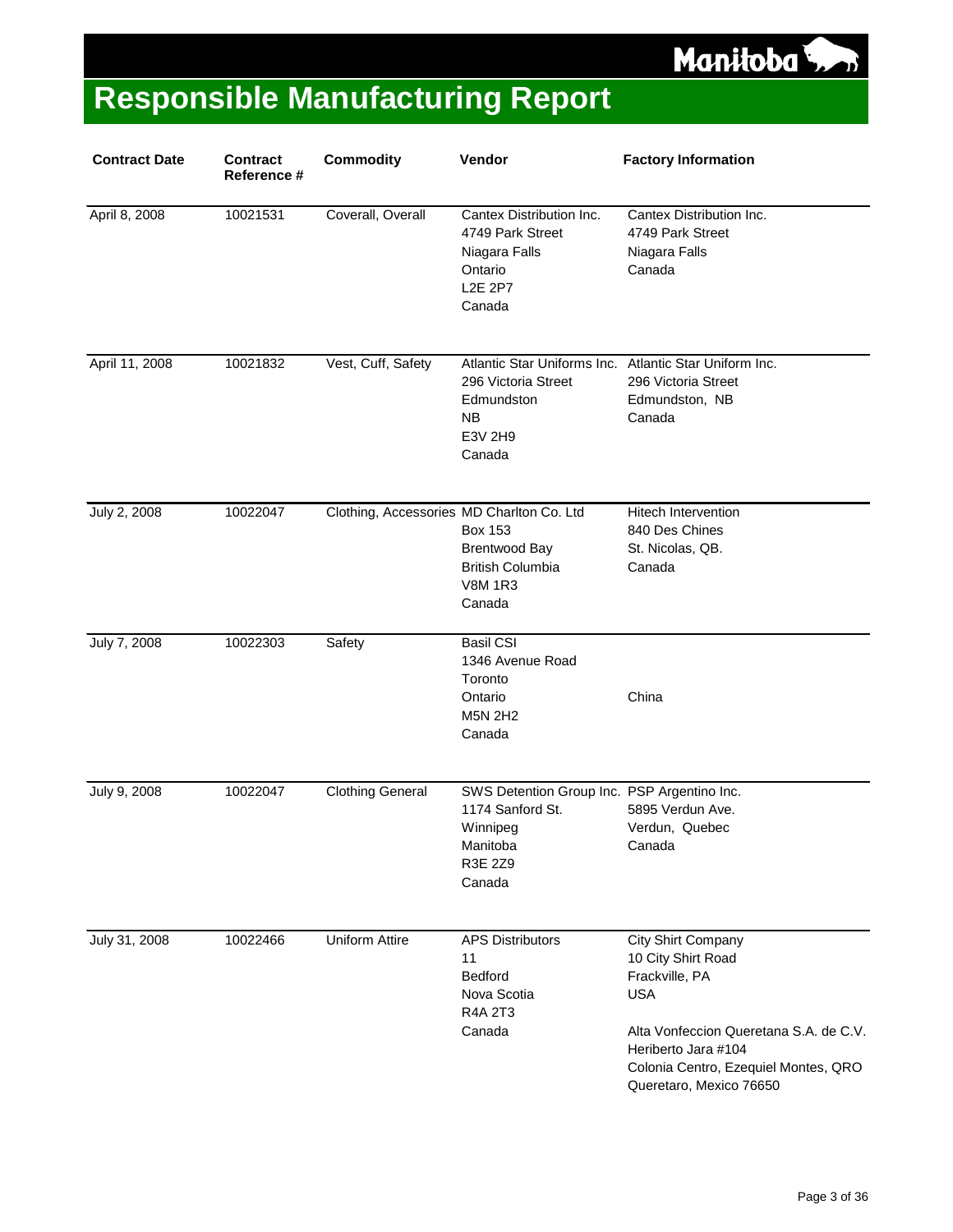

| <b>Contract Date</b> | <b>Contract</b><br>Reference # | <b>Commodity</b>  | Vendor                                                                                                  | <b>Factory Information</b>                                                                                                                                                                                                                     |
|----------------------|--------------------------------|-------------------|---------------------------------------------------------------------------------------------------------|------------------------------------------------------------------------------------------------------------------------------------------------------------------------------------------------------------------------------------------------|
| August 19, 2008      | 10022063                       | Clothing, General | Acme Sport & Promotions<br>142B Railway Street<br>Kingston<br>Ontario<br><b>K7K 2L9</b><br>Canada       | Gildan Activewear Clercine<br>Clercine 16, Route Shabisco<br>Port-Ay-Prince<br>Haiti                                                                                                                                                           |
| August 19, 2008      | 10022063                       | Clothing, General | <b>Apex Enterprises</b><br>146 Alexander Avenue<br>Winnipeg<br>Manitoba<br>R3B <sub>0L3</sub><br>Canada | Parque Industrial Zip Bufalo<br>Edificio lo. 28<br>San Pedro Sula<br>Honduras                                                                                                                                                                  |
| August 19, 2008      | 10022063                       | Clothing, General | Marantz & Son<br>14 Plymouth Street<br>Winnipeg<br>Manitoba<br><b>R2X 2V7</b><br>Canada                 | Kamala's Fashion<br>1510 Birchmont Road, 106 Unit<br>Toronto, Ontario<br>Canada<br>Lamour<br>55 Rue De Iouvain. Quest, Suite 200<br>Montreal, Quebec<br>Canada<br>Metro Manufacturing<br>1960 Ellesmere Road<br>Scarborough, Ontario<br>Canada |
| August 19, 2008      | 10022063                       | Clothing, General | Cantex Distribution Inc.<br>4749 Park Street<br>Niagara Falls<br>Ontario<br><b>L2E 2P7</b><br>Canada    | Imtiaz<br>Icaracho<br>Pakistan<br>Fruit Of The Loom                                                                                                                                                                                            |
| August 19, 2008      | 10022063                       | Clothing, General | S & S Sportswear Ltd.<br>318 Ross Avenue<br>Winnipeg<br>Manitoba<br><b>R3A 0L4</b><br>Canada            | S & S Sportswear Ltd.<br>318 Ross Avenue<br>Winnipeg, Mb<br>Canada                                                                                                                                                                             |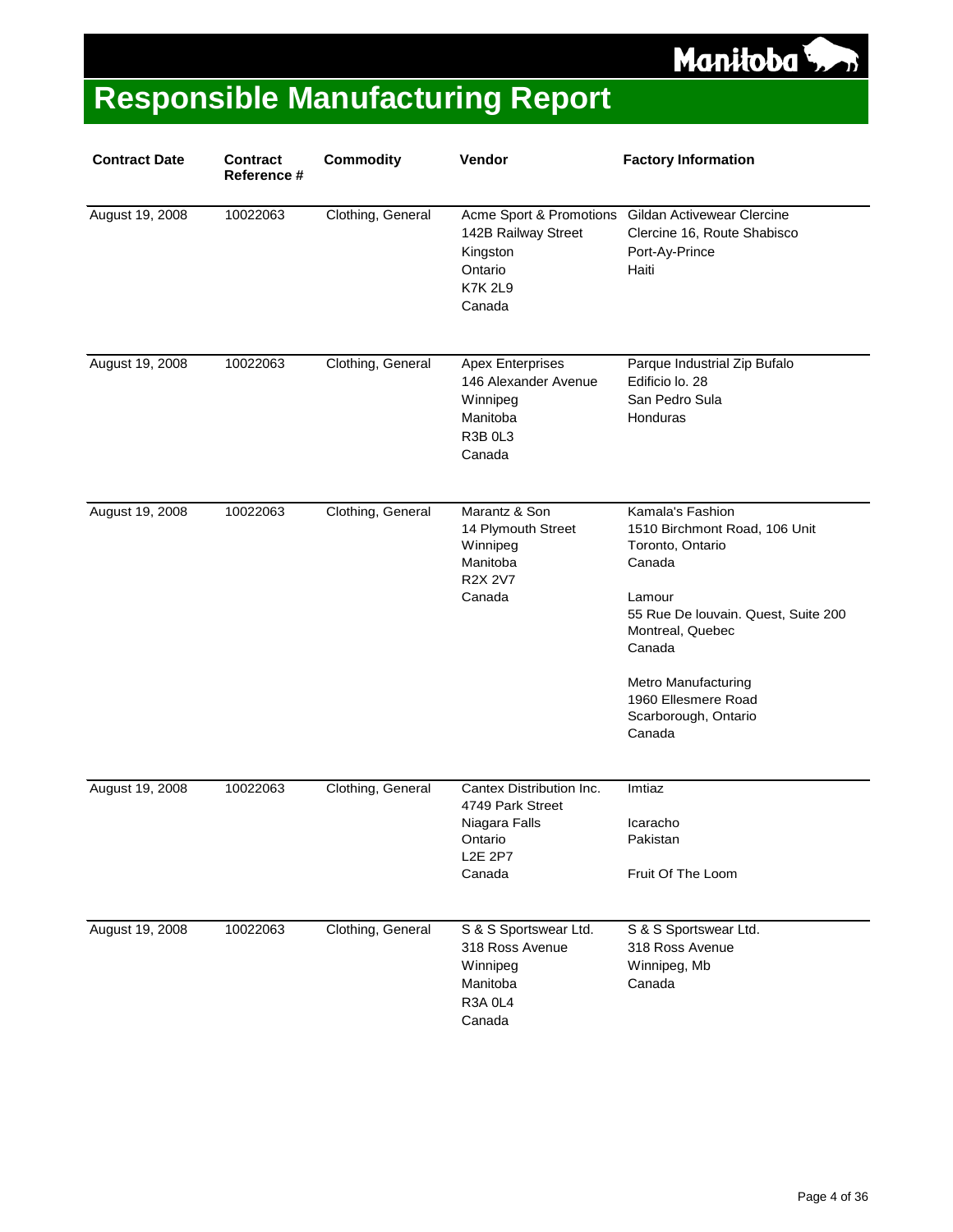

| <b>Contract Date</b> | <b>Contract</b><br>Reference # | <b>Commodity</b>  | Vendor                                                                                                                  | <b>Factory Information</b>                                                                                                                               |
|----------------------|--------------------------------|-------------------|-------------------------------------------------------------------------------------------------------------------------|----------------------------------------------------------------------------------------------------------------------------------------------------------|
| August 19, 2008      | 10022063                       | Clothing, General | SWS Detention Group Inc. W.E.D. International Ltd.<br>1174 Sanford Street<br>Winnipeg<br>Manitoba<br>R3E 2Z9<br>Canada  | 3-4 F Block B2 Xufa Technology Park<br>Shenzhen, Guangdoing<br>China<br>Wuxi Huifeng Glove Co.<br>913 Tian'an, Zhongshan Road<br>Wuxi, Jiangssu<br>China |
|                      |                                |                   |                                                                                                                         | MF Wear Group Ltd.<br>Liusha, Puning Jeiyand<br>Jieyang Guandong<br>China                                                                                |
| August 19, 2008      | 10022350                       |                   | Clothing, Accessories Corporate Security Supply<br>891 Century St., unit A<br>Winnipeg<br>Manitoba<br>R3H 0M3<br>Canada | Hakson Manufacturing and Exports<br>RA1 PUR<br>Sialkot<br>Pakistan                                                                                       |
| January 26, 2009     | 10023191                       | Clothing, Uniform | 296 Victoria Street<br>Edmundston<br><b>New Brunswick</b><br>E3V 2H9<br>Canada                                          | Atlantic Star Uniforms Inc. Atlantic Star Uniforms Inc.<br>296 Victoria Street<br>Edmundston<br>Canada                                                   |
| February 2, 2009     | 10023147                       | Outerwear, Winter | Nikaldi Sportswear<br>99 Chabanel #702<br>Montreal<br>Quebec<br><b>H2N 1C3</b><br>Canada                                | Nikaldi Sportswear<br>99 Chabanel #702<br>Montreal<br>Quebec                                                                                             |
| February 4, 2009     | 10023149                       | Clothing, General | Marantz & Son<br>14 Plymouth St.<br>Winnipeg<br>Manitoba<br><b>R2X 2V7</b><br>Canada                                    | Gildan Activewear Clercine<br>Clercine 15, Route Snabisco<br>Port-Au-Prince<br>Haiti                                                                     |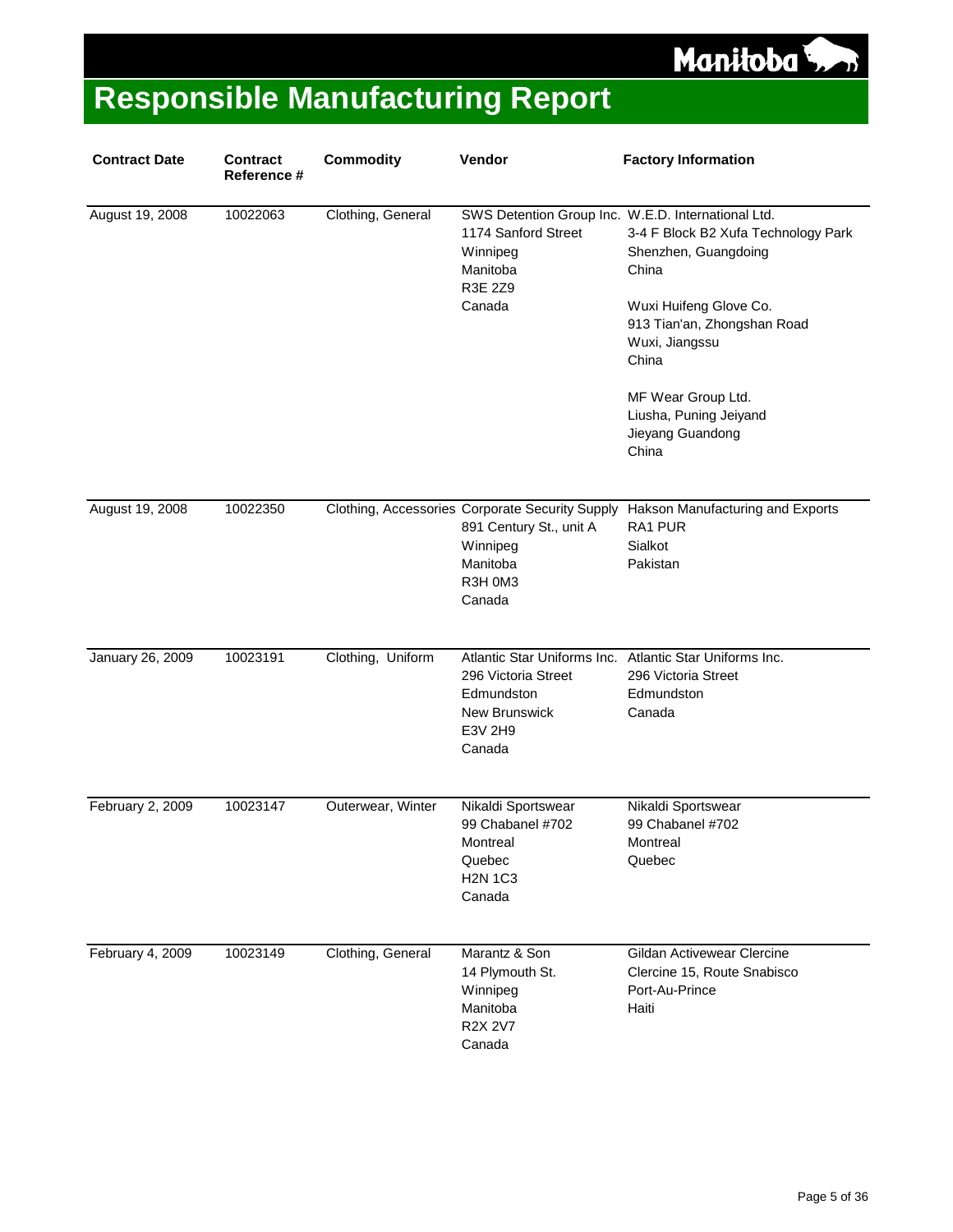

| <b>Contract Date</b> | <b>Contract</b><br>Reference # | <b>Commodity</b>                                      | Vendor                                                                                                                                            | <b>Factory Information</b>                                                                                                                                                                                       |
|----------------------|--------------------------------|-------------------------------------------------------|---------------------------------------------------------------------------------------------------------------------------------------------------|------------------------------------------------------------------------------------------------------------------------------------------------------------------------------------------------------------------|
| 2009.03.31           | 10023635                       | T-SHIRT, SS, SAFE                                     | Marantz & Son<br>14 Plymouth Street<br>Winnipeg<br>Manitoba<br><b>R2X 2V7</b><br>Canada                                                           | Gildan Activewear Castanos<br>5 de febrero #147<br>Castanos Coahula<br>Mexico<br>MFG. 10: MXGILACT 147 CAS<br>Gildan Activewear San Buenaventura<br>Carratera 30 Cruce<br>Con Liberarmintoy, Nadadores<br>Mexico |
| April 29, 2009       | 10023887                       | <b>Clothing General</b>                               | <b>MCI Uniforms Of Canada</b><br>750 Hertel Street<br><b>Trois-Rivieres</b><br>Quebec<br>G9A 1G8<br>Canada                                        | <b>MCI Uniforms</b><br>750 Hertel Street<br>Trois-Rivieres, Quebec<br>Canada                                                                                                                                     |
| May 14, 2009         | 15T0015678                     | <b>Uniform Attire</b>                                 | Cravate Benart (Canada)<br>Inc<br>820 Chemin Du Grand<br><b>Bernier Nord</b><br>St - Jean - sur - Richelieu<br>Quebec<br><b>J2W 0A6</b><br>Canada | Cravate Benart (Canada) Inc<br>820 Chemin Du Grand Bernier Nord<br>St - Jean - sur - Richelieu<br>Canada                                                                                                         |
| June 9, 2009         | 10024198                       | Firefighting, Clothing, ABC Fire & Safety<br>Footwear | 9-846 Marion Street<br>Winnipeg<br>Manitoba<br><b>R2J0K4</b><br>Canada                                                                            | Innotex<br>275 Gouin Street<br>Richmond, Quebec<br>Canada                                                                                                                                                        |
| June 9, 2009         | 15T0015784                     | Coverall, Overall                                     | Unitex NB Company Ltd.<br>420 Highlandview Dr.<br>Moncton<br>New Brunswick<br>E1A 2L3<br>Canada                                                   | Unitex NB Company Ltd.<br>420 Highlandlandview Dr.<br>Moncton, NB<br>Canada                                                                                                                                      |
| June 25, 2009        | 15T0015828                     | <b>Uniform Attire</b>                                 | R. Nicholls Dist. Inc.<br>2475 de la Province<br>Longueuil<br>Quebec<br>J4G 1G3<br>Canada                                                         | La Chemise Perfection<br>101 Perfection Avenue<br>Courcelles<br>Canada<br>Good Day Apparels Ltd.<br>H-79, Block-D, Int'l Airport Rd.<br>Dhaka-1213<br>Bangladesh                                                 |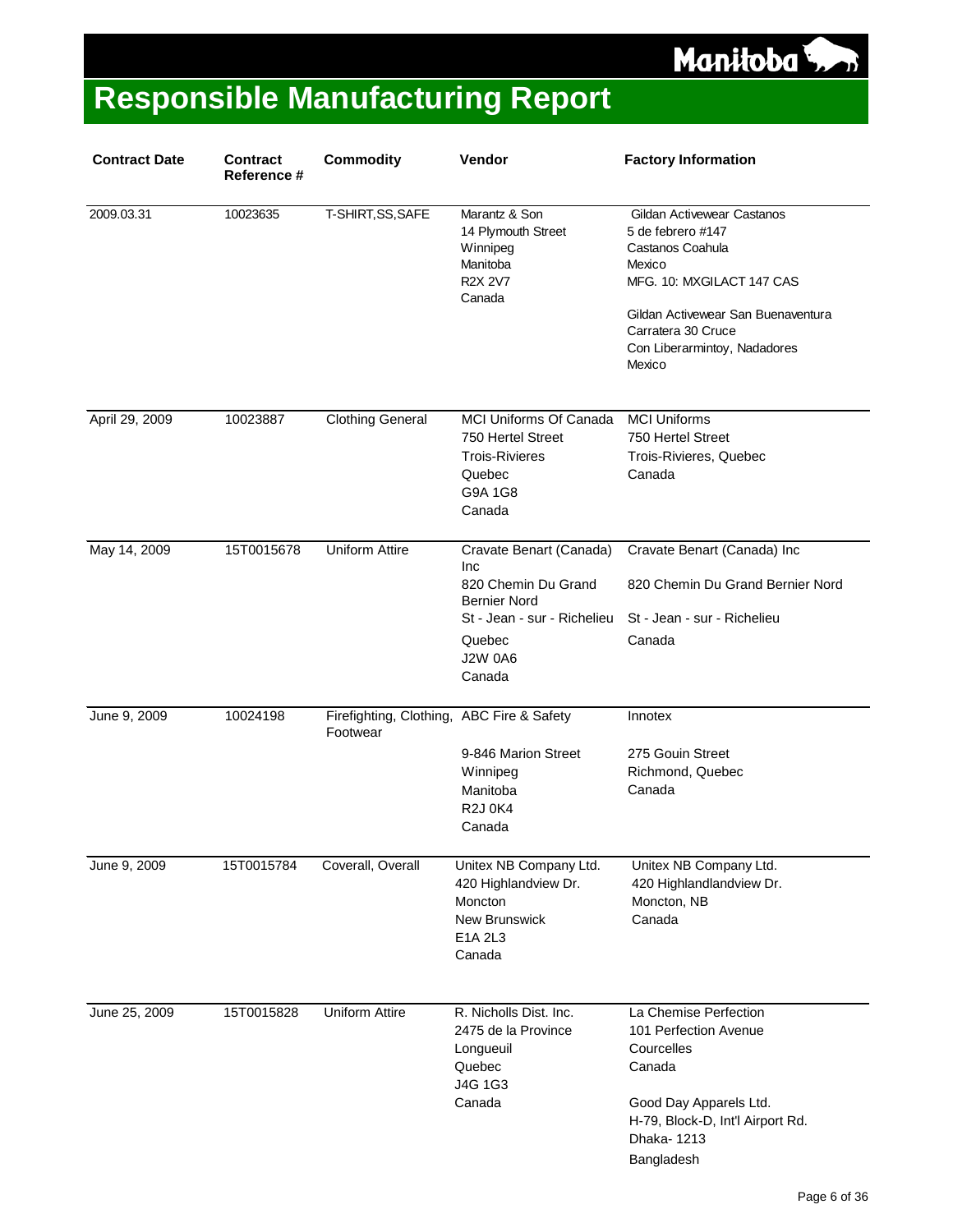Manitoba<sup>5</sup>

| <b>Contract Date</b>        | <b>Contract</b><br>Reference # | <b>Commodity</b>              | Vendor                                                                                                               | <b>Factory Information</b>                                                                                                                                                                                                               |
|-----------------------------|--------------------------------|-------------------------------|----------------------------------------------------------------------------------------------------------------------|------------------------------------------------------------------------------------------------------------------------------------------------------------------------------------------------------------------------------------------|
| July 3, 2009                | 15T0015848                     | <b>Uniforms</b>               | Martin & Levesque (1983)<br>Inc<br>420 3E Ave<br>St. Romuald<br>Quebec<br>G6W 5M6<br>Canada                          | <b>Sky Knitting</b><br>1050 McNicoll Ave<br>Scarborough, Ont<br>Canada<br>Operadora Ganso Azul Sa De Cv<br>Calle 60 Diagonal 485 Parqu Ind<br>Merida, Yucatan<br>Mexico<br>Wangzucheng<br>No. 251 Caoxi Road<br>Shanghai 200235<br>China |
| September 10, 2009 10024568 |                                | Glove, Search,<br>Corrections | Ltd.<br>Unit A 891 Century St.<br>Winnipeg<br>Manitoba<br>R3H 0M3<br>Canada                                          | Corporate Security Supply Hakson Manufacturing and Exports<br><b>RAI PUR</b><br>Sialkot<br>Pakistan                                                                                                                                      |
| October 13, 2009            | 15620                          | <b>Clothing General</b>       | D. Marks Uniforms Ltd.<br>8383 St. Laurent Blvd.<br>Montreal<br>Quebec<br>H <sub>2</sub> P 2M <sub>7</sub><br>Canada | Mercerie Marks Inc.<br>8383 St. Laurent Blvd.<br>Montreal, Quebec<br>Canada                                                                                                                                                              |
| December 11, 2009 10024840  |                                | Outerwear, Winter             | <b>Akran Marketing</b><br>12-2000 Thurston Drive<br>Ottawa<br>Ontario<br>KIG 4K7<br>Canada                           | B&N Garment (Cambodia) Co. Ltd.<br>St. 68. Sangkat Toul Sangkae, Khan<br>Russey Keo<br>Phnom Pen<br>Cambodia                                                                                                                             |
| December 11, 2009           | 10024840                       | <b>Clothing General</b>       | <b>Akran Marketing</b><br>12-2000 Thurston Drive<br>Ottawa<br>Ontario<br>KIG 4K7<br>Canada                           | Best Shirts Ltd.<br>35, Kunia, PO:National University<br>Gazipur<br>Bangladesh                                                                                                                                                           |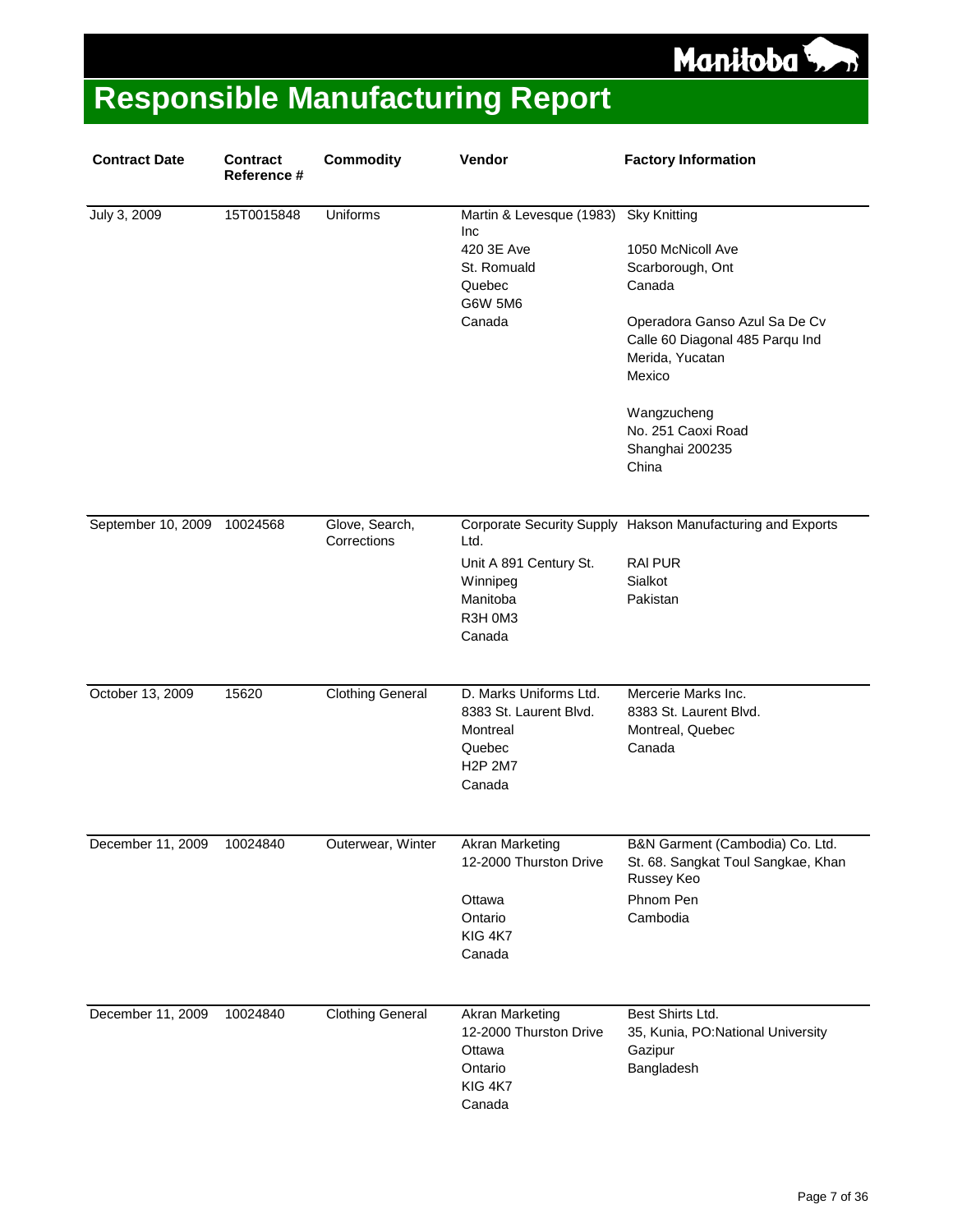

| <b>Contract Date</b> | <b>Contract</b><br>Reference # | <b>Commodity</b>        | Vendor                                                                                                        | <b>Factory Information</b>                                                                                                                                                                     |
|----------------------|--------------------------------|-------------------------|---------------------------------------------------------------------------------------------------------------|------------------------------------------------------------------------------------------------------------------------------------------------------------------------------------------------|
| December 11, 2009    | 10024840                       | <b>Clothing General</b> | Akran Marketing<br>12-2000 Thurston Drive<br>Ottawa<br>Ontario<br>KIG 4K7<br>Canada                           | Tulip Garments Ltd.<br>52, New Elephant Road<br>Dhaka-1205<br>Bangladesh                                                                                                                       |
| December 11, 2009    | 10024840                       | <b>Clothing General</b> | <b>Akran Marketing</b><br>12-2000 Thurston Drive<br>Ottawa<br>Ontario<br>KIG 4K7<br>Canada                    | <b>SA Garment</b><br>1080/17-19 Soi Khunyingsoi Chan Road<br>Thungwatdon Sathorn<br>Bangkok<br>Thailand                                                                                        |
| January 22, 2010     | 10025133                       | Outerwear, Winter       | 2475 de la Province<br>Longueuil<br>Quebec<br>J4G 1G3<br>Canada                                               | R. Nicholls Distributors Inc. Worldbest Group Imp and Exp Co. Ltd.<br>18th Floor, Haihua Plaza No. 658<br>North Jianguo Road, Hangzhou<br>China                                                |
| February 11, 2010    | 10025222                       | Clothing, General       | Atlantic Star Uniforms Inc. Atlantic Star Uniforms<br>Edmundston<br>New Brunswick<br><b>E3V 3K8</b><br>Canada | PO Box 124, 15 Miller Ave. 17 Miller Ave., Edmundston N. Industrial<br>Park<br>Edmundston, New Brunswick<br>Canada                                                                             |
| February 16, 2010    | 04T0016597                     | Uniform Attire          | Hanford Drewitt Ltd.<br>354 Broadway<br>Winnipeg<br>Manitoba<br>R3C 0T2<br>Canada                             | <b>DSR Harcourts</b><br>300-19 Duncan Street<br>Toronto<br>Canada<br><b>Hanford Drewitt</b><br>354 Broadway<br>Winnipeg<br>Canada<br>Hathaway Inc.<br>420 Elizabeth Street<br>Guelph<br>Canada |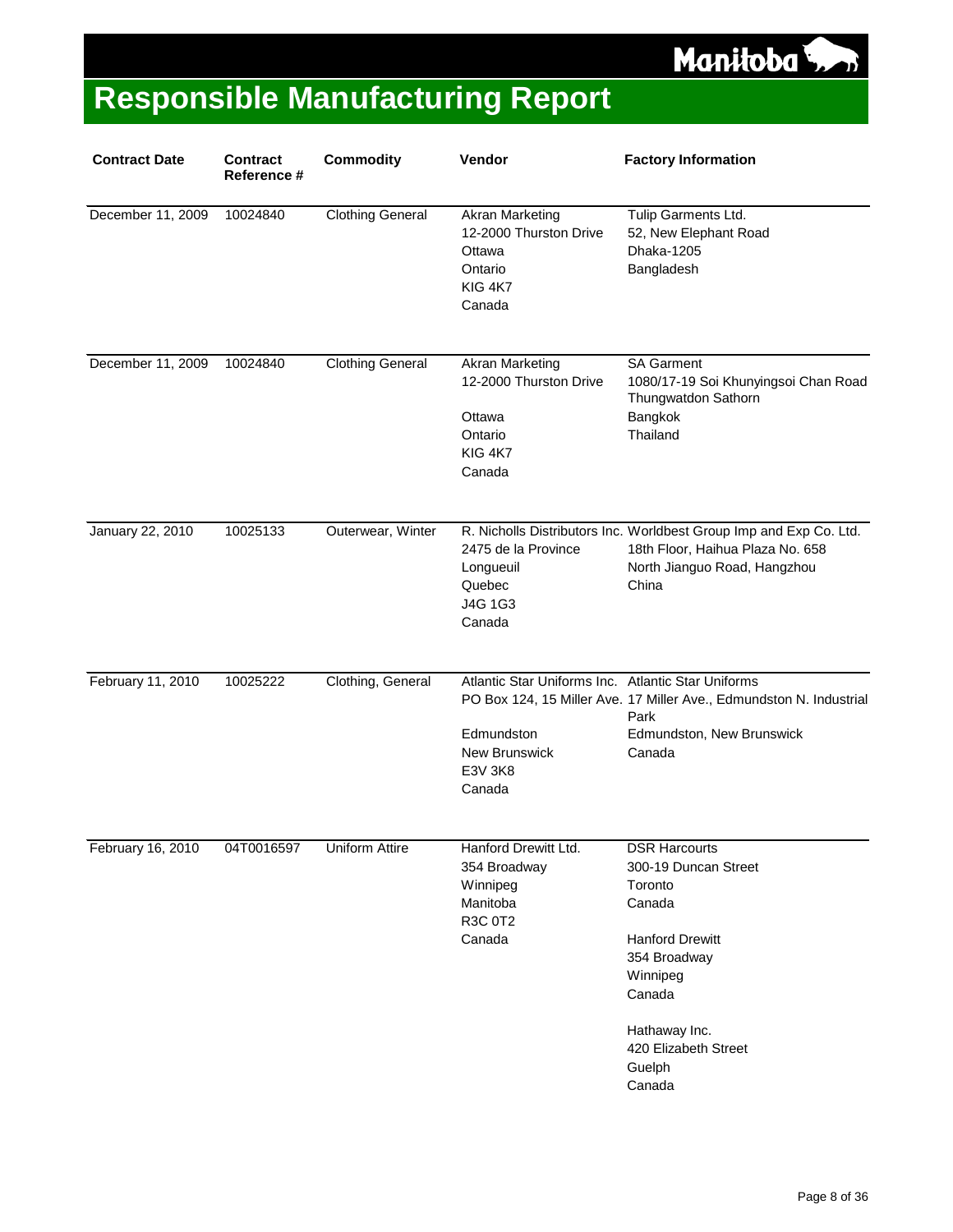

| <b>Contract Date</b> | <b>Contract</b><br>Reference # | <b>Commodity</b>               | Vendor                                                                                             | <b>Factory Information</b>                                                                                                                                                                                   |
|----------------------|--------------------------------|--------------------------------|----------------------------------------------------------------------------------------------------|--------------------------------------------------------------------------------------------------------------------------------------------------------------------------------------------------------------|
| February 17, 2010    | 04T0016598                     | Uniform Attire                 | Gaspard<br>1266 Fife Street<br>Winnipeg<br>Manitoba<br><b>R2X 2N6</b><br>Canada                    | Gaspard<br>1266 Fife Street<br>Winnipeg<br>Canada                                                                                                                                                            |
| March 26, 2010       | 10025210                       | <b>Uniform Attire</b>          | Gordon Contract<br>303 Norfinch Dr.<br>Toronto<br>Ontario<br><b>M3N 1Y7</b><br>Canada              | Vestimenta (Perfection Uniform)<br>44N Calle 4145<br>Barranquilla<br>Republic of Columbia                                                                                                                    |
| April 6, 2010        | 10025747                       | Rainwear                       | Martin & Levesque (1983)<br>420 3 Eme Ave Parc<br><b>St Romuald</b><br>Quebec<br>G6W 5M6<br>Canada | Martin & Levesque (1983) Inc.<br>420 3 Eme Ave Parc Industrial<br>St Romuald<br>Canada                                                                                                                       |
| April 14, 2010       | 10025766                       | <b>Clothing General</b>        | Martin & Levesque (1983)<br>420 3 Eme Ave Parc Ind.<br>St. Romuald<br>Quebec<br>G6W 5M6<br>Canada  | Martin & Levesque (1983) Inc.<br>420 3 Eme Ave Parc Industrial<br>St. Romuald, Quebec<br>Canada                                                                                                              |
| April 16, 2010       | 10025781                       | <b>Clothing General</b>        | Marantz & Son<br>14 Plymouth Street<br>Winnipeg<br>Manitoba<br><b>R2X 2V7</b><br>Canada            | Gildan Activewear<br>Parqur Industrial Zoli-Zip San Jose 2do<br>San Pedro, Sula, Cortes<br>Honduras<br>Gildan Activewear San Marcos<br>Kilometro 45, Carretera San Marcos<br>San Marcos, Carazo<br>Nicaragua |
| July 20, 2010        | 10025917                       | COVERALL, OVERAL Pro-Tect Wear | 38 Rowanwood Ave.<br>Toronto<br>Ontario<br>M4W 1Y7<br>Canada                                       | Pro-Tect Wear<br>1710 Midland Ave #11<br>Scarborough, ON<br>Canada                                                                                                                                           |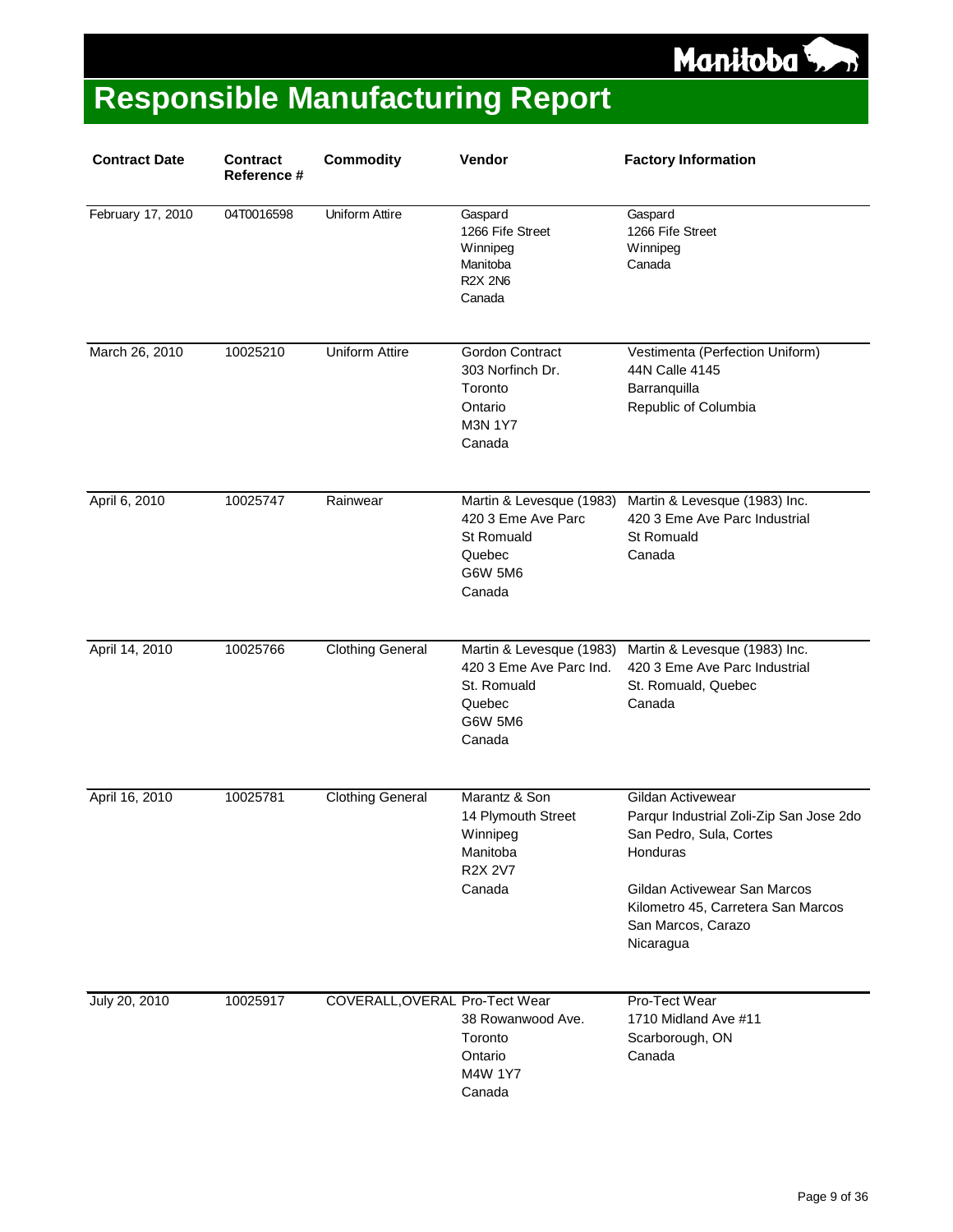#### Manitoba<sup>5</sup>

| <b>Contract Date</b> | <b>Contract</b><br>Reference # | <b>Commodity</b>        | Vendor                                                                                      | <b>Factory Information</b>                                                                                                                                                              |
|----------------------|--------------------------------|-------------------------|---------------------------------------------------------------------------------------------|-----------------------------------------------------------------------------------------------------------------------------------------------------------------------------------------|
| August 13, 2010      | 10026358                       | <b>Uniform Attire</b>   | <b>SA Uniform</b><br>10704-181 Street<br>Edmonton<br>Alberta<br><b>T5S7K8</b><br>Canada     | <b>Marion White</b><br>400 Seneca Street<br>Leavenworth, Kansas<br><b>U.S.A.</b><br>All Fun Enterprises<br>1007 Zhongea Bldg., No. 278<br>Wuxi, Jiangsu<br>China                        |
| August 13, 2010      | 10026293                       | <b>Clothing General</b> | <b>SWS Detention Group</b><br>1174 Sanford St.<br>Winnipeg<br>Manitoba<br>R3E 2Z9<br>Canada | PSP Argentino Ltd.<br>5895 Verdun Ave.<br>Verdun, QC<br>Canada                                                                                                                          |
| September 27, 2010   | 10026136                       | Jacket, Vest, Cuff,     | Pro-Tect Wear<br>38 Rowanwood Avenue<br>Toronto<br>Ontario<br>M4W 1Y7<br>Canada             | Pro-Tect Wear<br>1710 Midland Avenue #11<br>Scarborough, ON<br>Canada                                                                                                                   |
| October 25, 2010     | 10025334                       | <b>Clothing General</b> | What to Wear<br>244 3336 Portage Avenue<br>Winnipeg<br>Manitoba<br><b>R3K 2H9</b><br>Canada | Dong Nai Garment Joint Stock Co.<br>Bien Hoa Industrial Zone No. 1<br>Bien Hoa City, Dong Nai Province<br>Vietnam                                                                       |
| October 25, 2010     | 10025334                       | <b>Clothing General</b> | What to Wear<br>244 3336 Portage Avenue<br>Winnipeg<br>Manitoba<br><b>R3K 2H9</b><br>Canada | VF Imagewear DE<br>Lib Perif Raul<br>Lopez Sanchez KM, Torreon, Coahuila<br>Mexico<br>Carretera Torreon Matamoros #3000<br>Frente De Ejido Santo Tomas<br>Matamoros, Coahuila<br>Mexico |
| October 25, 2010     | 10025334                       | <b>Clothing General</b> | What to Wear<br>244 3336 Portage Avenue<br>Winnipeg<br>Manitoba<br><b>R3K 2H9</b><br>Canada | VF Imagewear DE<br>Lib Perif Raul<br>Lopez Sanchez KM, Torreon, Coahuila<br>Mexico<br>Carrerera Torreon Matamaros #3000<br>Frente De Ejido Santo Tomas<br>Matamoros, Coahuila<br>Mexico |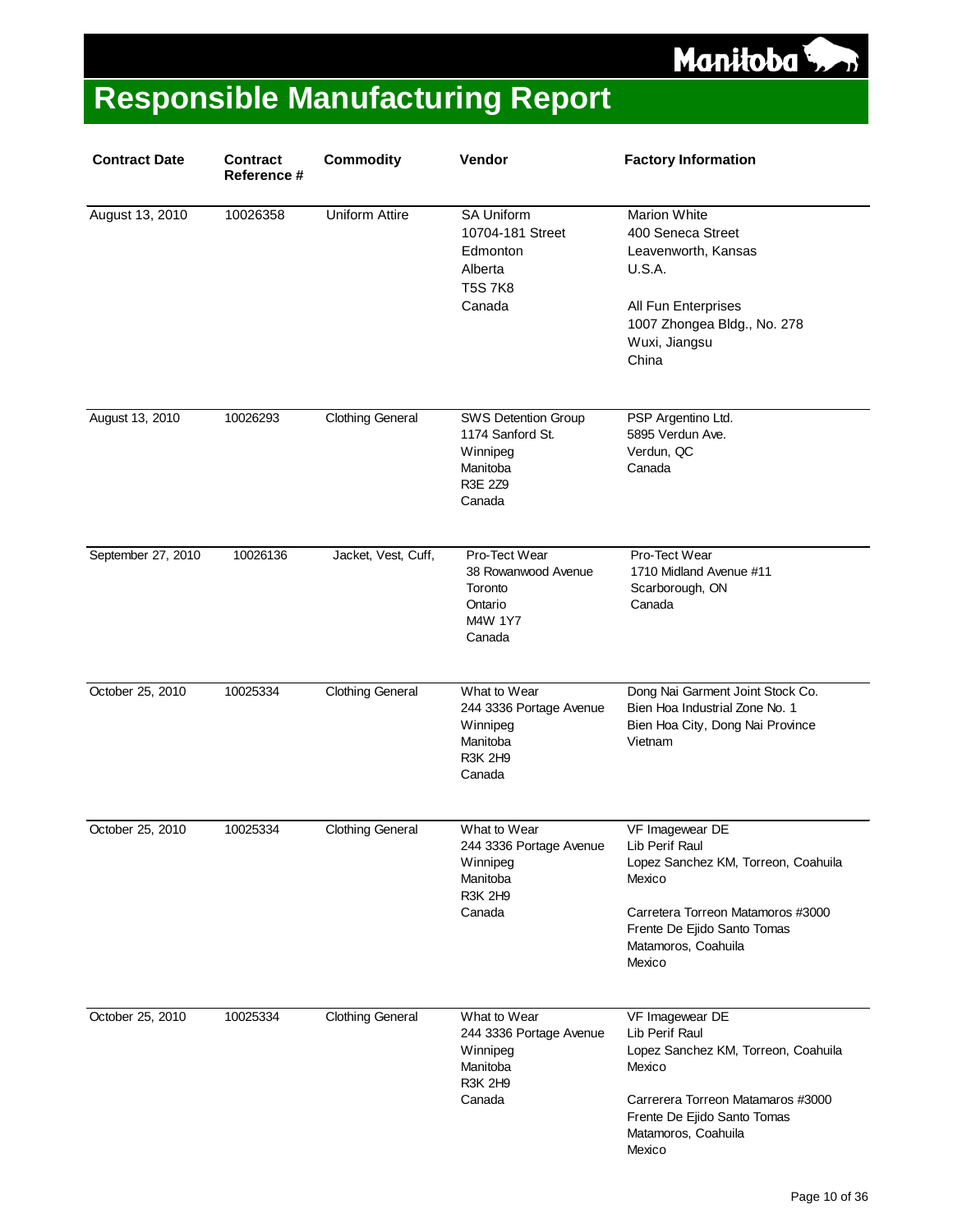

| <b>Contract Date</b> | <b>Contract</b><br>Reference # | <b>Commodity</b>        | Vendor                                                                                                                | <b>Factory Information</b>                                                                                                                                                                                                                                                 |
|----------------------|--------------------------------|-------------------------|-----------------------------------------------------------------------------------------------------------------------|----------------------------------------------------------------------------------------------------------------------------------------------------------------------------------------------------------------------------------------------------------------------------|
| December 1, 2010     | 10025334                       | <b>Clothing General</b> | <b>Outdoor Outfits</b><br>372 Richmond St. W., 4th<br>Toronto, ON<br>Manitoba<br>M5V 1X6<br>Canada                    | <b>Outdoor Outfits</b><br>372 Richmond St. W., 4th Floor<br>Toronto, ON<br>Canada                                                                                                                                                                                          |
| February 23, 2011    | 10026978                       | Clothing, General       | Outdoor Outfits Ltd.<br>372 Richmond Street W.<br>Toronto<br>Ontario<br><b>M5V 1X6</b><br>Canada                      | Outdoor Outfilts Ltd.<br>372 Richmond Street W.<br>Toronto<br>Canada                                                                                                                                                                                                       |
| February 24, 2011    | 10026888                       | <b>Clothing General</b> | Atlantic Star Uniforms Inc.<br>15 Miller Ave. P.O. Box 124<br>Edmundston<br><b>New Brunswick</b><br>E3V 3K8<br>Canada | <b>Atlantic Star Uniforms</b><br>15 Miller Avenue<br>Edmundston<br>Canada                                                                                                                                                                                                  |
| March 3, 2011        | 10027022                       | <b>Clothing General</b> | <b>Corporate Security Supply</b><br>Unit A 891 Century Street<br>Winnipeg<br>Manitoba<br>R3H 0M3<br>Canada            | Sportteam Corp.<br>Thuan Yen Industrial Zone<br>Tam Ky City, Quang Nam Province<br>Vietnam<br>PT Pan Brothers TBK<br>JL. Hos Cokro Aminoto No. 28, Pucang<br>Solo Jawa Tengah, 57125<br>Indonesia<br>Manta Apparels Ltd.<br>Zamgora, Earapur Savar,<br>Dhaka<br>Bangladesh |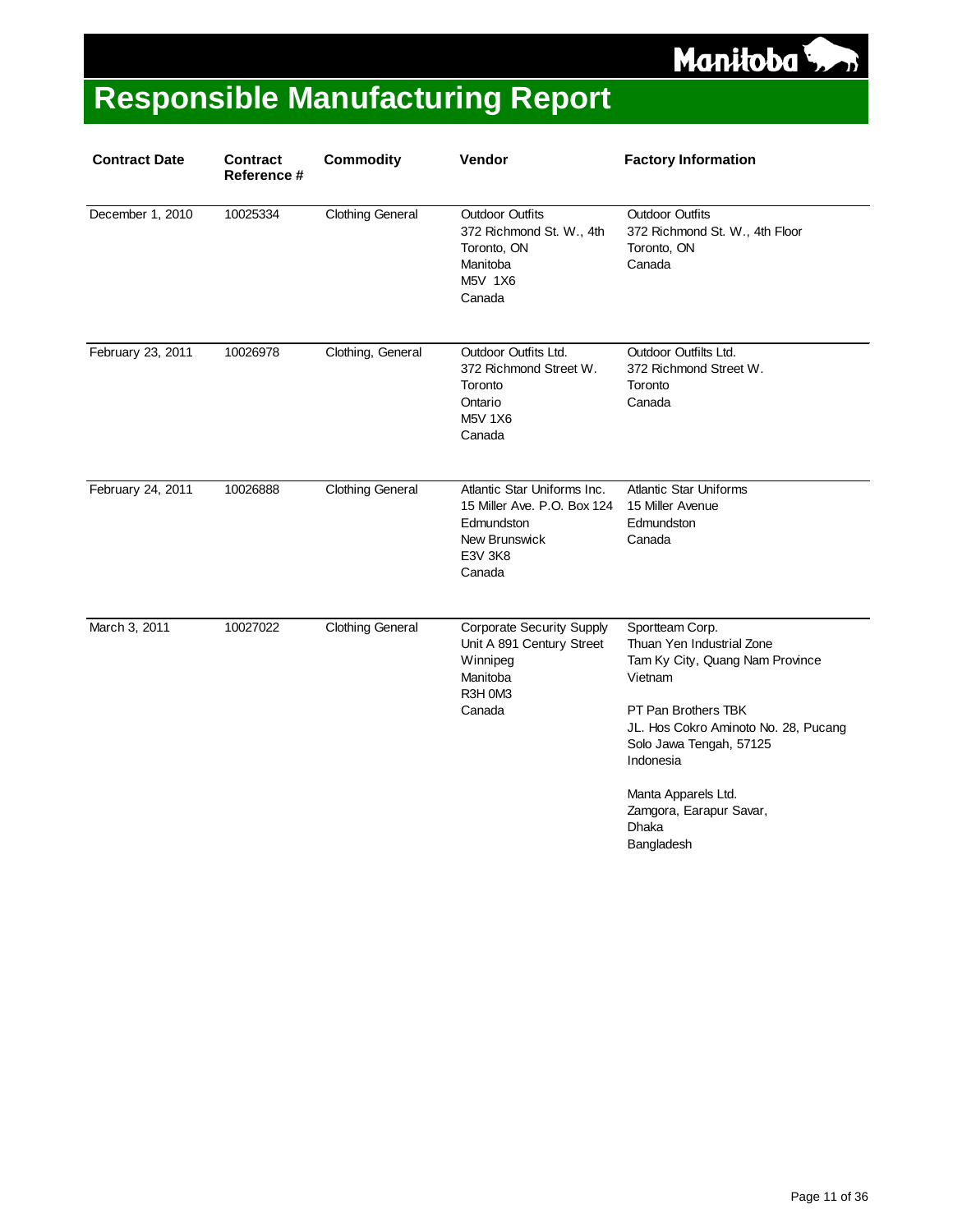

| <b>Contract Date</b> | Contract<br>Reference # | <b>Commodity</b>        | Vendor                                                                                             | <b>Factory Information</b>                                                                                                                                                                                                                                                                                                                                                                                                                                                                   |
|----------------------|-------------------------|-------------------------|----------------------------------------------------------------------------------------------------|----------------------------------------------------------------------------------------------------------------------------------------------------------------------------------------------------------------------------------------------------------------------------------------------------------------------------------------------------------------------------------------------------------------------------------------------------------------------------------------------|
| March 29, 2011       | 10026457                | <b>Clothing General</b> | Frontline Outfitters Ltd<br>400 Bluewater Rd<br>Bedford<br>Nova Scotia<br><b>B4B 1J3</b><br>Canada | ERMO Industrial S.A. de C.V.<br>Pilares 1540 Int.2, Col. Letran Valle<br>Delegation Benito Juarez<br>Mexico D.F.C.P. 03650<br>ALTA Confeccion Qeretana S.A. de C.V.<br>Heriberto Jara #104<br>Colonia Centro, Ezequiel Montes<br>QRO, Queretario, MX 76650<br>Maflotex S. de R.L. de C.V.<br>Costa Rica No. 208<br>Fracc. Las Americas<br>Aguascalientes, AGS, MX 76650<br>KARO International Trading Co. LTD.<br>1102 Futai-A BLDG<br>18 Hong Kong Middle Road<br>Qingdao, SD, China 266071 |
| April 20, 2011       | 10027239                | Clothing, General       | Marantz & Son<br>14 Plymouth Street<br>Winnipeg<br>Manitoba<br><b>R2X 2V7</b><br>Canada            | Parque Industrial Zoli-Zip San Jose<br>2do Anillo Periferico<br>San Pedro Sula, Cortes<br>Honduras<br>Parque Industrial Villanueva<br>Edificio Numero 9, Mondulo numero 3<br>Carretera Tegucigalpa<br>Villanueva, Cortes, Honduras<br>Zona Libre Zin-Choloma<br>Frente Colonia La Mora<br>Carretera a Puerto Cortes<br>Choloma, Chortes, Honduras<br>Industrias J & A Textiles S.A. De C.V.<br>Zona Industrial Merliot Boulevard Si-Ham<br>Calle L-3#11 Ciudad Merliot<br>El Salvador        |
| May 3, 2011          | 10027238                | Coverall, Overall       | Marantz & Son<br>14 Plymouth Street<br>Winnipeg<br>Manitoba<br><b>R2X 2V7</b><br>Canada            | <b>Chattum Mills</b><br>Chattum Mills, NC<br><b>U.S.A.</b>                                                                                                                                                                                                                                                                                                                                                                                                                                   |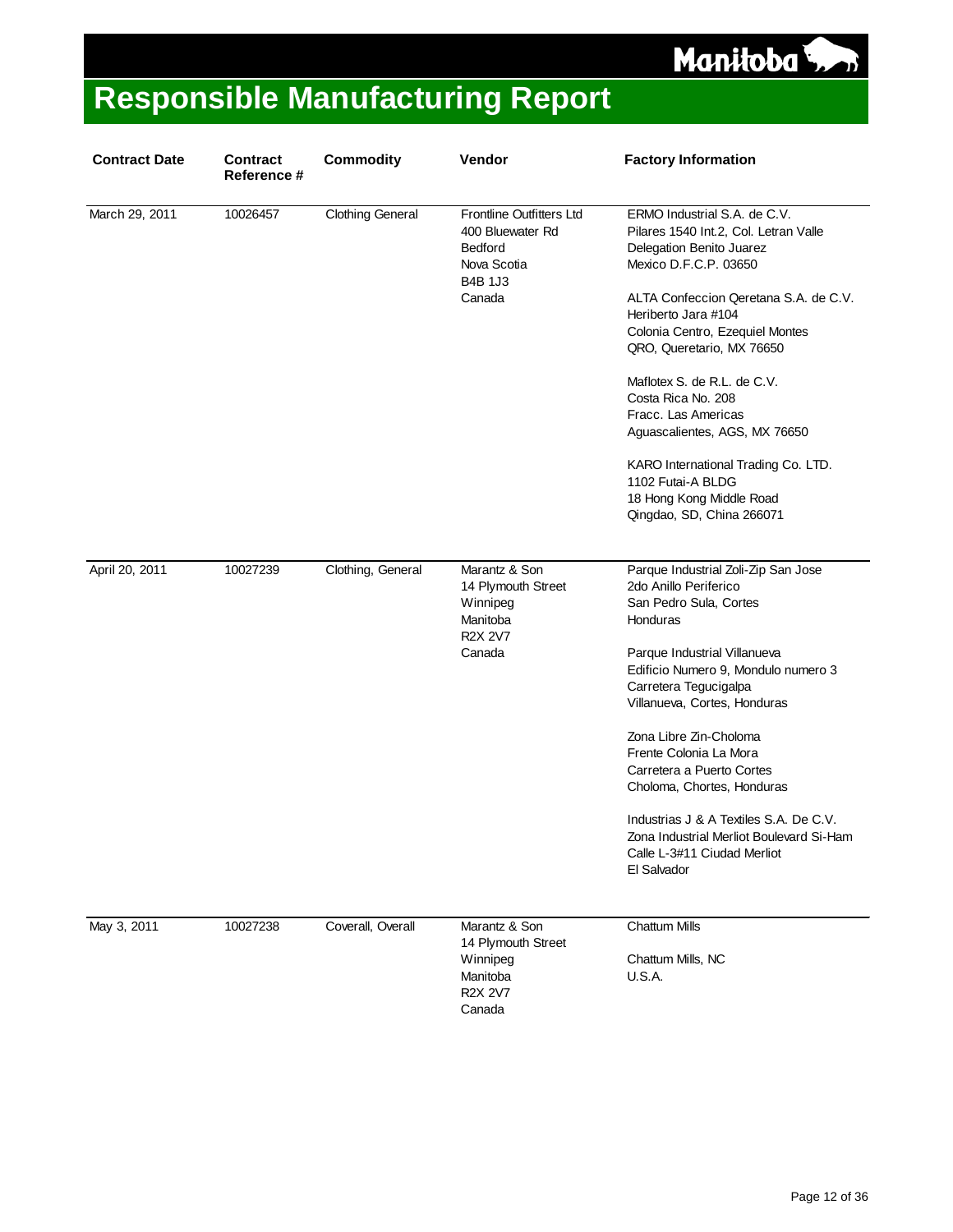

| <b>Contract Date</b> | <b>Contract</b><br>Reference # | <b>Commodity</b>        | Vendor                                                                                        | <b>Factory Information</b>                                                                          |
|----------------------|--------------------------------|-------------------------|-----------------------------------------------------------------------------------------------|-----------------------------------------------------------------------------------------------------|
| June 1, 2011         | 10026750                       | Outerwear, Winter       | Marantz & Son<br>14 Plymouth Street<br>Winnipeg<br>Manitoba<br><b>R2X 2V7</b><br>Canada       | Mill Ray Sales<br>305 Rue de Bellechasse<br>Montreal, Quebec<br>Canada                              |
| June 30, 2011        | 10027343                       | Clothing, Accessories   | <b>Corporate Security Supply</b><br>Geoff Gray<br>Winnipeg<br>Manitoba<br>R3H 0M3<br>Canada   | Canada                                                                                              |
| August 16, 2011      | 10027814                       | <b>Clothing General</b> | Marantz & Son, Ltd.<br>14 Plymouth Street<br>Winnipeg<br>Manitoba<br><b>R2X 2V7</b><br>Canada | <b>Chatham Knitting Mills</b><br>119 S. Main St.<br>Chatham, VA<br><b>United States</b>             |
| October 20, 2011     | 10027838                       | <b>Clothing General</b> | Marantz & Son Ltd.<br>14 Plymouth Street<br>Winnipeg<br>Manitoba<br><b>R2X 2V7</b><br>Canada  | Anhui Capital Sport International<br>319 Chang Jiang Middle Rd<br>Hefei-Annui<br>China              |
| October 20, 2011     | 10027838                       | <b>Clothing General</b> | Marantz & Son Ltd.<br>14 Plymouth Street<br>Winnipeg<br>Manitoba<br><b>R2X 2V7</b><br>Canada  | Parque Industrial Zoli-Zip San Jose<br>2do Anillo Periferico<br>San Pedro, Sula<br>Cortes, Honduras |
| October 20, 2011     | 10027838                       | <b>Clothing General</b> | Marantz & Son Ltd.<br>14 Plymouth Street<br>Winnipeg<br>Manitoba<br><b>R2X 2V7</b><br>Canada  | Parque Industrial Zoli-Zip San Jose<br>2do Anillo Periferico<br>San Pedro, Sula<br>Cortez, Honduras |
| October 20, 2011     | 10027838                       | <b>Clothing General</b> | Marantz & Son Ltd.<br>14 Plymouth Street<br>Winnipeg<br>Manitoba<br><b>R2X 2V7</b><br>Canada  | Chateau Lingerie<br>215 Rue St-Zotique W<br>Montreal, Quebec<br>Canada                              |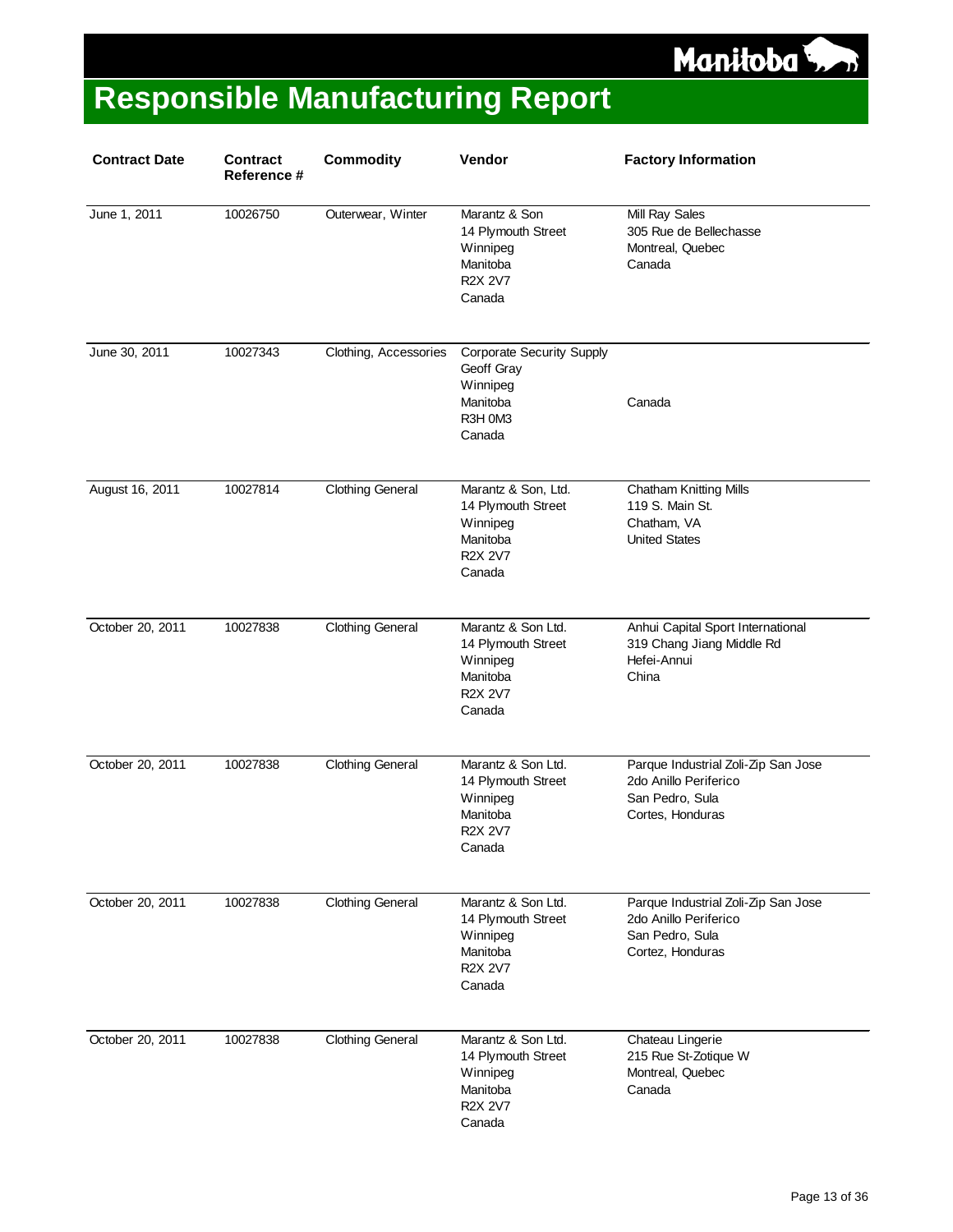

| <b>Contract Date</b> | <b>Contract</b><br>Reference # | <b>Commodity</b>        | Vendor                                                                                       | <b>Factory Information</b>                                                                          |
|----------------------|--------------------------------|-------------------------|----------------------------------------------------------------------------------------------|-----------------------------------------------------------------------------------------------------|
| October 20, 2011     | 10027838                       | <b>Clothing General</b> | Marantz & Son Ltd.<br>14 Plymouth Street<br>Winnipeg<br>Manitoba<br><b>R2X 2V7</b><br>Canada | Anhui Capital Sport International<br>319 Chang Jiang Middle Rd<br>He Fei Anhui<br>China             |
| October 20, 2011     | 10027838                       | <b>Clothing General</b> | Marantz & Son Ltd.<br>14 Plymouth Street<br>Winnipeg<br>Manitoba<br><b>R2X 2V7</b><br>Canada | Metro Underwear<br>9200 Boul St. Laurant Blvd<br>Montreal, Quebec<br>Canada                         |
| October 20, 2011     | 10027838                       | <b>Clothing General</b> | Marantz & Son Ltd.<br>14 Plymouth Street<br>Winnipeg<br>Manitoba<br><b>R2X 2V7</b><br>Canada | Anhui Capital Sport International<br>319 Chang Jiang Middle Rd<br>He Fei Anhui<br>China             |
| October 20, 2011     | 10027838                       | <b>Clothing General</b> | Marantz & Son Ltd.<br>14 Plymouth Street<br>Winnipeg<br>Manitoba<br><b>R2X 2V7</b><br>Canada | Parque Industrial Zoli-Zip San Jose<br>2do Anillo Periferico<br>San Pedro, Sula<br>Cortes, Honduras |
| October 20, 2011     | 10027838                       | <b>Clothing General</b> | Marantz & Son Ltd.<br>14 Plymouth Street<br>Winnipeg<br>Manitoba<br><b>R2X 2V7</b><br>Canada | Parque Industrial Inhdelva<br>Edificio Numero 2<br>Choloma, Cortes<br>Honduras                      |
| October 20, 2011     | 10027838                       | <b>Clothing General</b> | Marantz & Son Ltd.<br>14 Plymouth Street<br>Winnipeg<br>Manitoba<br><b>R2X 2V7</b><br>Canada | Anhui Capital Sport International<br>319 Chang Jiang Middle Rd<br>Hefei-Annui<br>China              |
| October 20, 2011     | 10027838                       | <b>Clothing General</b> | Marantz & Son Ltd.<br>14 Plymouth Street<br>Winnipeg<br>Manitoba<br><b>R2X 2V7</b><br>Canada | Nagi Fashions<br>9600 Boul. St Laurent #40<br>Montreal, Quebec<br>Canada                            |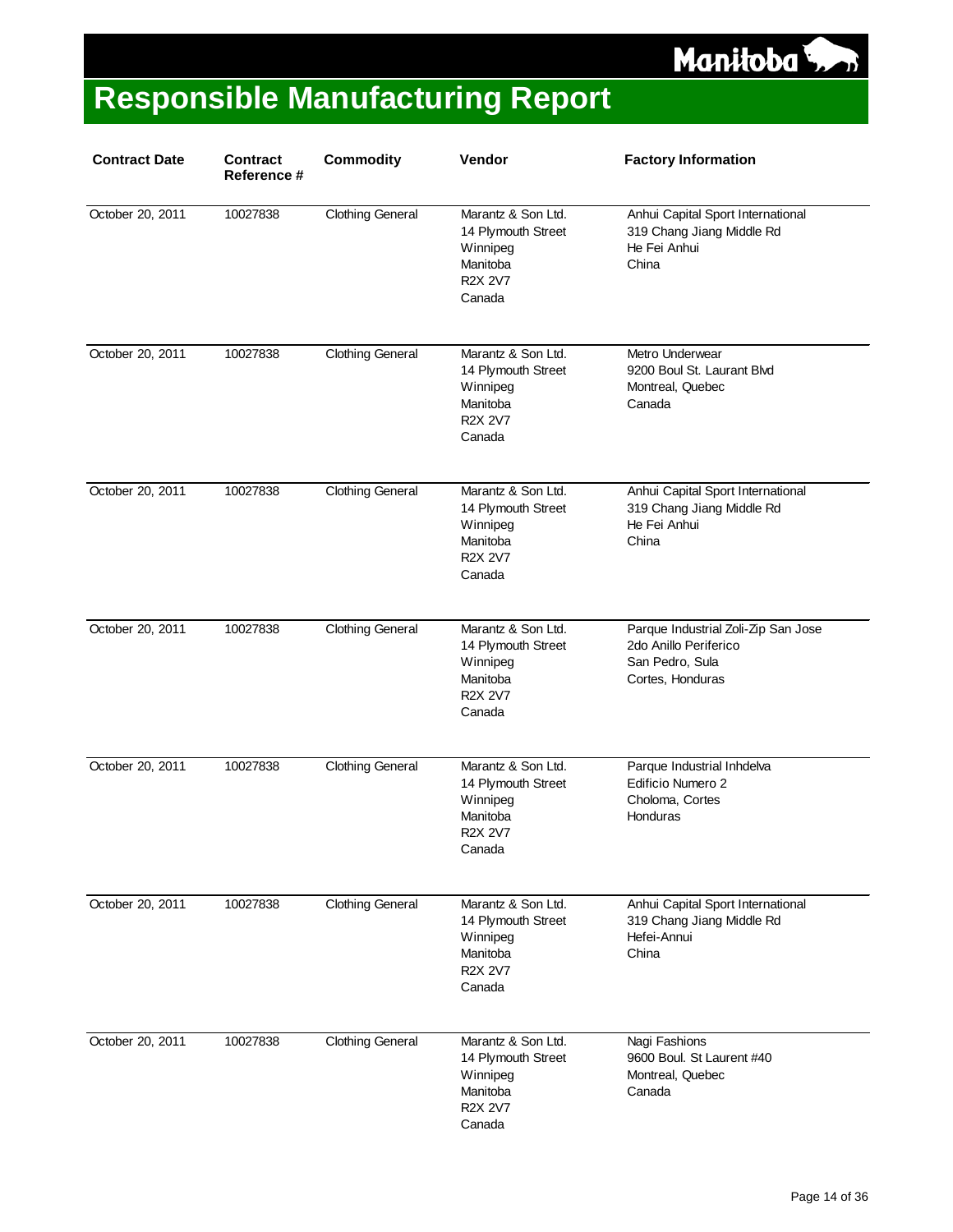

| <b>Contract Date</b> | <b>Contract</b><br>Reference # | <b>Commodity</b>        | Vendor                                                                                             | <b>Factory Information</b>                                                                                                                                                                                                              |
|----------------------|--------------------------------|-------------------------|----------------------------------------------------------------------------------------------------|-----------------------------------------------------------------------------------------------------------------------------------------------------------------------------------------------------------------------------------------|
| October 20, 2011     | 10027838                       | <b>Clothing General</b> | Marantz & Son Ltd.<br>14 Plymouth Street<br>Winnipeg<br>Manitoba<br><b>R2X 2V7</b><br>Canada       | Parque Industrial Zoli-Zip San Jose<br>2do Anillo Periferico<br>San Pedro, Sula<br>Cortez, Honduras                                                                                                                                     |
| October 20, 2011     | 10027838                       | <b>Clothing General</b> | Marantz & Son Ltd.<br>14 Plymouth Street<br>Winnipeg<br>Manitoba<br><b>R2X 2V7</b><br>Canada       | T.J. Fashions<br>1960 Ellesmere Road<br>Scarborough, Ontario<br>Canada                                                                                                                                                                  |
| October 20, 2011     | 10027838                       | <b>Clothing General</b> | Marantz & Son Ltd.<br>14 Plymouth Street<br>Winnipeg<br>Manitoba<br><b>R2X 2V7</b><br>Canada       | Anhui Capital Sport International<br>319 Chang Jiang Middle Rd<br>Hefei-Annui<br>China                                                                                                                                                  |
| October 20, 2011     | 10027838                       | <b>Clothing General</b> | Acme Sport & Promotions<br>142 B Railway Street<br>Kingston<br>Ontario<br><b>K7K 2L9</b><br>Canada | King Fashion<br>Montreal, Quebec<br>Canada                                                                                                                                                                                              |
| October 20, 2011     | 10027838                       | <b>Clothing General</b> | Acme Sport & Promotions<br>142 B Railway Street<br>Kingston<br>Ontario<br><b>K7K 2L9</b><br>Canada | Gildan<br>Clerciwe 16, Route Shabisco<br>Port-Au-Prince<br>Haiti                                                                                                                                                                        |
| February 13, 2012    | 10028745                       | <b>Clothing General</b> | Ottawa i-tag Promotions Inc.<br>5609 Power Rd.<br>Ottawa<br>Ontario<br>K1G 3N4<br>Canada           | Gildan Activewear Rivas, S.A.<br>km 109, 5 Carretera Panamericana<br>sur 300 vrs al Oeste<br>Rivas, Nicaragua<br>Gildan Activewear San Miguel, S.A.<br>Zona Libre America Km.6<br>Carretera A Puerto Cortes<br>Choloma Cortes, Honduras |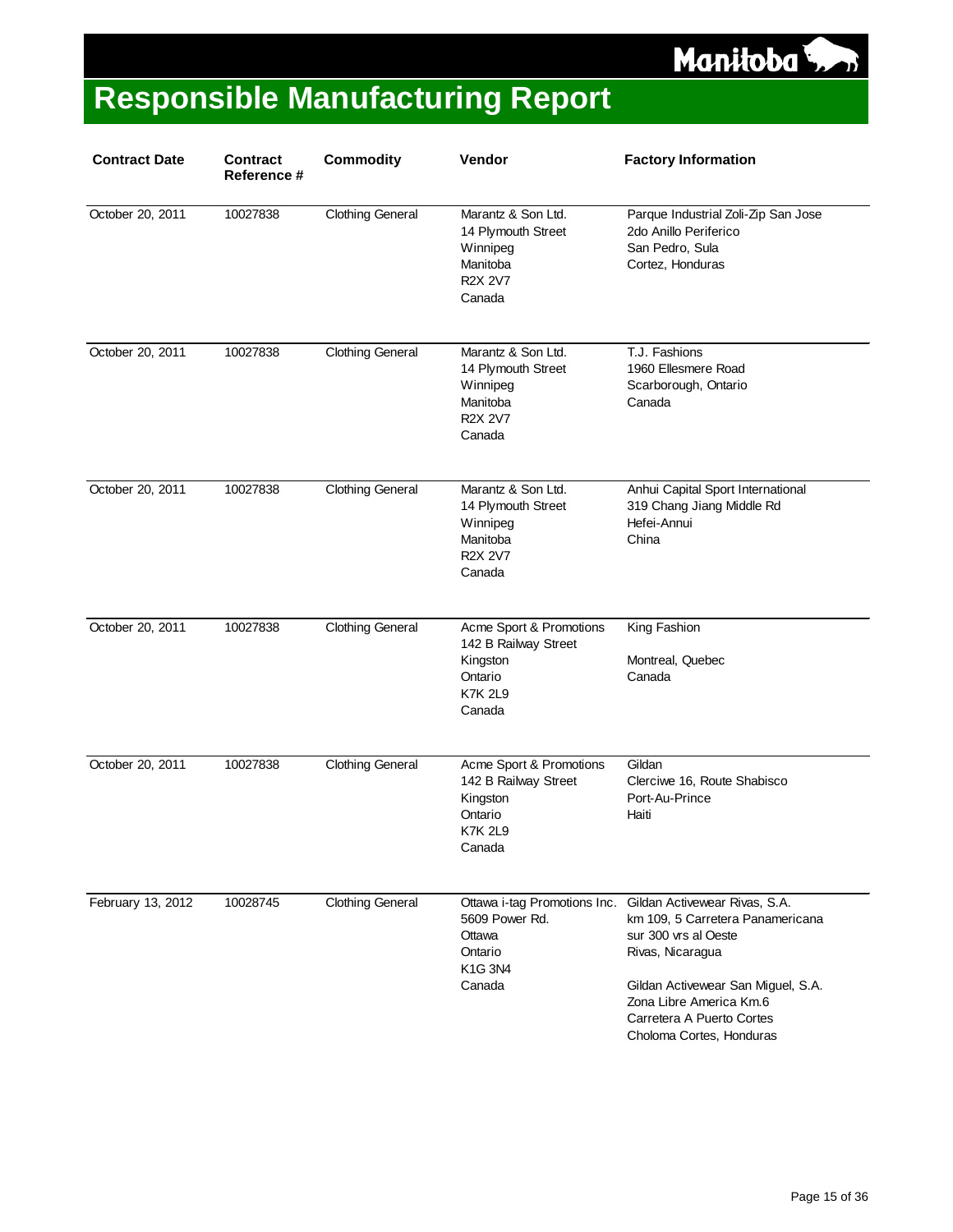

| <b>Contract Date</b> | <b>Contract</b><br>Reference # | <b>Commodity</b>      | Vendor                                                                                     | <b>Factory Information</b>                                                                                                                                                                     |
|----------------------|--------------------------------|-----------------------|--------------------------------------------------------------------------------------------|------------------------------------------------------------------------------------------------------------------------------------------------------------------------------------------------|
| February 22, 2012    | 18938                          | Legalwear             | Gaspard<br>1266 Fife Street<br>Winnipeg<br>Manitoba<br><b>R2X 2N6</b><br>Canada            | Gaspard<br>1266 Fife Street<br>Winnipeg, MB<br>Canada                                                                                                                                          |
| February 22, 2012    | 18938                          | Legalwear             | Gaspard<br>1266 Fife Street<br>Winnipeg<br>Manitoba<br><b>R2X 2N6</b><br>Canada            | Gaspard<br>1266 Fife Street<br>Winnipeg, MB<br>Canada                                                                                                                                          |
| February 22, 2012    | 18938                          | Uniform Attire        | Gaspard<br>1266 Fife Street<br>Winnipeg<br>Manitoba<br><b>R2X 2N6</b><br>Canada            | Gaspard<br>1266 Fife Street<br>Winnipeg, MB<br>Canada                                                                                                                                          |
| February 28, 2012    | 10028539                       | Coverall, Overall     | Pine Falls Clothing<br>902 Home Street<br>Winnipeg<br>Manitoba<br><b>R3E 2C8</b><br>Canada | Pine Falls Clothing<br>902 Home Street<br>Winnipeg, MB<br>Canada                                                                                                                               |
| March 6, 2012        | ZZT0018937                     | <b>Uniform Attire</b> | Hanford Drewitt Ltd.<br>354 Broadway<br>Winnipeg<br>Manitoba<br>R3C 0T2<br>Canada          | <b>DSR Harcourts</b><br>300-19 Duncan Street<br>Toronto<br>Canada<br>Hanford Drewitt<br>354 Broadway<br>Winnipeg<br>Canada<br><b>Lipson Shirts</b><br>190 Norseman Street<br>Toronto<br>Canada |
| March 6, 2012        | 10028693                       | Coverall, Overall     | Pine Falls Clothing<br>902 Home Street<br>Winnipeg<br>Manitoba<br><b>R3E 2C8</b><br>Canada | Pine Falls Clothing<br>902 Home Street<br>Winnipeg, MB<br>Canada                                                                                                                               |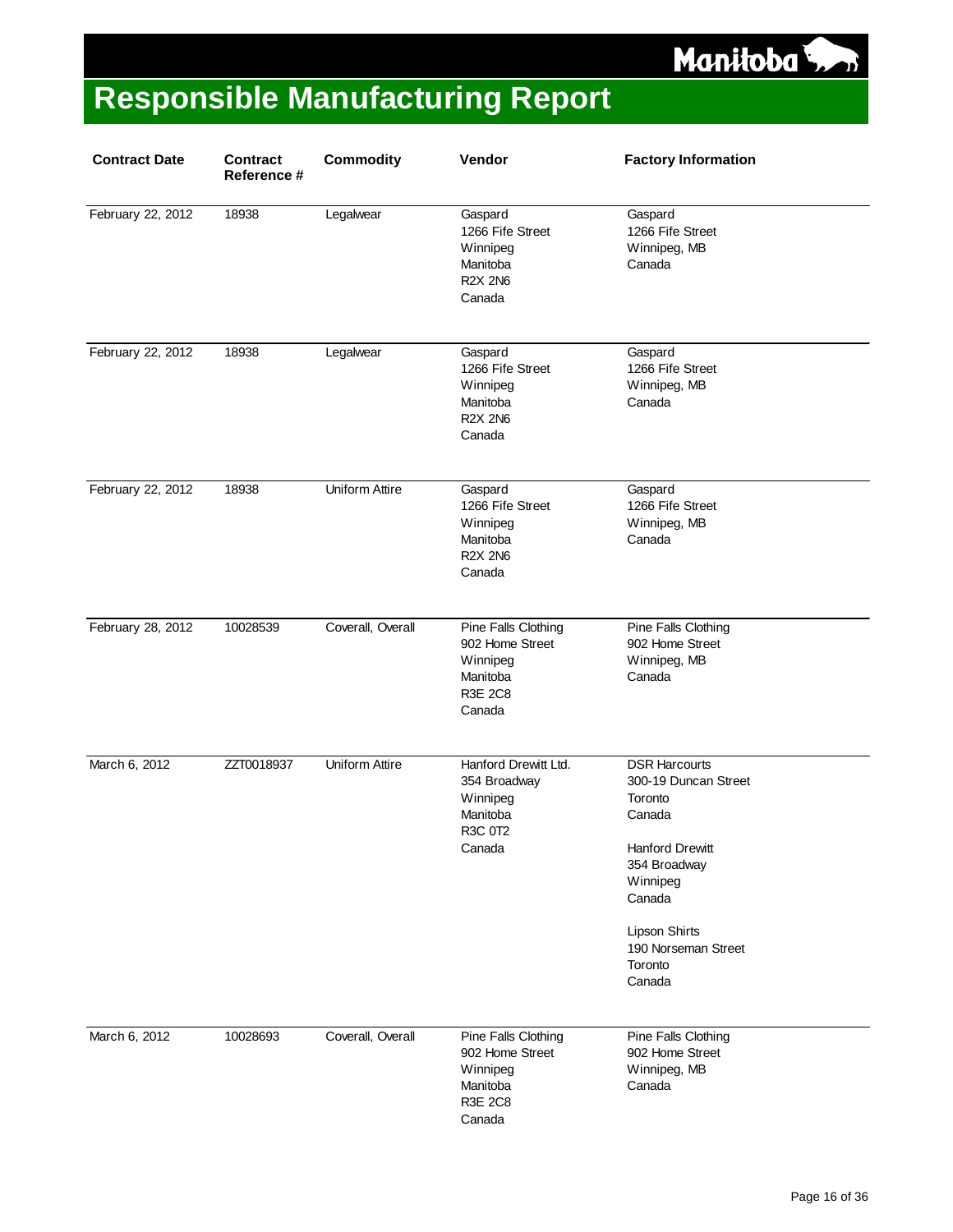

| <b>Contract Date</b> | <b>Contract</b><br>Reference # | <b>Commodity</b>        | Vendor                                                                                                         | <b>Factory Information</b>                                                                                                                                                                            |
|----------------------|--------------------------------|-------------------------|----------------------------------------------------------------------------------------------------------------|-------------------------------------------------------------------------------------------------------------------------------------------------------------------------------------------------------|
| March 6, 2012        | 10028693                       | Coverall, Overall       | Pine Falls Clothing<br>902 Home Street<br>Winnipeg<br>Manitoba<br><b>R3E 2C8</b><br>Canada                     | Pine Falls Clothing<br>902 Home Street<br>Winnipeg, MB<br>Canada                                                                                                                                      |
| March 6, 2012        | ZZT0018937                     | Uniform Attire          | Hanford Drewitt Ltd.<br>354 Broadway<br>Winnipeg<br>Manitoba<br>R3C 0T2<br>Canada                              | <b>DSR Harcourts</b><br>300-19 Duncan Street<br>Toronto<br>Canada<br><b>Hanford Drewitt</b><br>354 Broadway<br>Winnipeg<br>Canada<br><b>Lipson Shirts</b><br>190 Norseman Street<br>Toronto<br>Canada |
| June 12, 2012        | 15T0019323                     | Uniform, Attire         | Cravate Benart Inc.<br>820 ch. du Grand-Bernier<br>St-Jean-sur-Richelieu<br>Quebec<br><b>J2W 0A6</b><br>Canada | Cravate Benart Inc.<br>820 ch. du Grand-Bernier Nord<br>St-Jean-sur-Richelieu, Quebec<br>Canada                                                                                                       |
| July 17, 2012        | 10028773                       | Uniform Attire          | <b>Corporate Security Supply</b><br>Unit A 891 Century Street<br>Winnipeg<br>Manitoba<br>R3H 0M3<br>Canada     | Pro Dept. El Sal, S.A. de C.V<br>Zona Franca San Bartolo, Calle Tazumal,<br>llopango, San Salvador<br>El Salvador                                                                                     |
| August 17, 2012      | 10029404                       | <b>Clothing General</b> | D. Marks Uniforms Ltd.<br>8383 St. Laurent<br>Montreal<br>Quebec<br>H <sub>2</sub> P 2M7<br>Canada             | Mercerie Marks Inc.<br>8383 St. Laurent<br>Montreal, Quebec<br>Canada                                                                                                                                 |
| August 17, 2012      | 10029404                       | <b>Uniform Attire</b>   | Martin & Levesque (1983)<br>420 3 Eme Ave Parc<br><b>St Romuald</b><br>Quebec<br><b>G6W 5M6</b><br>Canada      | <b>Sky Knitting</b><br>1050 McNcNicoll Ave.<br>Scarborough, Ontario<br>Canada                                                                                                                         |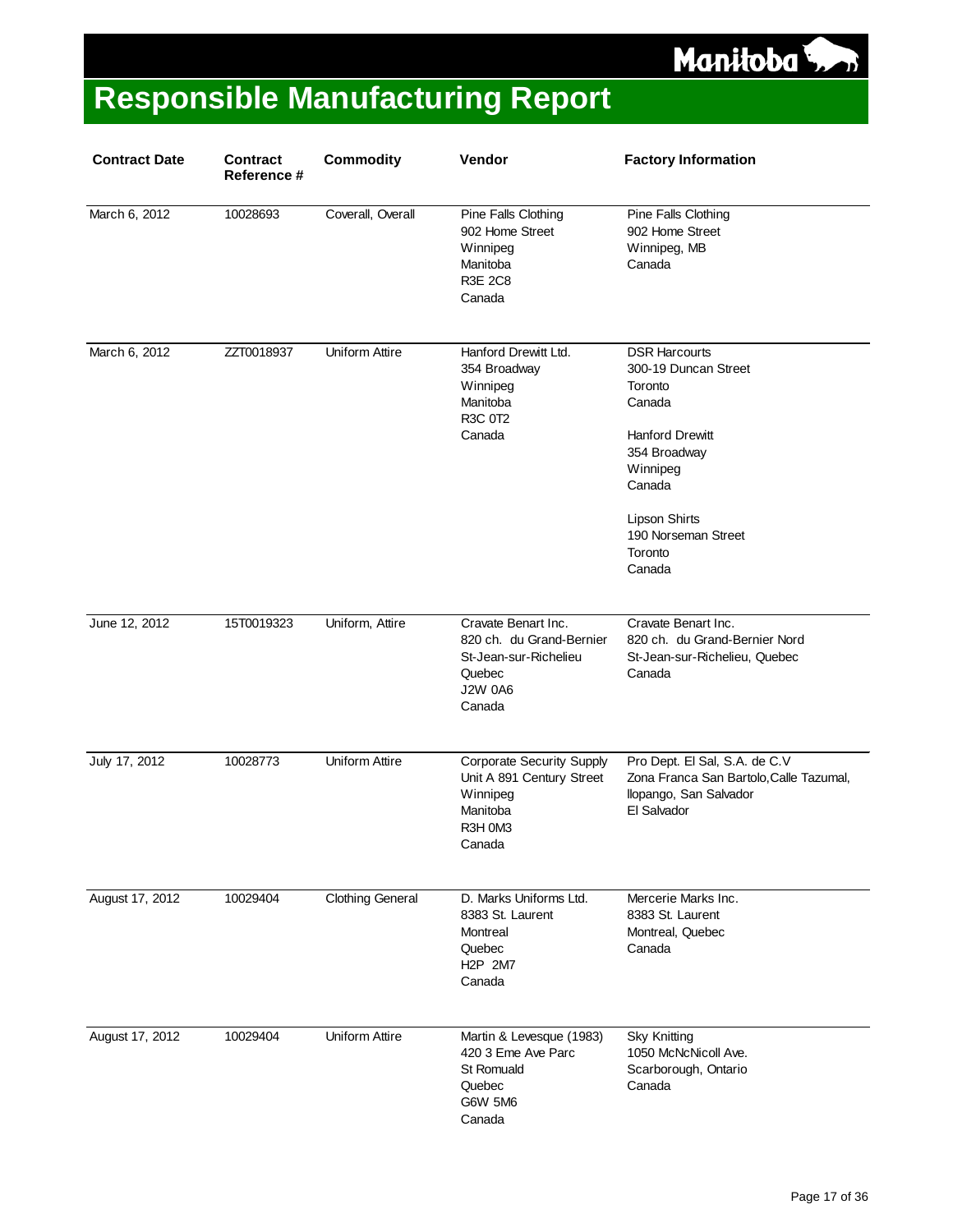

| <b>Contract Date</b> | <b>Contract</b><br>Reference # | <b>Commodity</b>        | <b>Vendor</b>                                                                                                | <b>Factory Information</b>                                                                           |
|----------------------|--------------------------------|-------------------------|--------------------------------------------------------------------------------------------------------------|------------------------------------------------------------------------------------------------------|
| August 17, 2012      | 10029404                       | <b>Clothing General</b> | Pine Falls Clothing<br>902 Home St.<br>Winnipeg<br>Manitoba<br><b>R3E 2C8</b><br>Canada                      | Pine Falls Clothing<br>902 Home St.<br>Winnipeg, Manitoba<br>Canada                                  |
| August 17, 2012      | 10029404                       | <b>Clothing General</b> | Martin & Levesque (1983)<br>420 3 Eme Ave Parc<br>St Romuald<br>Quebec<br>G6W 5M6<br>Canada                  | Becotte Inc.<br>483 Notre Dame<br>Victoriaville, Quebec<br>Canada                                    |
| August 17, 2012      | 10029404                       | <b>Clothing General</b> | Martin & Levesque (1983)<br>420 3 Eme Ave Parc<br>St Romuald<br>Quebec<br><b>G6W 5M6</b><br>Canada           | Becotte Inc.<br>483 Notre Dame<br>Victoriaville, Quebec<br>Canada                                    |
| October 1, 2012      | 10029404                       | Uniform, Attire         | Frontline Outfitters Ltd.<br>400 Bluewater Road<br><b>Bedford</b><br>Nova Scotia<br><b>B4B 1J3</b><br>Canada | Winning Sportswear<br><b>Binh Chuan Commune</b><br>Thuan An District, Binh Duong Province<br>Vietnam |
| October 22, 2012     | 10029404                       | <b>Uniform Attire</b>   | Marv Holland Apparel Ltd.<br>10939 - 120 Street<br>Edmonton<br>Alberta<br><b>T5H 3R3</b><br>Canada           | Anpin<br>985 Dongfang<br>Shanghai<br>China                                                           |
| November 22, 2012    | 10029845                       | Clothing, Accessories   | <b>Corporate Security Supply</b><br>Unit A 891 Century St.<br>Winnipeg<br>Manitoba<br>R3H 0M3<br>Canada      | Hi-Tec Intervention Inc.<br>840 Des Chenes<br>St-Nicolas, Quebec<br>Canada                           |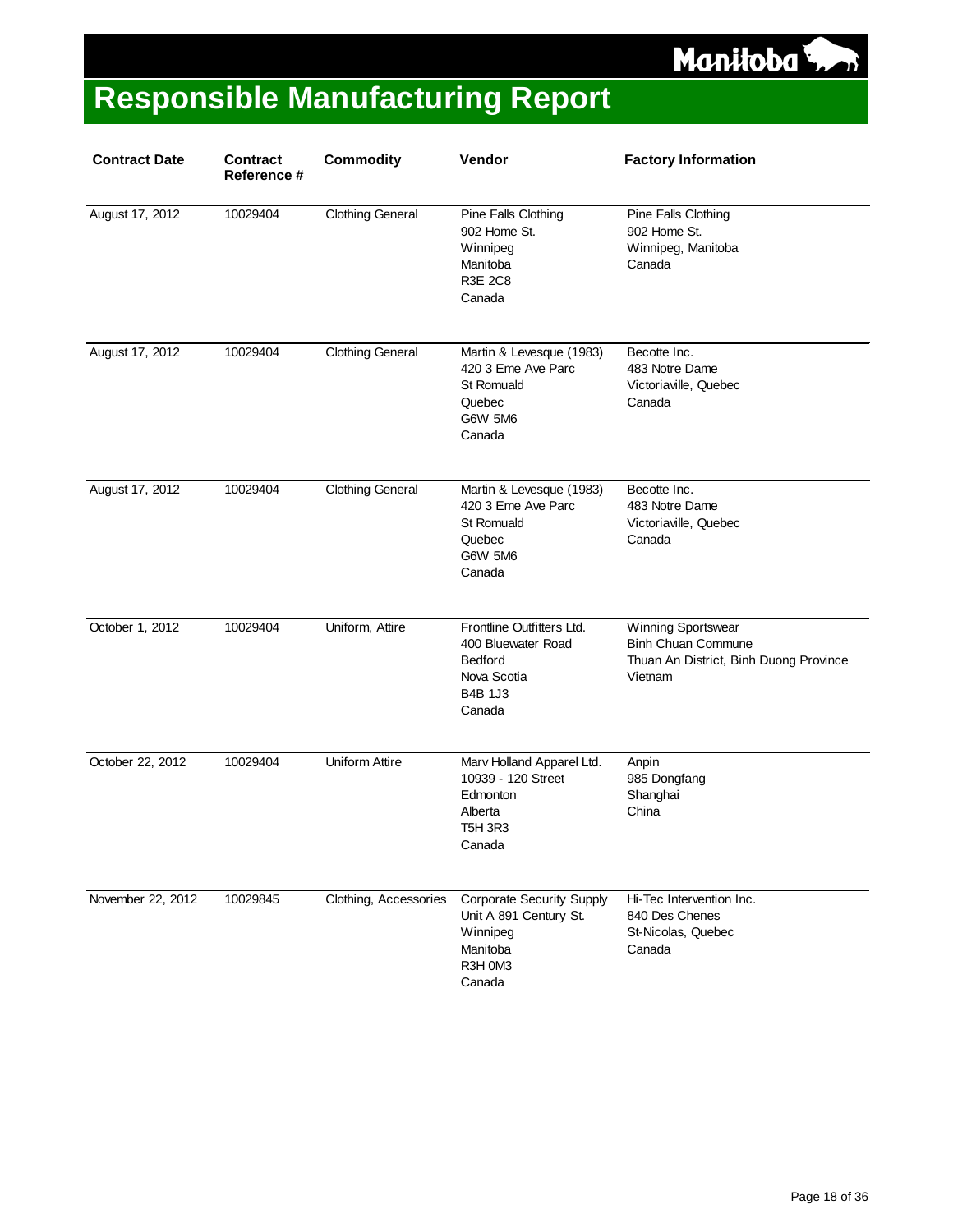

| <b>Contract Date</b> | <b>Contract</b><br>Reference # | <b>Commodity</b>          | Vendor                                                                                                | <b>Factory Information</b>                                                                                                                                                                                                                                                                                                    |
|----------------------|--------------------------------|---------------------------|-------------------------------------------------------------------------------------------------------|-------------------------------------------------------------------------------------------------------------------------------------------------------------------------------------------------------------------------------------------------------------------------------------------------------------------------------|
| December 27, 2012    | 10029563                       | Uniform Attire            | D. Marks Uniforms Ltd.<br>8382 St. Laurent<br>Montreal<br>Quebec<br><b>H2P 2M7</b><br>Canada          | D. Marks Uniforms Ltd.<br>8383 St. Laurent<br>Montreal, Quebec<br>Canada<br>IGS Co. Ltd.<br>Flat C/E/F, Floor 11, XIN Deya Bldg.<br>No 282 Jiao Gong Road<br>Hangzhou, 310012<br>China                                                                                                                                        |
| December 27, 2012    | 10029563                       | Uniform Attire            | D. Marks Uniforms Ltd.<br>8382 St. Laurent<br>Montreal<br>Quebec<br><b>H2P 2M7</b><br>Canada          | William Scully Ltd.<br>2090 Moreau<br>Montreal, Quebec<br>Canada                                                                                                                                                                                                                                                              |
| January 9, 2013      | 10029916                       | <b>Presentation Items</b> | V.K. Uniforms Inc.<br>8600A Place Upton<br>Anjou<br>Quebec<br>H1J 1E3<br>Canada                       | Forever Emblem Badge Int'l Ltd /<br>A1006 Hongxi Center No. 2, Tiyu Rd.<br>Dongguan City<br>China                                                                                                                                                                                                                             |
| February 13, 2013    | 10030167                       | Coverall, Overall         | <b>Atlantic Star Uniforms</b><br>15 Miller Avenue<br>Edmundston<br>New Brunswick<br>E3V 4H4<br>Canada | <b>Atlantic Star Uniforms</b><br>15 Miller Avenue<br>Edmundston, NB<br>Canada                                                                                                                                                                                                                                                 |
| March 13, 2013       | 10030407                       | <b>Clothing General</b>   | <b>Target Promotions</b><br>74 Strathburn Blvd.<br>Toronto<br>Ontario<br><b>M9M 2K9</b><br>Canada     | Gildan Activewear San Antonio<br>Zoli Zip San Jose Edificio 8 Y 9, 2DO<br>San Pedro Sula<br>Honduras<br>Gildan Activewear Rivas, S. A.<br>km 109.5 Carretera Panamericana, sur<br><b>Rivas</b><br>Nicaragua<br>Gildan Activewear San Marcos Jinotepe<br>Kilometro 45, Carretera San Marcos<br>San Marcos, Carazo<br>Nicaragua |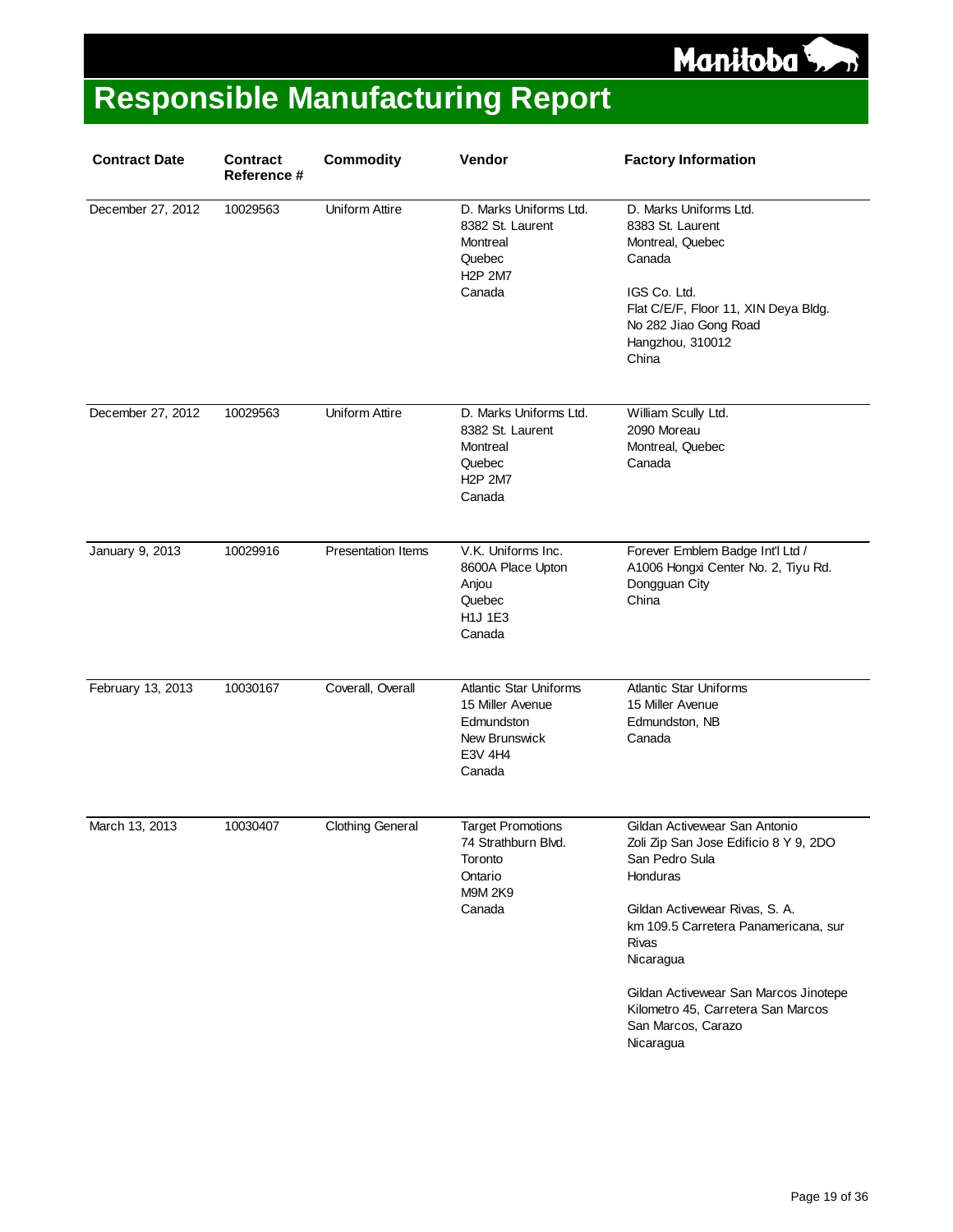

| <b>Contract Date</b> | <b>Contract</b><br>Reference # | <b>Commodity</b>        | Vendor                                                                                                  | <b>Factory Information</b>                                                                                        |
|----------------------|--------------------------------|-------------------------|---------------------------------------------------------------------------------------------------------|-------------------------------------------------------------------------------------------------------------------|
| March 18, 2013       | 10029837                       | Uniform Attire          | Martin & Levesque (1983)<br>420 3 Eme Ave Parc<br>St Romuald<br>Quebec<br>G6W 5M6<br>Canada             | Tianjin Steam Apparel Corporation<br>Suit 3102 Gate 1 BLDG 6,<br>Jing De Huayuan Nankai District Tianjin<br>China |
| March 18, 2013       | 10029837                       | <b>Uniform Attire</b>   | Martin & Levesque (1983)<br>420 3 Eme Ave Parc<br><b>St Romuald</b><br>Quebec<br>G6W 5M6<br>Canada      | Becotte Inc.<br>483 Notre Dame<br>Victoriaville, Quebec<br>Canada                                                 |
| March 18, 2013       | 10029837                       | <b>Uniform Attire</b>   | Marv Holland Apparel Ltd.<br>10939 - 120 Street<br>Edmonton<br>Alberta<br><b>T5H 3R3</b><br>Canada      | Anpin Mfg.<br>985 DongFeng Road<br>Shanghai<br>China                                                              |
| April 5, 2013        | 10030296                       | <b>Clothing General</b> | Minister of Finance of<br>Unit 6 - 17 Wilson Drive<br>Milton<br>Ontario<br>L9T 3J7<br>Canada            | Ontario Government, Trilcor Industries<br>541 Highway 36<br>Lindsay, Ontario<br>Canada                            |
| April 5, 2013        | 10030239                       | Outerwear, Winter       | Reliant Action Ltd.<br>1708 St. James St.<br>Winnipeg<br>Manitoba<br>R3H 0L3<br>Canada                  | Mustang Survival Corp.<br>7525 Lowland Dr.<br>Burnaby, BC<br>Canada                                               |
| April 8, 2013        | 10030473                       | Clothing, Service       | 1735 Sargent Avenue<br>Winnipeg<br>Manitoba<br><b>R3H 0C5</b><br>Canada                                 | Wajax Industrial Components Pioneer Protective Products<br>49 Schooner St.<br>Coquitlam, BC<br>Canada             |
| May 3, 2013          | 10030001                       | <b>Uniform Attire</b>   | <b>Corporate Security Supply</b><br>Unit A 891 Century St.<br>Winnipeg<br>Manitoba<br>R3H 0M3<br>Canada | Picacho S.A. de C.V<br>Km 26.5 Carretera A Santa Ana<br>La Libertad<br>El Salvador                                |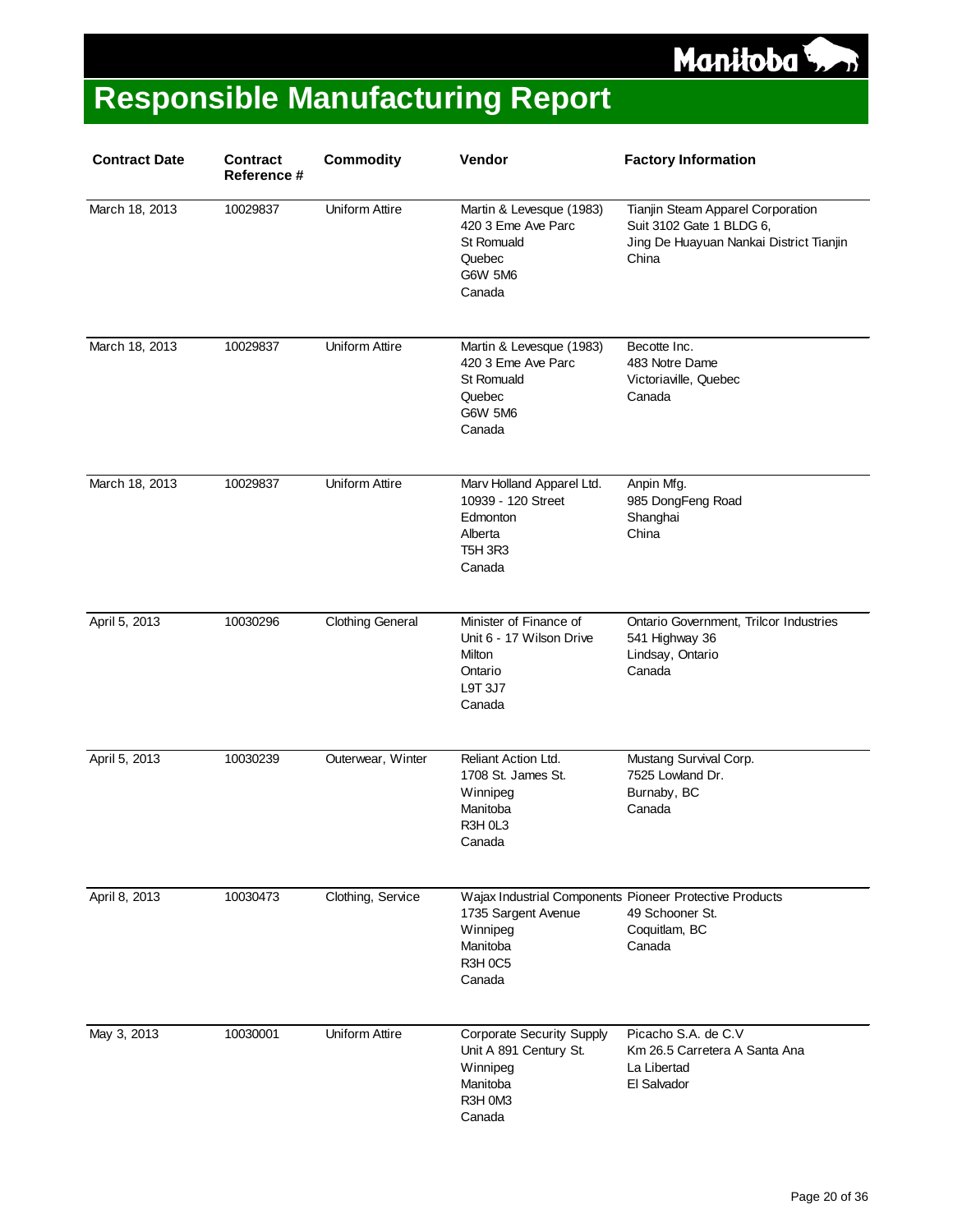

| <b>Contract Date</b> | Contract<br><b>Reference #</b> | <b>Commodity</b>  | Vendor                                                                                                  | <b>Factory Information</b>                                                                                                           |
|----------------------|--------------------------------|-------------------|---------------------------------------------------------------------------------------------------------|--------------------------------------------------------------------------------------------------------------------------------------|
| May 3, 2013          | 10030001                       | Uniform Attire    | <b>Corporate Security Supply</b><br>Unit A 891 Century St.<br>Winnipeg<br>Manitoba<br>R3H 0M3<br>Canada | ProDept<br>Zona Franca San Bartolo, Calle Tazmal,<br>Ilopango, San Salvador<br>El Savador                                            |
| May 3, 2013          | 10030001                       | Uniform Attire    | <b>Corporate Security Supply</b><br>Unit A 891 Century St.<br>Winnipeg<br>Manitoba<br>R3H 0M3<br>Canada | San Diego Textil de Aguascalientes SA de<br>AV. Margaritas 195-A<br>Aguascalientes<br>Mexico                                         |
| May 3, 2013          | 10030001                       | Uniform Attire    | <b>Corporate Security Supply</b><br>Unit A 891 Century St.<br>Winnipeg<br>Manitoba<br>R3H 0M3<br>Canada | Tuan Dat Co., Ltd<br>Truong Xuan Industrial Park<br>Tam Ky City, Quang Nam Province<br>Vietnam                                       |
| June 3, 2013         | 10030112                       | Outerwear, Winter | Pine Falls Clothing<br>902 Home St.<br>Winnipeg<br>Manitoba<br><b>R3E 2C8</b><br>Canada                 | Pine Falls Clothing<br>902 Home St.<br>Winnipeg, Manitoba<br>Canada                                                                  |
| June 4, 2013         | 10030112                       | Uniform Attire    | Martin & Levesque (1983)<br>420 3 Eme Ave Parc<br>St Romuald<br>Quebec<br><b>G6W 5M6</b><br>Canada      | Skyknitting<br>1050 Mcnicoll<br>Scarborough, Ontario<br>Canada<br>Becotte Inc.<br>483 Notre Dame<br>Victoriaville, Ontario<br>Canada |
| July 17, 2013        | 10030862                       | Uniform Attire    | Pine Falls Clothing<br>902 Home St.<br>Winnipeg<br>Manitoba<br><b>R3E 2C8</b><br>Canada                 | Pine Falls Clothing<br>902 Home St.<br>Winnipeg, Manitoba<br>Canada                                                                  |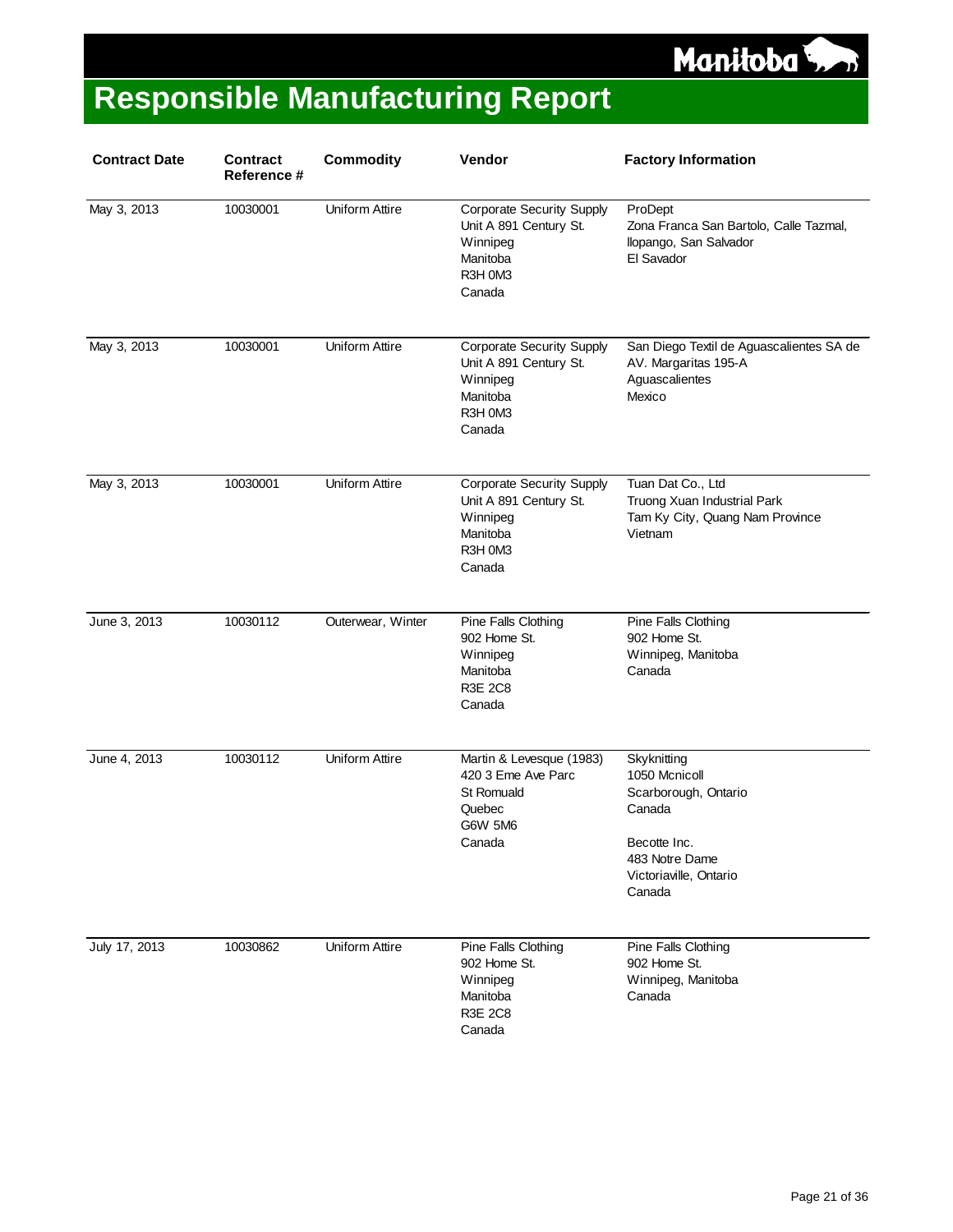

| <b>Contract Date</b> | <b>Contract</b><br><b>Reference #</b> | <b>Commodity</b>        | Vendor                                                                                                  | <b>Factory Information</b>                                                                                                                                                                                                           |
|----------------------|---------------------------------------|-------------------------|---------------------------------------------------------------------------------------------------------|--------------------------------------------------------------------------------------------------------------------------------------------------------------------------------------------------------------------------------------|
| September 4, 2013    | 10030861                              | Uniform, Attire         | Frontline Outfitters Ltd.<br>400 Bluewater Road<br>Bedford<br>Nova Scotia<br><b>B4B 1J3</b><br>Canada   | APK Group<br>Center International Plaza, 19 Zhangzhou<br>Quigdao, Shandong<br>China<br><b>Chemise Empire Shirt</b><br>451, Ave St-Laurent<br>Louiseville, Quebec<br>Canada                                                           |
| September 4, 2013    | 10030931                              | <b>Clothing General</b> | P.O. Box 12716<br>Scottsdale<br>Arizona<br>85267<br><b>USA</b>                                          | Uniforms Manufacturing, Inc. Uniforms Manufacturing, Inc.<br>7575 E. Redfield Rd. #131<br>Scottsdale, AZ<br><b>USA</b><br>Uniforms Manufacturing, Inc.<br>Zona Franca Industrial<br>San Pedro de Macoris, R.D.<br>Dominican Republic |
| October 17, 2013     | 10031132                              | Uniform Attire          | <b>Corporate Security Supply</b><br>Unit A 891 Century St.<br>Winnipeg<br>Manitoba<br>R3H 0M3<br>Canada | SMC, S.A<br>Zona Franca Industrial de La Vega<br>La Vega<br>Dominican Republic                                                                                                                                                       |
| October 17, 2013     | 10031132                              | Uniform, Attire         | Frontline Outfitters Ltd.<br>400 Bluewater Road<br>Bedford<br>Nova Scotia<br><b>B4B 1J3</b><br>Canada   | Winning Sportswear<br>Bihn Chuan Commune, Thuan An<br><b>Binh Duong Province</b><br>Vietnam                                                                                                                                          |
| October 18, 2013     | 10031095                              | Outerwear, Winter       | Terra Workwear Inc.<br>15 Park Ave. East<br>Elmira<br>Ontario<br>N3B 2H2<br>Canada                      | Terra Workwear Inc.<br>15 Park Ave. East<br>Elmira, ON<br>Canada                                                                                                                                                                     |
| October 30, 2013     | 10031241                              | Outerwear, Winter       | Pine Falls Clothing<br>902 Home St.<br>Winnipeg<br>Manitoba<br><b>R3E 2C8</b><br>Canada                 | Pine Falls Clothing<br>902 Home St.<br>Winnipeg, Manitoba<br>Canada                                                                                                                                                                  |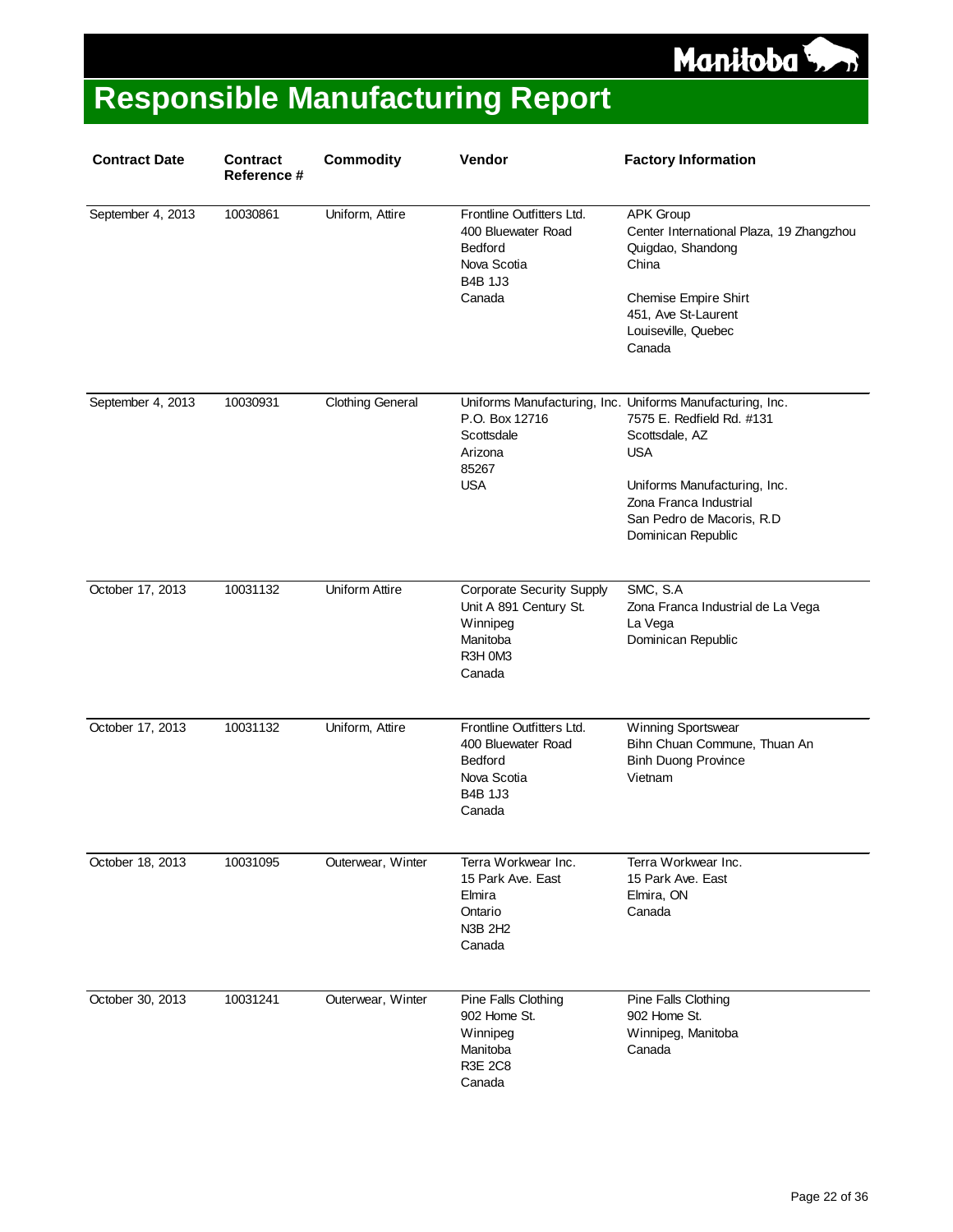

| <b>Contract Date</b> | <b>Contract</b><br>Reference # | <b>Commodity</b>          | Vendor                                                                                                | <b>Factory Information</b>                                                                                                                                                                                                                                                                                                                                            |
|----------------------|--------------------------------|---------------------------|-------------------------------------------------------------------------------------------------------|-----------------------------------------------------------------------------------------------------------------------------------------------------------------------------------------------------------------------------------------------------------------------------------------------------------------------------------------------------------------------|
| December 6, 2013     | 10031474                       | <b>Presentation Items</b> | <b>Envision Promotional</b><br>109 Paramount Road<br>Winnipeg<br>Manitoba<br><b>R2X 2W6</b><br>Canada | Jian Plastic & Metal<br>30 Fengnan Road<br><b>Taicang City</b><br>China                                                                                                                                                                                                                                                                                               |
| January 28, 2014     | 10031578                       | <b>Clothing General</b>   | Calcio I<br>7092, boul. St-Laurent<br>Montreal<br>Quebec<br><b>H2S 3E2</b><br>Canada                  | Gildan Activewear Rivas, S.A.<br>km 109.5 Carretera Panamericana sur 300<br>vrs al Oeste<br>Rivas<br>Nicaragua<br>Genesis, S.A.<br>Rue Justin Juste No 2, Boulevard<br><b>Toussaint Louverture</b><br>Port-Au-Prince<br>Haiti                                                                                                                                         |
| January 30, 2014     | 10031616                       | Coverall, Overall         | <b>Atlantic Star Uniforms</b><br>15 Miller Avenue<br>Edmundston<br>New Brunswick<br>E3V 4H4<br>Canada | <b>Atlantic Star Uniforms</b><br>15 Miller Avenue<br>Edmundston, NB<br>Canada                                                                                                                                                                                                                                                                                         |
| May 21, 2014         | 10031994                       | Outerwear, Winter         | Pine Falls Clothing<br>1380 Notre Dame Ave.<br>Winnipeg<br>Manitoba<br>R3E 0P7<br>Canada              | Pine Falls Clothing<br>1380 Notre Dame Ave.<br>Winnipeg<br>Canada                                                                                                                                                                                                                                                                                                     |
| June 9, 2014         | 10032114                       | Coverall, Overall         | P.O. Box 12716<br>Scottsdale<br>Arizona<br>85267<br><b>USA</b>                                        | Uniforms Manufacturing, Inc. Uniforms Manufacturing, Inc.<br>7575 E. Redfield Rd. #131<br>Scottsdale, AZ<br><b>USA</b><br>ITIC Apparel, S.L.R. Plant 2<br>Zona Franca Industrial<br>San Pedro de Macoris, R.D.<br>Dominican Republic<br>Uniformes Industriales Hercules Sa De Cy<br>Chichimeco# 208 Parque Industrial, Jesus<br>Aquascalinetes, Ags.<br>Mex C.P 20020 |
| November 13, 2014    | 10032710                       | Outerwear, Winter         | Marantz & Son Ltd.<br>14 Plymouth Street<br>Winnipeg<br>Manitoba<br><b>R2X 2V7</b><br>Canada          | Mill Ray Sales<br>305 Ru De Bellechasse<br>Montreal, QC H2S 1W9<br>Canada                                                                                                                                                                                                                                                                                             |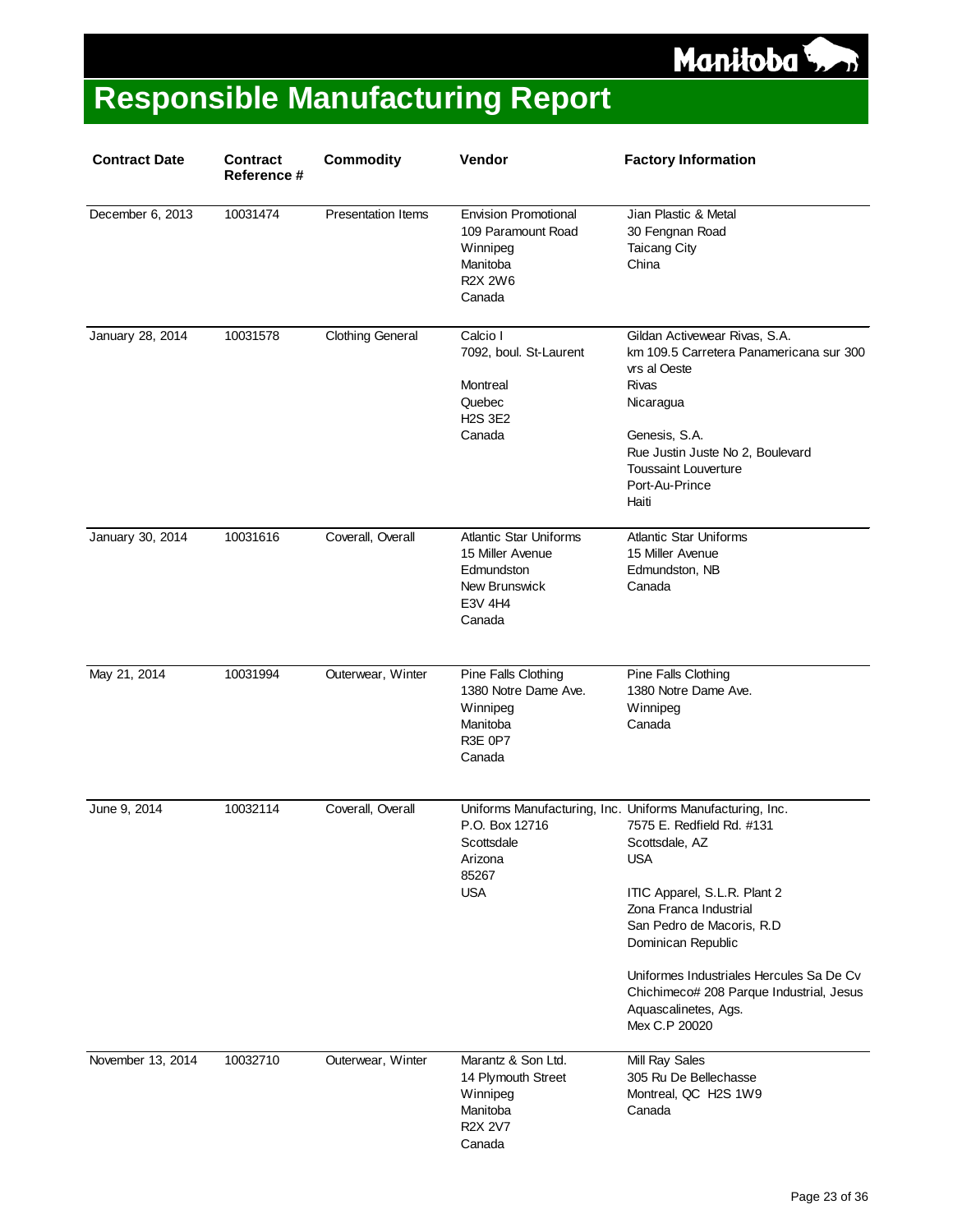

| <b>Contract Date</b> | <b>Contract</b><br>Reference # | <b>Commodity</b>        | Vendor                                                                                                  | <b>Factory Information</b>                                                                                                                                                                                                                                                           |
|----------------------|--------------------------------|-------------------------|---------------------------------------------------------------------------------------------------------|--------------------------------------------------------------------------------------------------------------------------------------------------------------------------------------------------------------------------------------------------------------------------------------|
| November 25, 2014    | 10032912                       | Coverall, Overall       | Wear Well Garments Inc.<br>126 Acadia Avenue<br>Stellarton<br>Nova Scotia<br><b>B0K 1S0</b><br>Canada   | Wear Well Garments Limited<br>126 Acadia Avenue<br>Stellarton, NS<br>Canada                                                                                                                                                                                                          |
| December 9, 2014     | 10033105                       | Coverall, Overall       | <b>Atlantic Star Uniforms</b><br>15 Miller Avenue<br>Edmundston<br>New Brunswick<br>E3V 4H4<br>Canada   | <b>Atlantic Star Uniforms</b><br>15 Miller Avenue<br>Edmundston, NB<br>Canada                                                                                                                                                                                                        |
| December 15, 2014    | 10033011                       | Jacket, Vest, Cuff,     | <b>Corporate Security Supply</b><br>Unit A 891 Century St.<br>Winnipeg<br>Manitoba<br>R3H 0M3<br>Canada | Sportteam Corp.<br>Thuan Yen Industrial Zone<br>Tam Ky City<br>Quang Nam Province, Vietnam<br>PT Pan Brothers TBK<br>JL. Hos Cokro Aminoto No. 28<br>Pucang Sawit, Solo Jawa Tengah<br>57125 Indonesia<br>Manta Apparels Ltd<br>Zamgora, Earapur Savar<br><b>Dhaka</b><br>Bangladesh |
| December 16, 2014    | 10032956                       | <b>Clothing General</b> | Calcio I<br>7092, boul. St-Laurent<br>Montreal<br>Quebec<br><b>H2S 3E2</b><br>Canada                    | Gildan<br>Carreterra Panamericana<br>Rivas<br>Nicaragua<br>Gildan<br>Justin Juste # 2,<br>Port-Au-Prince<br>Haiti                                                                                                                                                                    |
| December 17, 2014    | 10032936                       | Uniform Attire          | 3495019 Canada Inc.<br>2450 Cohen Street<br>Montreal<br>Quebec<br><b>H4R 2N6</b><br>Canada              | Shenyang Brightview Apparel Co. Inc.<br>NO 355 Zhang Shan RD SHEN HE<br><b>SHENYANG</b><br>China                                                                                                                                                                                     |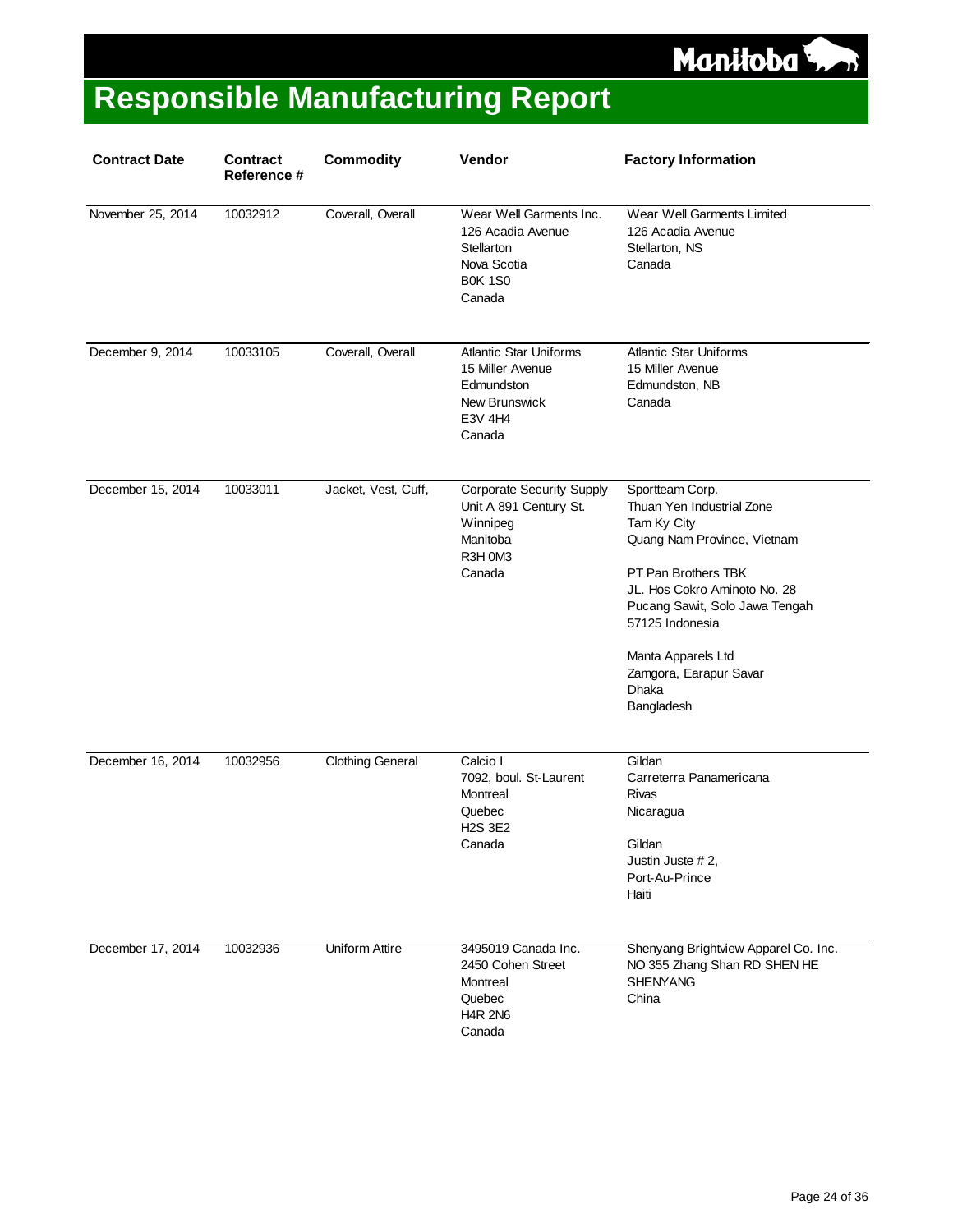

| <b>Contract Date</b> | <b>Contract</b><br>Reference # | <b>Commodity</b>          | Vendor                                                                                                              | <b>Factory Information</b>                                                                                                                |
|----------------------|--------------------------------|---------------------------|---------------------------------------------------------------------------------------------------------------------|-------------------------------------------------------------------------------------------------------------------------------------------|
| December 29, 2014    | 10033206                       | Clothing, Accessories     | <b>Corporate Security Supply</b><br>Unit A 891 Century St.<br>Winnipeg<br>Manitoba<br>R3H 0M3<br>Canada             | Hi-Tec Intervention Inc.<br>840 Des Chenes<br>St-Nicolas, Quebec<br>Canada                                                                |
| December 29, 2014    | 15Y0022097                     | <b>Presentation Items</b> | The Lawrence Werier Co.<br>242 Hoddinott Road<br>Winnipeg<br>Manitoba<br>R <sub>2</sub> E 0H <sub>7</sub><br>Canada | Sino Pins Company Ltd.<br>No. 29, I/F, Building D, Lijing City Plaza<br>Sanxiang Town, Zhongshan City<br>Guandong Province, 528463, China |
| December 10, 2014    | 10032976                       | Uniform, Attire           | D. Marks Uniforms Ltd.<br>8383 St. Laurent<br>Montreal<br>Quebec<br>H <sub>2</sub> P 2M7<br>Canada                  | Marks Men's Wear Inc.<br>8383 St. Laurent<br>Montreal, Quebec<br>Canada                                                                   |
| December 10, 2014    | 10032976                       | Uniform, Attire           | D. Marks Uniforms Ltd.<br>8383 St. Laurent<br>Montreal<br>Quebec<br>H <sub>2</sub> P 2M7<br>Canada                  | IGS CO. LTD.<br>Flat C/E/F, Floor 11, XIN Deya Bldg.<br>No 282 Jiao Gong Road, Hangzhou,<br>China                                         |
| December 10, 2014    | 10032976                       | Uniform, Attire           | D. Marks Uniforms Ltd.<br>8383 St. Laurent<br>Montreal<br>Quebec<br>H <sub>2</sub> P 2M7<br>Canada                  | William Scully Ltd.<br>2090 Moreau<br>Montreal, Quebec<br>Canada                                                                          |
| January 12, 2015     | 10033218                       | Uniform Attire            | Martin & Levesque (1983)<br>420 3E Avenue<br>St-Romuald<br>Quebec<br><b>G6W 5M6</b><br>Canada                       | Becotte Inc.<br>483 Notre Dame<br>Victoriaville, Quebec<br>Canada                                                                         |
| January 12, 2015     | 10033218                       | Rainwear                  | Martin & Levesque (1983)<br>420 3E Avenue<br>St-Romuald<br>Quebec<br><b>G6W 5M6</b><br>Canada                       | Becotte Inc.<br>483 Notre Dame<br>Victoriaville, Quebec<br>Canada                                                                         |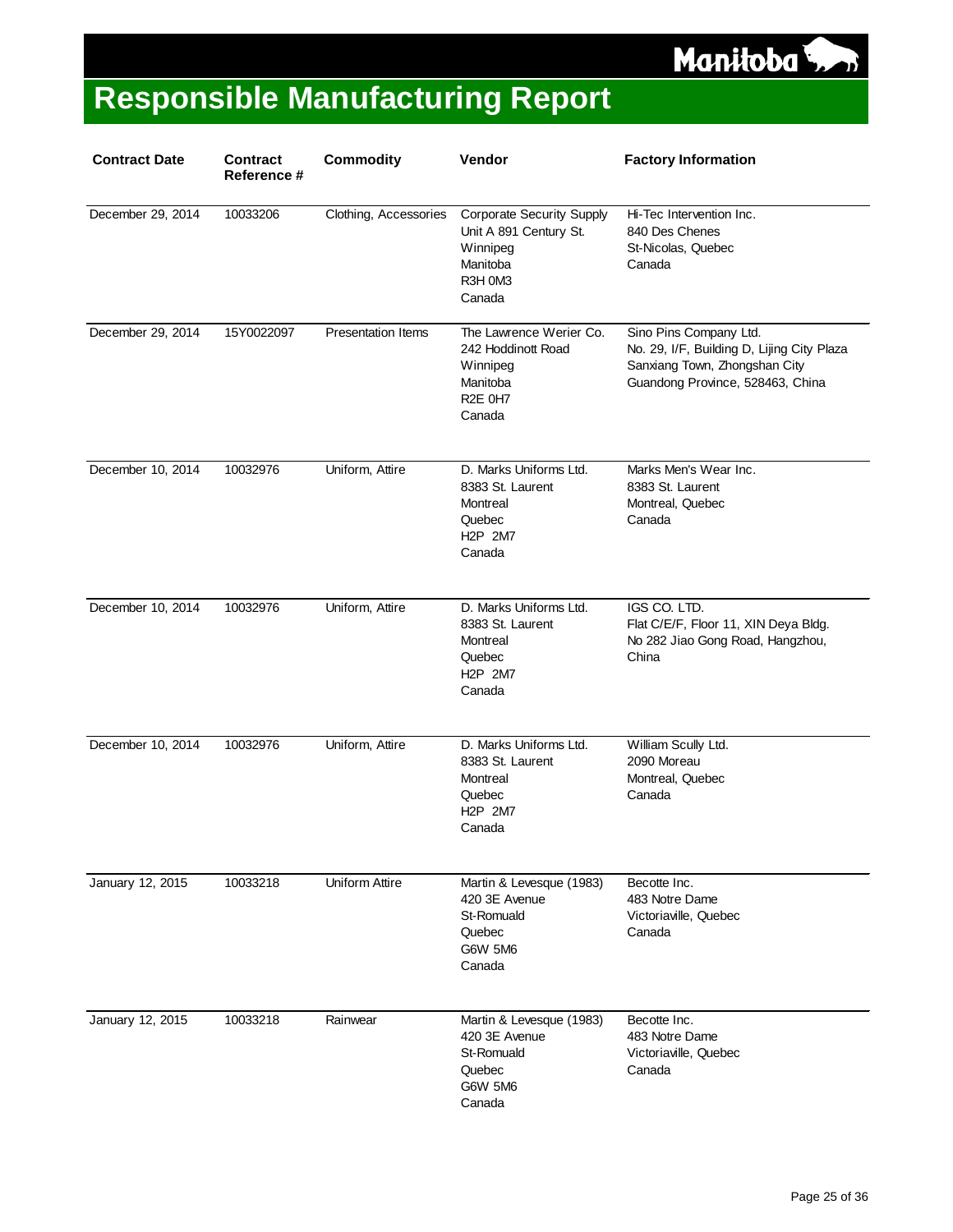

| <b>Contract Date</b> | <b>Contract</b><br>Reference # | <b>Commodity</b>        | Vendor                                                                                                  | <b>Factory Information</b>                                                                                                                                                                                                                                                                                                                                                                                                   |
|----------------------|--------------------------------|-------------------------|---------------------------------------------------------------------------------------------------------|------------------------------------------------------------------------------------------------------------------------------------------------------------------------------------------------------------------------------------------------------------------------------------------------------------------------------------------------------------------------------------------------------------------------------|
| January 28, 2015     | 10032582                       | <b>Clothing General</b> | Todd Manitoba Ltd.<br>332 Nassau St. N<br>Winnipeg<br>Manitoba<br><b>R3L 0R8</b><br>Canada              | RKI Mexico De Mexico SA DE CV<br>Torreon - Laredo KM 1 + 800<br>Lib. Perie R.L. Sanchez<br>Torreon Coah, Mexico 27054<br>Matamoros Sewing and Cutting<br>RKI Mexico De Mexico SA DE CV<br>Boulevard Torreon Matamoros, No 3000<br>Frente Alegido Santo Tomas, Municiplode<br>Mexico CP 2774<br>Honduras Sewing - Roberto Barahona<br>RKI Honduras, Zip Buena Vista<br>Carretera a Tegucigalpa, Villa Nueva,<br>Honduras C.A. |
| February 2, 2015     | 10033159                       | Outerwear, Winter       | Pine Falls Clothing<br>1380 Notre Dame Ave.<br>Winnipeg<br>Manitoba<br>R3E 0P7<br>Canada                | Pine Falls Clothing<br>1380 Notre Dame Ave.<br>Winnipeg<br>Canada                                                                                                                                                                                                                                                                                                                                                            |
| February 4, 2015     | 10032633                       | <b>Clothing General</b> | Cantex Distribution Inc.<br>4616, Victoria Ave.<br>Niagara Falls<br>Ontario<br><b>L2E 4B7</b><br>Canada | Maritex C-167<br>Block 6, F.B. Area<br>Karachi<br>Pakistan                                                                                                                                                                                                                                                                                                                                                                   |
| February 4, 2015     | 10032633                       | <b>Clothing General</b> | Marantz & Son Ltd.<br>14 Plymouth Street<br>Winnipeg<br>Manitoba<br><b>R2X 2V7</b><br>Canada            | Anhui Capital Sport International<br>319 Chang Jiang Middle Rd.<br>He-Fei, Anhui<br>China                                                                                                                                                                                                                                                                                                                                    |
| February 4, 2015     | 10032633                       | <b>Clothing General</b> | Marantz & Son Ltd.<br>14 Plymouth Street<br>Winnipeg<br>Manitoba<br><b>R2X 2V7</b><br>Canada            | Chateau Lingerie<br>215 Rue St. 20th Que. Quest<br>Montreal<br>Canada                                                                                                                                                                                                                                                                                                                                                        |
| February 4, 2015     | 10032633                       | <b>Clothing General</b> | Marantz & Son Ltd.<br>14 Plymouth Street<br>Winnipeg<br>Manitoba<br><b>R2X 2V7</b><br>Canada            | Parque Industrial Zoli-Zip San Jose<br>200 Anillo Periferico<br>San Pedro, Cortes<br>Honduras                                                                                                                                                                                                                                                                                                                                |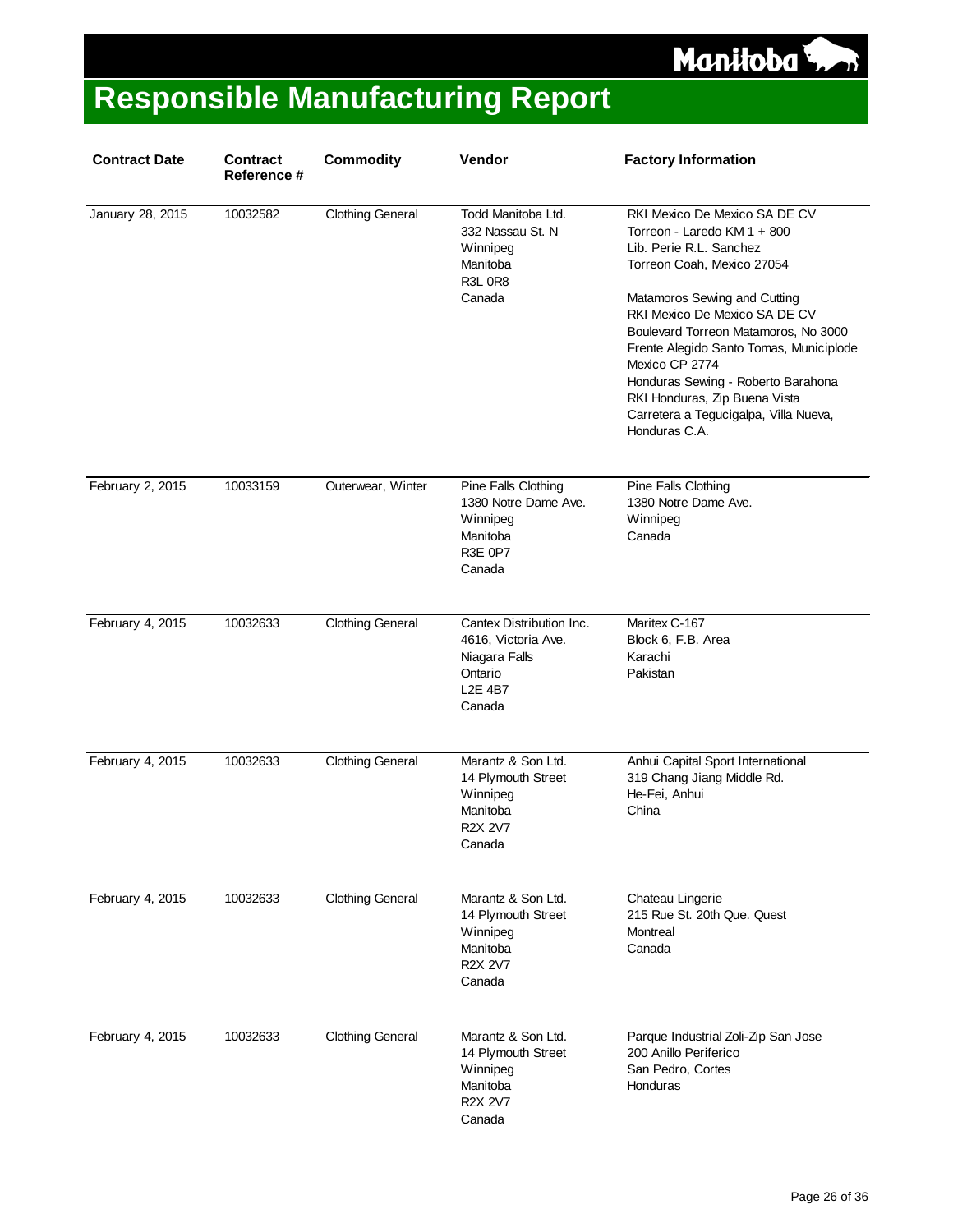

| <b>Contract Date</b> | <b>Contract</b><br>Reference # | <b>Commodity</b>        | Vendor                                                                                                  | <b>Factory Information</b>                                                              |
|----------------------|--------------------------------|-------------------------|---------------------------------------------------------------------------------------------------------|-----------------------------------------------------------------------------------------|
| February 4, 2015     | 10032633                       | <b>Clothing General</b> | Marantz & Son Ltd.<br>14 Plymouth Street<br>Winnipeg<br>Manitoba<br><b>R2X 2V7</b><br>Canada            | Anhui Capital Sport International<br>319 Chang Jiang Middle Rd<br>He Fei Anhui<br>China |
| February 4, 2015     | 10032633                       | <b>Clothing General</b> | Marantz & Son Ltd.<br>14 Plymouth Street<br>Winnipeg<br>Manitoba<br><b>R2X 2V7</b><br>Canada            | Metro Underwear<br>9200 Boul St. Laurant Blvd<br>Montreal<br>Canada                     |
| February 4, 2015     | 10032633                       | Outerwear, Winter       | Marantz & Son Ltd.<br>14 Plymouth Street<br>Winnipeg<br>Manitoba<br><b>R2X 2V7</b><br>Canada            | T.J. Fashions<br>1960 Ellesmere Rd.<br>Scarborough<br>Canada                            |
| February 4, 2015     | 10032633                       | Outerwear, Winter       | Marantz & Son Ltd.<br>14 Plymouth Street<br>Winnipeg<br>Manitoba<br><b>R2X 2V7</b><br>Canada            | Nagi Fashions<br>9600 Boul St. Laurant #40<br>Montreal<br>Canada                        |
| May 1, 2015          | 10033480                       | <b>Clothing General</b> | Aloft Uniforms 2402012<br>2301 Government Road<br>Thunder Bay<br>Ontario<br>P7G 1V2<br>Canada           | Hangzhan Workwell<br>#16 Mingdian Square Guali<br>Xioshan Hangzhou<br>China             |
| May 13, 2015         | 10033962                       | Outerwear, Winter       | Pine Falls Clothing<br>1380 Notre Dame Ave.<br>Winnipeg<br>Manitoba<br><b>R3E 0P7</b><br>Canada         | Winnipeg Stitch Factory<br>1380 Notre Dame Ave.<br>Winnipeg<br>Canada                   |
| May 28, 2015         | 10033539                       | Jacket, Vest, Cuff,     | <b>Corporate Security Supply</b><br>Unit A 891 Century St.<br>Winnipeg<br>Manitoba<br>R3H 0M3<br>Canada | CPG Garment Co. Ltd.<br>2 Soi Petchkasem 50/2., Bangwah,<br>Bangkok 10160<br>Thailand   |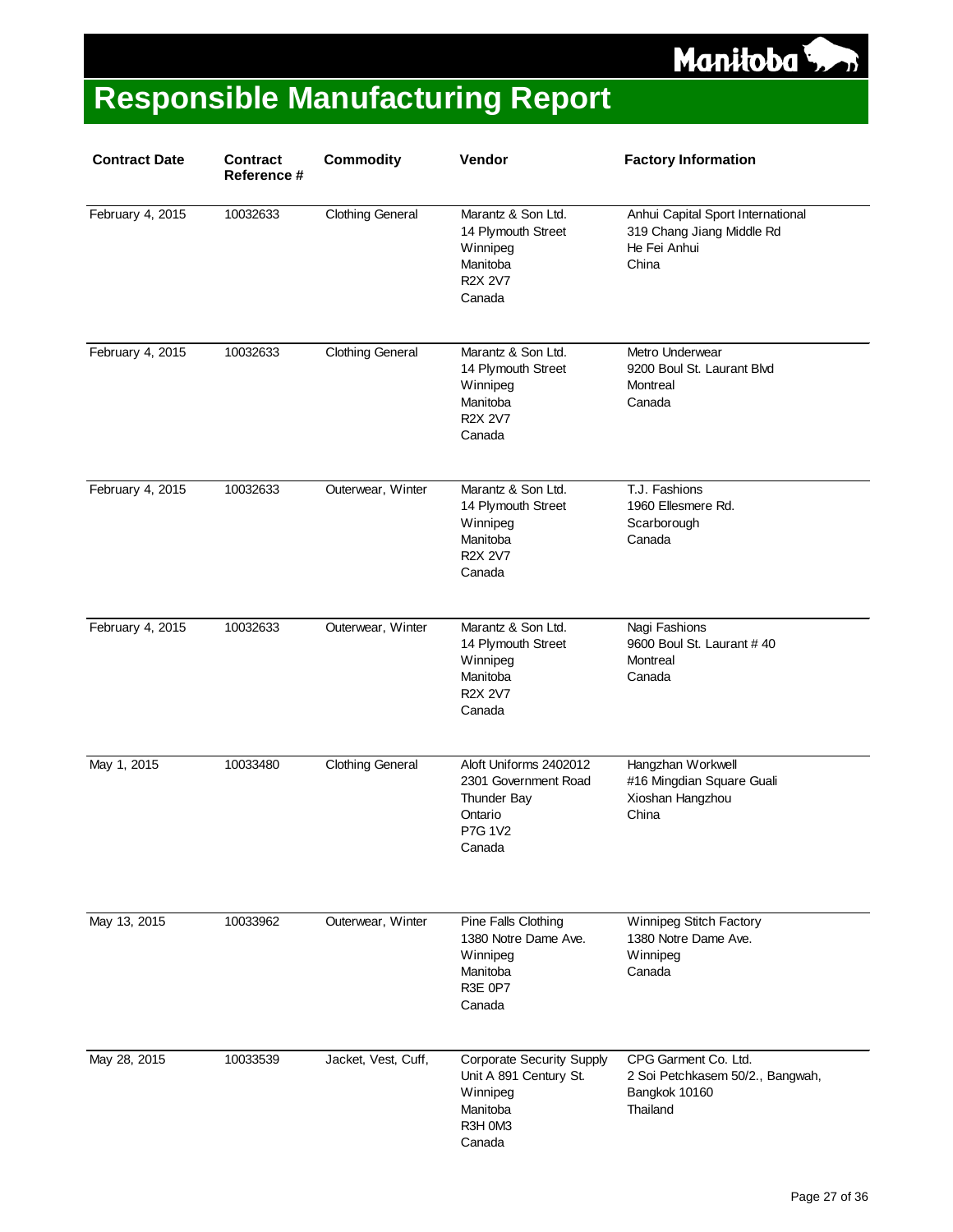

| <b>Contract Date</b> | <b>Contract</b><br>Reference # | <b>Commodity</b>        | Vendor                                                                                                       | <b>Factory Information</b>                                                                                                                                                                                                                                                                                                                           |
|----------------------|--------------------------------|-------------------------|--------------------------------------------------------------------------------------------------------------|------------------------------------------------------------------------------------------------------------------------------------------------------------------------------------------------------------------------------------------------------------------------------------------------------------------------------------------------------|
| May 28, 2015         | 10033539                       | Outerwear, Winter       | <b>Corporate Security Supply</b><br>Unit A 891 Century St.<br>Winnipeg<br>Manitoba<br>R3H 0M3<br>Canada      | Truong Xuan Industrial Zone<br>Tam Ky City,<br>Quang Nam Province<br>Vietnam                                                                                                                                                                                                                                                                         |
| June 17, 2015        | 10034003                       | <b>Uniform Attire</b>   | <b>Entripy Custom Cloth</b><br>2320 Bristol Circle, Unit #5<br>Oakville,<br>Ontario<br>L6H 5S3<br>Canada     | Fashion Garments Co. Ltd<br>Street No. 3, Bien Hoa Industrial Zone 1<br>Dong Nai Province,<br>Vietnam                                                                                                                                                                                                                                                |
| June 18, 2015        | 10034078                       | <b>Clothing General</b> | P.O. Box 12716<br>Scottsdale<br>Arizona<br>85267<br><b>U.S.A.</b>                                            | Uniforms Manufacturing, Inc. Uniforms Manufacturing, Inc.<br>7575 E. Redfield Rd. #131<br>Scottsdale, AZ<br><b>USA</b><br>Uniforms Manufacturing, Inc.<br>Zona Franca Industrial<br>San Pedro de Macoris, R.D.<br>Dominican Republic<br>Uniformes Industriales Hercules Sa De CV<br>Ave, Chichimeco# 208 Parque Industrial<br>Chichimeco Jesus Maria |
|                      |                                |                         |                                                                                                              | Aquascalientes, Ags. Mex C.P 20020                                                                                                                                                                                                                                                                                                                   |
| July 2, 2015         | 15T0022729                     | <b>Uniform Attire</b>   | Cravate Benart Inc.<br>820 Chemin Du Grand<br>St- Jean- Sur- Richelieu<br>Quebec<br><b>J2W 0A6</b><br>Canada | Cravate Benart Canada Inc.<br>820 Chemin Du Grand-Bernier Nord.<br>St- Jean- Sur- Richelieu, QC<br>Canada                                                                                                                                                                                                                                            |
| July 14, 2015        | 10033980                       | <b>Uniform Attire</b>   | <b>Corporate Security Supply</b><br>891 Century Street<br>Winnipeg<br>Manitoba<br>R3H 0M3<br>Canada          | Pro Dept. El Sal, S.A. De C.V.<br>Zona Franca San Bartolo, Calle Tazumal,<br>Ilopango, San Salvador<br>El Salvador                                                                                                                                                                                                                                   |
| October 6, 2015      | 10034579                       | OUTERWEAR, WINTE        | Winnipeg Stitches Factory<br>1380 Notre Dame<br>Winnipeg<br>Manitoba<br>R3E 0P7<br>Canada                    | Winnipeg Stitch Factory Ltd<br>1380 Notre Dame<br>Winnipeg<br>Canada                                                                                                                                                                                                                                                                                 |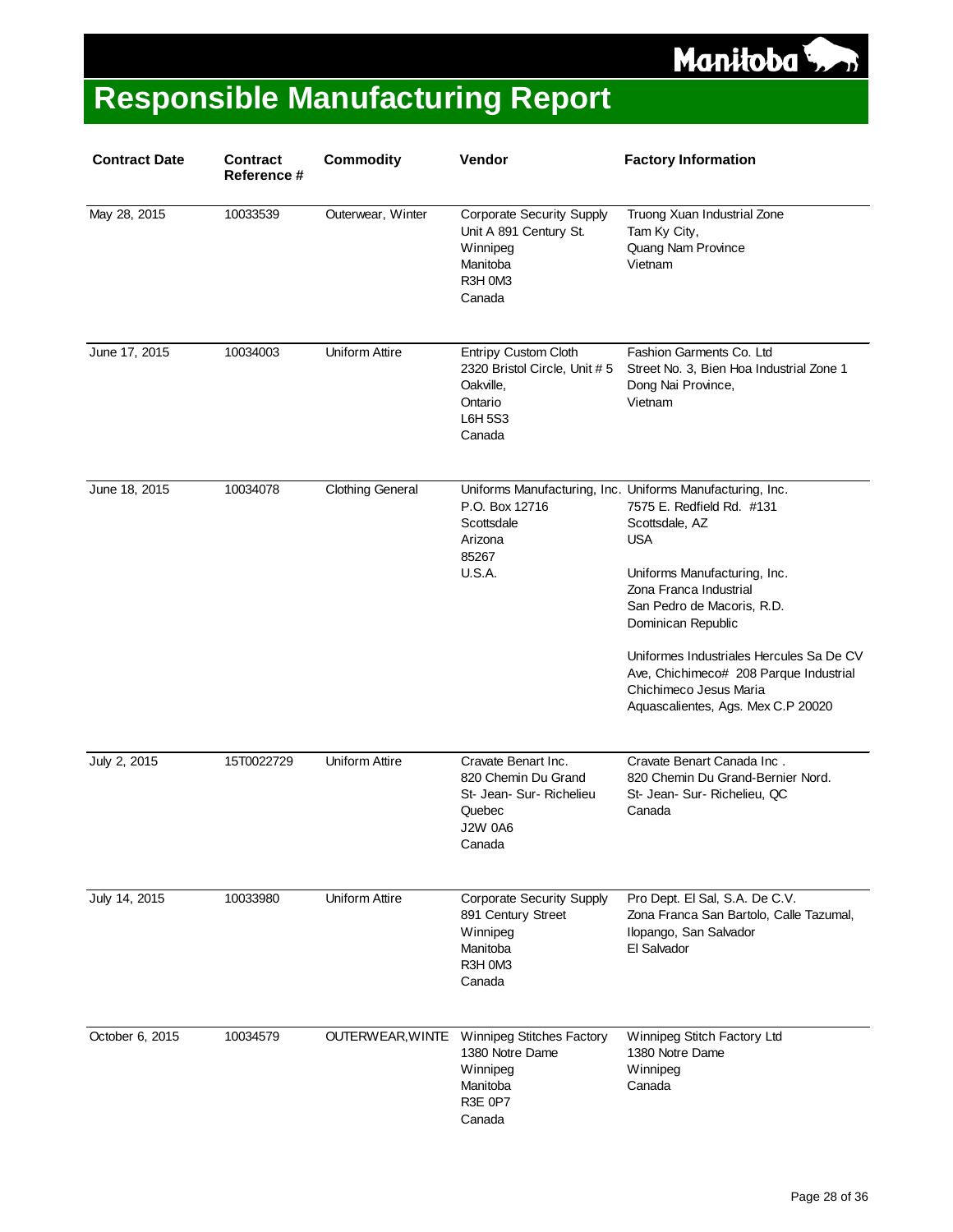

| <b>Contract Date</b> | <b>Contract</b><br>Reference # | <b>Commodity</b>      | Vendor                                                                                                       | <b>Factory Information</b>                                                                                                                                                                                                                                                                                                                                                                                                                                                                                                                                                    |
|----------------------|--------------------------------|-----------------------|--------------------------------------------------------------------------------------------------------------|-------------------------------------------------------------------------------------------------------------------------------------------------------------------------------------------------------------------------------------------------------------------------------------------------------------------------------------------------------------------------------------------------------------------------------------------------------------------------------------------------------------------------------------------------------------------------------|
| November 24, 2015    | 10033198                       | TROUSER, SHIRT,       | FRONTLINE OUTFITTERS<br>400 BLUEWATER ROAD<br><b>BEDFORD</b><br>NOVA SCOTIA<br>B4B IJ3<br><b>CANADA</b>      | SAN DIEGO, TEXTIL DE<br>AV.MARGARITAS 195-A<br>AGUASCALIENTES, AGS<br><b>MEXICO 20909</b><br>ITEM# 90- V-NECK SWEATER & 100-<br>ERMO - INDUSTRIAL S.A DE C.V<br>PILARES 1540 INT. 2,<br><b>COL.LETRAN VILLE</b><br>MEXICO, D.F.C.P. 03650<br>ITEM#S 10,20,120,130<br>ALTA CONFECCION QUERETANA S.A<br>HERIBERTO JARA #104,<br><b>COLONIA</b><br><b>MEXICO 76650</b><br>ITEM#S 30, 40, 140, 150, 170, 180<br>ALLTEX INTERNATIONAL TRADING.CO<br>ROOM 1008, 18 HONG KONG MIDDLE<br><b>ROAD</b><br>QINGDAO, SD, CHINA 266071<br>CHINA 266071<br>ITEM# 110-JACKET-MATERIAL #49057 |
|                      |                                |                       |                                                                                                              |                                                                                                                                                                                                                                                                                                                                                                                                                                                                                                                                                                               |
| December 17, 2015    | 10034863                       | 56869                 | NBD APPAREL .CO<br>2038 LOUDOUN RD<br><b>WINNIPEG</b><br><b>MANITOBA</b><br>R3S 1C9<br><b>CANADA</b>         | MID # NIGILSCTA45SAN<br>KM 45 CARRETERA<br>SAN MARCOS-JINOTEPE, CARAZO,<br><b>NICARAGUA</b><br>MID DOGILLAS22SAN<br>KM 22 AUTOPISTALAS AMERICAS<br>ZONA FRANCA LAS AMERICAS EDIF A<br>SANTO DOMINGO ESTE,<br>DOMINICAN REPUBLIC<br>MID # HTGENSA2POR<br>RUE JUSTIN JUSTE #2 BLVD<br>PORT AU PRINCE,<br><b>HAITI</b>                                                                                                                                                                                                                                                           |
| 2016.02.10           | 10034778                       | Shirt, works, Jacket, | <b>Corporate Security Supply</b><br>891 Century Street, Unit A<br>Winnipeg<br><b>MB</b><br>R3H 0M3<br>Canada | JENNY'S GARMENT INC<br>VELASQUEZ ST, SITIO BANGIAD, SAN<br>TAYTA RIZAL<br><b>PHILIPINES</b><br>ARKSUN NAM DINH GARMENT FACTORY<br>A11+A12 HOA XA INDUSTRIAL ZONE<br>NAM DINH<br><b>VIETNAM</b><br>GONG THANH II GARMENT FACTORY<br>C5-4 TINH PHONG INDUSTRIAL ZONE,<br><b>QUANG NGAI PROVINCE</b><br><b>VIETNAM</b>                                                                                                                                                                                                                                                           |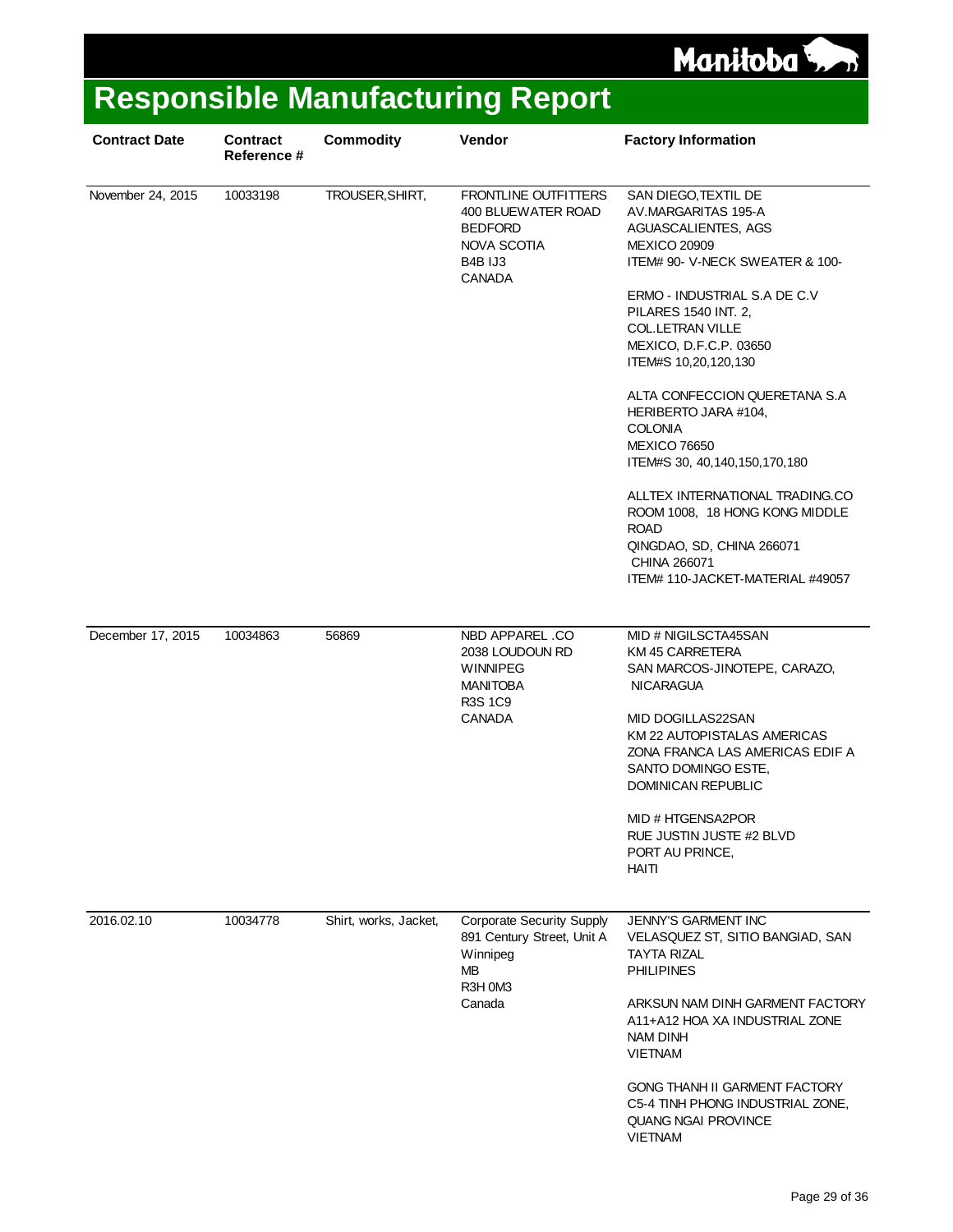

| <b>Contract Date</b> | <b>Contract</b><br>Reference # | <b>Commodity</b>          | Vendor                                                                                                                | <b>Factory Information</b>                                                                                                                                                                                                                                              |
|----------------------|--------------------------------|---------------------------|-----------------------------------------------------------------------------------------------------------------------|-------------------------------------------------------------------------------------------------------------------------------------------------------------------------------------------------------------------------------------------------------------------------|
| 2016.05.19           | 10035550                       | <b>Uniform Attire</b>     | CORPORATE SECURITY<br>897 CENTURY STREET<br><b>WINNIPEG</b><br><b>MANITOBA</b><br>R3H 0M3<br><b>CANADA</b>            | PICACHO S.A de C.V<br>KM 26.5 CARRETERA A SANTA ANA<br><b>LA LIBERTAD</b><br>EL SALVADOR<br>PRODEPT<br>ZONA FRANCA SAN BARTOLO, CALLE<br>ILOPANGO, SAN SALVADOR<br>EL SALVADOR<br>SAN DIEGO TEXTIL DE<br>AV. MARGARITAS 195-A<br><b>AGUASCALIENTES</b><br><b>MEXICO</b> |
| 2016.07.21           | 10035659                       | SHIRT, UNIFORM            | FRONTLINE OUTFITTERS<br>400 BLUEWATER ROAD<br><b>BEDFORD</b><br><b>NOVA SCOTIA</b><br><b>B4B 1J3</b><br><b>CANADA</b> | <b>EMPIRE SHIIRT CO</b><br>451 AVE ST. LAURENT<br>LOUISEVILLE, PQ<br><b>CANADA</b><br>APK GROUP CENTER INTERNATIONAL<br>19 ZHANGZHON NO. 2 ROAD<br>QINGDAO, SHANDONG<br>CHINA, 266071                                                                                   |
| August 19, 2016      | 08Y0024117                     | <b>Presentation Items</b> | The Lawrence Werier Co.<br>c/o 966 McLeod Ave.<br>Winnipeg<br>Manitoba<br><b>R2G 2K2</b><br>Canada                    | Sino Pins Company Ltd.<br>No. 29, I/F, Building D, Lijing City Plaza<br>Sanxiang Town, Zhongshan City<br>Guangdong Province, 528463, China                                                                                                                              |
| 2016.11.02           | 10036013                       | JACKETS,                  | <b>CORPORATE SECURITY</b><br>897 CENTURY STREET<br><b>WINNIPEG</b><br><b>MANITOBA</b><br>R3H 0M3<br><b>CANADA</b>     | ShingWai Garment Co. Ltd<br>Xiang Long District, Kai Pink<br>Guangdong<br>China<br><b>Pride Manufacturing</b><br>Zoll Zip Honduras, Edif 2, Carrerera<br>Choloma Cortes<br>Honduras                                                                                     |
| 2016.11.02           | 10036013                       | <b>TROUSER</b>            | <b>MARTIN &amp; LEVESQUE</b><br>420 3E AVENUE<br><b>LEVIS</b><br><b>QUEBEC</b><br>G6W 5M6<br>CANADA                   | BECOTTE INC.<br>483 NOTRE DAME<br><b>VICTORIAVILLE</b><br><b>CANADA</b><br><b>TIANJIN STEAM APPAREL</b><br>SUITE 3102 GATE 1 BLDNG 6, JING DE<br><b>TIANJIN</b><br><b>CHINA</b>                                                                                         |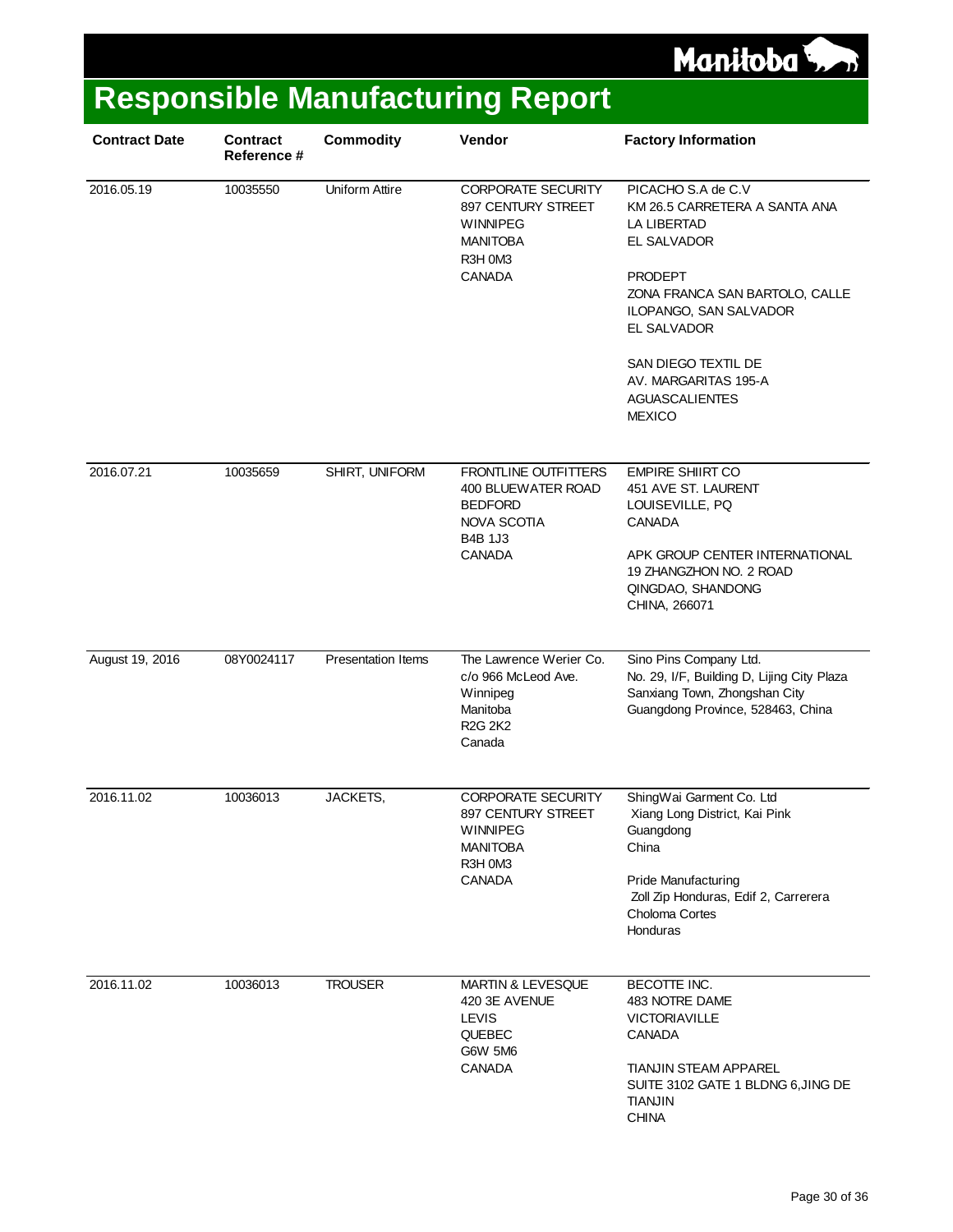

| <b>Contract Date</b> | <b>Contract</b><br>Reference # | <b>Commodity</b>    | Vendor                                                                                                  | <b>Factory Information</b>                                                                                                            |
|----------------------|--------------------------------|---------------------|---------------------------------------------------------------------------------------------------------|---------------------------------------------------------------------------------------------------------------------------------------|
| November 8, 2016     | 10035846                       | Jacket, Vest, Cuff, | <b>Corporate Security Supply</b><br>Unit A 891 Century St.<br>Winnipeg<br>Manitoba<br>R3H 0M3<br>Canada | March 29 Textile-Garment Joint Stock<br>60 Me Nhu Street, Thanh Khe District<br>Da Nang<br>Vietnam                                    |
| November 23, 2016    | 10036203                       | Coverall, Overall   | <b>Atlantic Star Uniforms</b><br>15 Miller Avenue<br>Edmundston<br>New Brunswick<br>E3V 4H4<br>Canada   | <b>Atlantic Star Uniforms</b><br>15 Miller Avenue<br>Edmundston, NB<br>Canada                                                         |
| 2016.12.19           | 10036271                       | PIN, LAPEL, METAL   | DAN WALL SALES<br>966 McLEAOD AVE.<br><b>WINNIPEG</b><br><b>MANITOBA</b><br>R26 2K9<br>CANADA           | SINO PINS COMPANY LIMITED<br>29 1/F BULDING D<br>SANXIANG TOWN, ZHONGSHAN CITY<br><b>CHINA</b>                                        |
| June 22, 2017        | 10036482                       | JACKET, VEST, CUFF, | <b>Corporate Security Supply</b><br>Unit A 891 Century St.<br>Winnipeg<br>Manitoba<br>R3H 0M3<br>Canada | DONG THANH II GARMENT JOINT STOCK<br>C5-4 TINH PHONG INDUSTRIAL ZONE,<br><b>QUANG NGA PROVINCE</b><br><b>VIETNAM</b>                  |
| July 14, 2017        | 10036986                       | Shirt, Work, 5.11   | <b>Corporate Security Supply</b><br>Unit A 891 Century St.<br>Winnipeg<br>Manitoba<br>R3H 0M3<br>Canada | Hoa Tho Dong Ha Garment Company<br>South of Dong Ha Industrial Zone,<br>Dong Luong Ward, Dong Ha Town,<br>Quang Tri Provence, Vietnam |
| July 14, 2017        | 10036986                       | Rainwear            | <b>Corporate Security Supply</b><br>Unit A 891 Century St.<br>Winnipeg<br>Manitoba<br>R3H 0M3<br>Canada | Impetus Portugal Texteis, S.A.<br>Lugar Fonte de Cima,<br>4740-675 Barqueiros<br>Portugal                                             |
| July 14, 2017        | 10036986                       | Jacket, Vest, Cuff, | <b>Corporate Security Supply</b><br>Unit A 891 Century St.<br>Winnipeg<br>Manitoba<br>R3H 0M3<br>Canada | CPG Garment Co. Ltd.<br>250 Petchuasem 5012 Bangwah,<br>Bangkok<br>Thailand                                                           |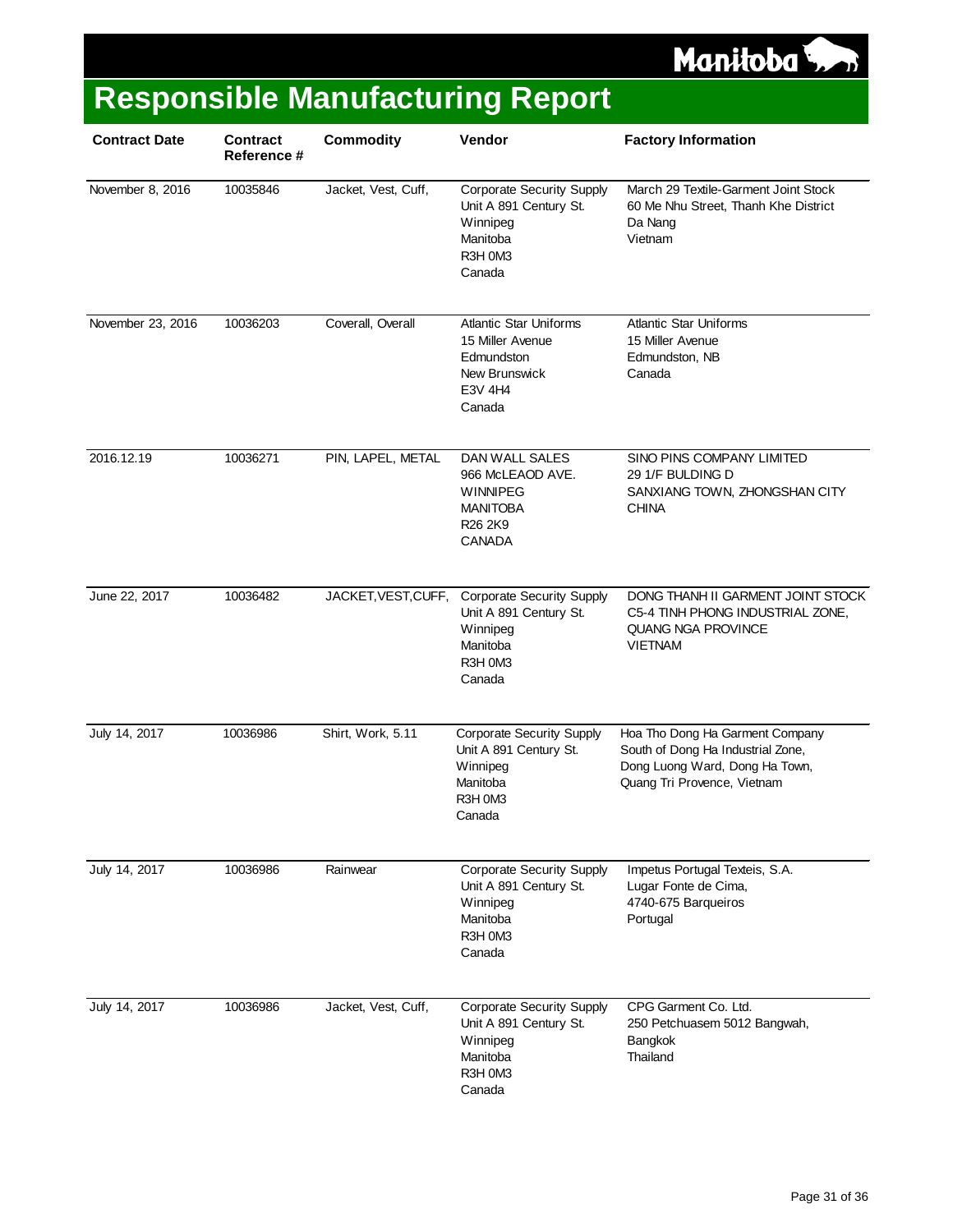

| <b>Contract Date</b> | <b>Contract</b><br><b>Reference #</b> | <b>Commodity</b>      | Vendor                                                                                                  | <b>Factory Information</b>                                                                                             |
|----------------------|---------------------------------------|-----------------------|---------------------------------------------------------------------------------------------------------|------------------------------------------------------------------------------------------------------------------------|
| July 14, 2017        | 10036986                              | Outerwear, Winter     | <b>Corporate Security Supply</b><br>Unit A 891 Century St.<br>Winnipeg<br>Manitoba<br>R3H 0M3<br>Canada | Gong Thanh II Garment Factory<br>CS-4 Tinh Phang Industrial Zone, Son<br>Quang Ngai<br>Vietnam                         |
| July 14, 2017        | 10036986                              | Rainwear              | <b>Corporate Security Supply</b><br>Unit A 891 Century St.<br>Winnipeg<br>Manitoba<br>R3H 0M3<br>Canada | Arusun Nam Dinn Factory<br>A11 + A12 Hoa xa Industrial Zone<br>Nam Dinh<br>Vietnam                                     |
| July 14, 2017        | 10036986                              | Headgear, Safety      | <b>Corporate Security Supply</b><br>Unit A 891 Century St.<br>Winnipeg<br>Manitoba<br>R3H 0M3<br>Canada | Foshan City Shunde District Jiahua<br>No. 68 Junlan Road, Junan Town Shunde<br>Foshan City Guangdong Province<br>China |
| July 14, 2017        | 10036986                              | Rainwear              | <b>Corporate Security Supply</b><br>Unit A 891 Century St.<br>Winnipeg<br>Manitoba<br>R3H 0M3<br>Canada | Ningbo Beston Plastics Co., Ltd.<br>No. 66 Yi Cheng Road Beilun<br>Ningbo PRC<br>China                                 |
| August 17, 2017      | 10036971                              | Coverall, Overall     | Louis Hebert Uniforme Inc.<br>1963 Notre-Dame-de-Fatima<br>Laval<br>Quebec<br><b>H7G 4R9</b><br>Canada  | Louis Hebert Uniforme Inc.<br>1963 Notre-Dame-de-Fatima<br>Laval, Quebec<br>Canada                                     |
| August 18, 2017      | 10037171                              | Uniform Attire        | <b>Corporate Security Supply</b><br>Unit A 891 Century St.<br>Winnipeg<br>Manitoba<br>R3H 0M3<br>Canada | Pride Manufacturing<br>Zoli Zip Honduras Edif. 2, Carrerera,<br>Choloma Cortes<br>Honduras                             |
| December 27, 2017    | 10037513                              | <b>UNIFORM ATTIRE</b> | C2C UNIFORMS<br>2450 RUE COHEN<br><b>MONTREAL</b><br><b>QUEBEC</b><br><b>H4R 2N6</b><br>CANADA          | SHENYANG BRIGHTVIEW APPAREL<br>NO 355 SHANG CHAN RD.<br><b>SHEN YANG</b><br><b>CHINA</b>                               |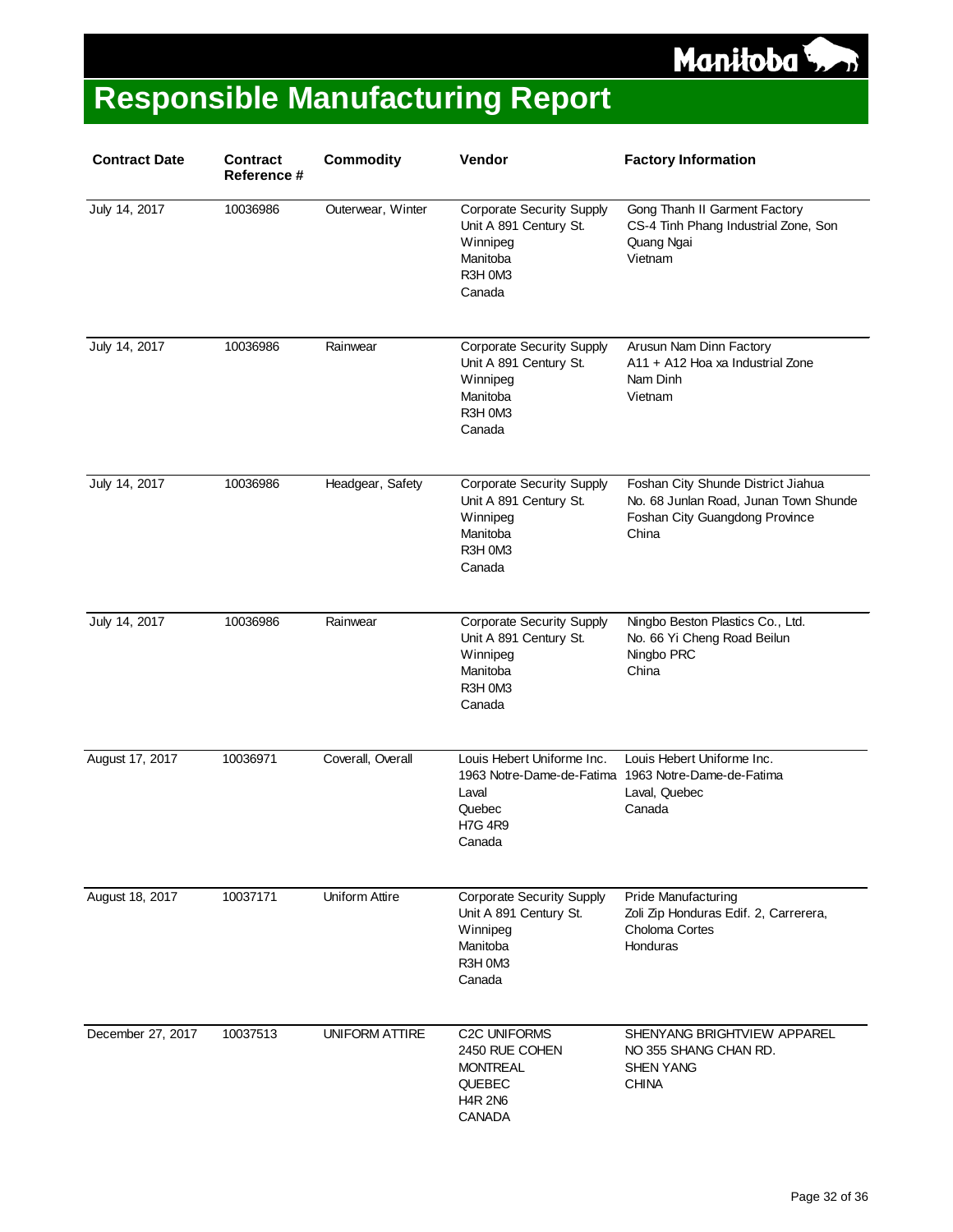

| <b>Contract Date</b> | <b>Contract</b><br>Reference # | <b>Commodity</b>          | Vendor                                                                                                                  | <b>Factory Information</b>                                                                            |
|----------------------|--------------------------------|---------------------------|-------------------------------------------------------------------------------------------------------------------------|-------------------------------------------------------------------------------------------------------|
| January 17, 2018     | 10037682                       | Outerwear, Winter         | Marantz & Son Ltd.<br>14 Plymouth Street<br>Winnipeg<br>Manitoba<br><b>R2X 2V7</b><br>Canada                            | Chatham Knitting Mills, Inc.<br>119 South Main Street<br>Chatham, VA 24531<br><b>U.S.A.</b>           |
| January 22, 2018     | 10037681                       | Uniform, Attire           | D. Marks Uniforms Ltd.<br>8383 St. Laurent<br>Montreal<br>Quebec<br>H <sub>2</sub> P 2M7<br>Canada                      | Marks Men's Wear Inc.<br>8383 St. Laurent<br>Montreal, Quebec<br>Canada                               |
| January 22, 2018     | 10037681                       | Uniform, Attire           | D. Marks Uniforms Ltd.<br>8383 St. Laurent<br>Montreal<br>Quebec<br>H <sub>2</sub> P 2M7<br>Canada                      | J & D International Co.<br>Room 702, No.2, Baiyulan Building, Lane<br>Shanghai<br>China               |
| January 22, 2018     | 10037681                       | Uniform, Attire           | D. Marks Uniforms Ltd.<br>8383 St. Laurent<br>Montreal<br>Quebec<br>H <sub>2</sub> P 2M7<br>Canada                      | William Scully Ltd.<br>2090 Moreau<br>Montreal, Quebec<br>Canada                                      |
| January 23, 2018     | 10037464                       | <b>Clothing General</b>   | <b>Corporate Security Supply</b><br>Unit A 891 Century St.<br>Winnipeg<br>Manitoba<br>R3H 0M3<br>Canada                 | SHINGWAI GARMENT CO. LTD.<br>NO. 39 XIANG LONG DISTRICT, KAI PINK<br><b>GUANGDONG</b><br><b>CHINA</b> |
| 2018.01.26           | 10037558                       | <b>Presentation Items</b> | Dan Wall Sales<br>C/O 966 McLeod Ave.<br>Winnipeg<br>Manitoba<br>R <sub>2</sub> G <sub>2</sub> K <sub>9</sub><br>Canada | Sino Pins Company Limited<br>No. 29, 1/f, Building D<br>Sanxiang Town, Zhongshan City<br>China        |
| April 11, 2018       | 10037642                       | Jacket, Vest, Cuff,       | <b>Corporate Security Supply</b><br>Unit A 891 Century St.<br>Winnipeg<br>Manitoba<br>R3H 0M3<br>Canada                 | Shingwai Garment Co. Ltd.<br>No. 39 Xiang Long District, Kai Pink,<br>Guangdong<br>China              |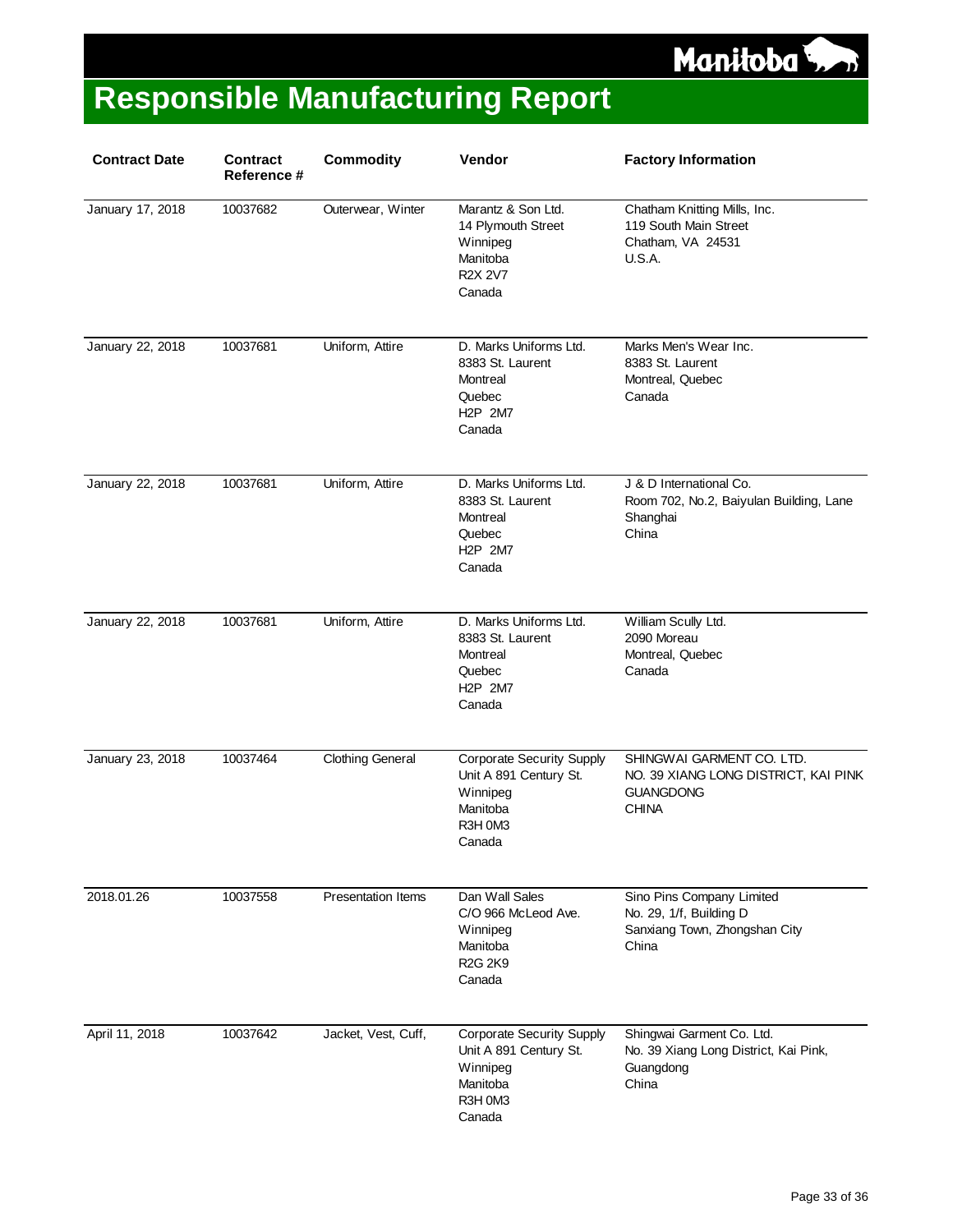

| <b>Contract Date</b> | <b>Contract</b><br>Reference # | <b>Commodity</b>        | Vendor                                                                                    | <b>Factory Information</b>                                                                          |
|----------------------|--------------------------------|-------------------------|-------------------------------------------------------------------------------------------|-----------------------------------------------------------------------------------------------------|
| 2017.07.09           | 10037356                       | <b>Clothing General</b> | Marantz & Son Ltd.<br>14 Plymouth St.<br>Winnipeg<br>Manitoba<br><b>R2X 2V7</b><br>Canada | Fine Cotton<br>B-237 Main Ibrahim, Haydry Road<br>Korangi Creek, Karachi<br>Pakistan                |
| 2017.07.09           | 10037356                       | <b>Clothing General</b> | Marantz & Son Ltd.<br>14 Plymouth St.<br>Winnipeg<br>Manitoba<br><b>R2X 2V7</b><br>Canada | Fine Cotton<br>B-237 Main Ibrahim, Haydry Road<br>Korangi Creek, Karachi<br>Pakistan                |
| 2017.07.09           | 10037356                       | <b>Clothing General</b> | Marantz & Son Ltd.<br>14 Plymouth St.<br>Winnipeg<br>Manitoba<br><b>R2X 2V7</b><br>Canada | Parque Industrial Zoli-Zip San Jose<br>2do Anillo Periferico<br>San Pedro, Sula<br>Cortes, Honduras |
| 2017.07.09           | 10037356                       | <b>Clothing General</b> | Marantz & Son Ltd.<br>14 Plymouth St.<br>Winnipeg<br>Manitoba<br>R2X 2V7<br>Canada        | Parque Industrial Zoli-Zip San Jose<br>2do Anillo Periferico<br>San Pedro, Sula<br>Cortes, Honduras |
| 2017.07.09           | 10037356                       | <b>Clothing General</b> | Marantz & Son Ltd.<br>14 Plymouth St.<br>Winnipeg<br>Manitoba<br><b>R2X 2V7</b><br>Canada | Fine Cotton<br>B-237 Main Ibrahim, Haydry Road<br>Korangi Creek, Karachi<br>Pakistan                |
| 2017.07.09           | 10037356                       | <b>Clothing General</b> | Marantz & Son Ltd.<br>14 Plymouth St.<br>Winnipeg<br>Manitoba<br><b>R2X 2V7</b><br>Canada | Underwear Mills Inc.<br>9200 Boul. St. Laurent Blvd.<br>Montreal, QC<br>Canada                      |
| 2017.07.09           | 10037356                       | <b>Clothing General</b> | Marantz & Son Ltd.<br>14 Plymouth St.<br>Winnipeg<br>Manitoba<br><b>R2X 2V7</b><br>Canada | Fine Cotton<br>B-237 Main Ibrahim, Haydry Road<br>Korangi Creek, Karachi<br>Pakistan                |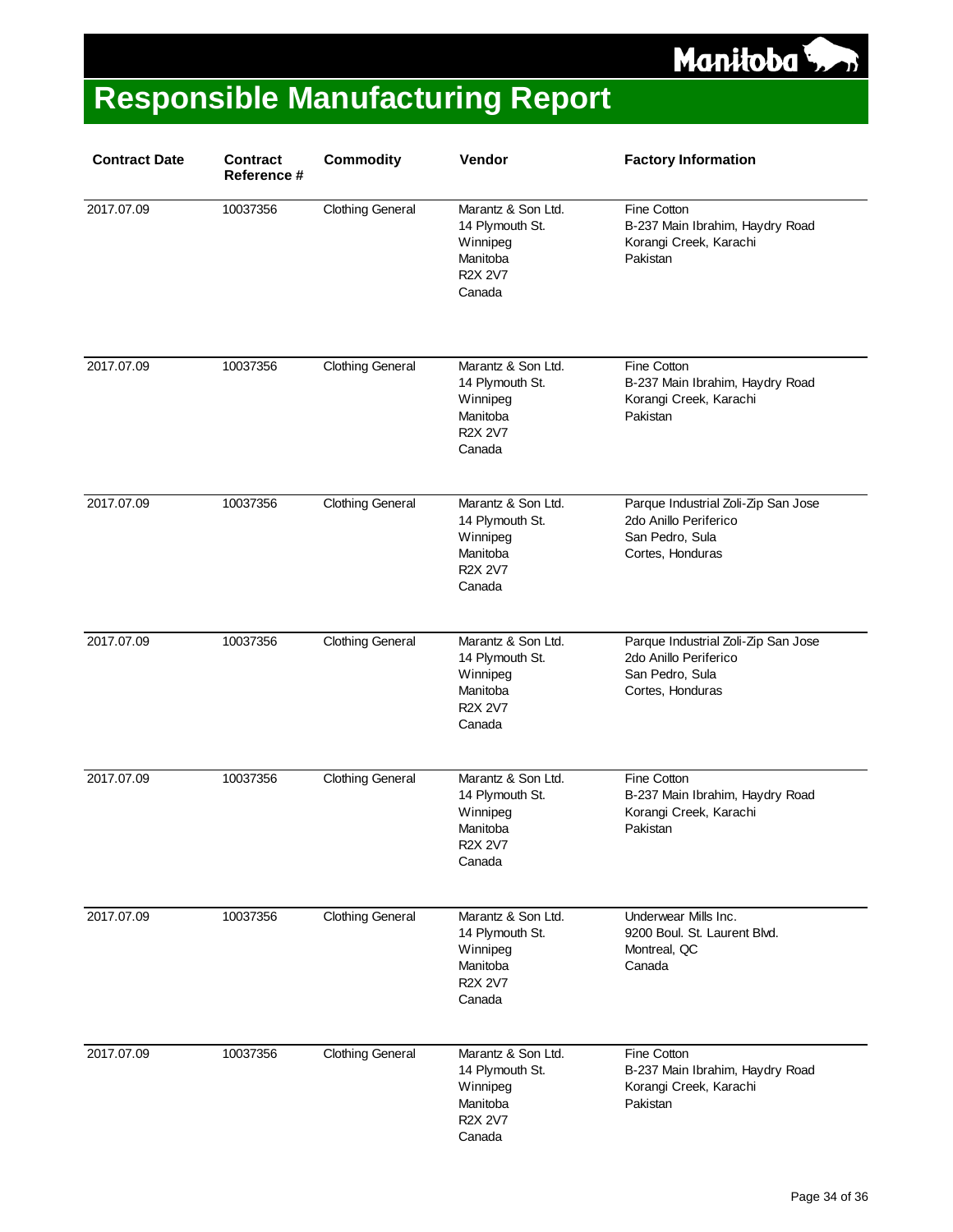

| <b>Contract Date</b> | <b>Contract</b><br>Reference # | <b>Commodity</b>        | Vendor                                                                                    | <b>Factory Information</b>                                                                                                                                           |
|----------------------|--------------------------------|-------------------------|-------------------------------------------------------------------------------------------|----------------------------------------------------------------------------------------------------------------------------------------------------------------------|
| 2017.07.09           | 10037356                       | <b>Clothing General</b> | Marantz & Son Ltd.<br>14 Plymouth St.<br>Winnipeg<br>Manitoba<br><b>R2X 2V7</b><br>Canada | Fine Cotton<br>B-237, Main Ibrahim, Haydry Road<br>Korangi Creek, Karachi<br>Pakistan                                                                                |
| 2017.07.09           | 10037356                       | Outerwear, Winter       | Marantz & Son Ltd.<br>14 Plymouth St.<br>Winnipeg<br>Manitoba<br><b>R2X 2V7</b><br>Canada | Fine Cotton<br>B-237 Main Ibrahim, Haydry Road<br>Korangi Creek, Karachi<br>Pakistan                                                                                 |
| 2017.07.09           | 10037356                       | Outerwear, Winter       | Marantz & Son Ltd.<br>14 Plymouth St.<br>Winnipeg<br>Manitoba<br>R2X 2V7<br>Canada        | Fine Cotton<br>B-237 Main Ibrahim, Haydry Road<br>Korangi Creek, Karachi<br>Pakistan                                                                                 |
| 2017.07.09           | 10037356                       | <b>Clothing General</b> | Marantz & Son Ltd.<br>14 Plymouth St.<br>Winnipeg<br>Manitoba<br>R2X 2V7<br>Canada        | Fine Cotton<br>B-237 Main Ibrahim, Haydry Road<br>Korangi Creek, Karachi<br>Pakistan<br>Underwear Mills Inc.<br>9200 Boul St. Laurent Blvd<br>Montreal, QC<br>Canada |
| 2017.07.09           | 10037356                       | <b>Clothing General</b> | Marantz & Son Ltd.<br>14 Plymouth St.<br>Winnipeg<br>Manitoba<br>R2X 2V7<br>Canada        | Parque Industrial Zoli-Zip San Jose<br>2do Anillo Periferico<br>San Pedro, Sula<br>Cortes, Honduras                                                                  |
| October 31, 2018     | 10038400                       | Uniform Attire          | Marantz & Son Ltd.<br>14 Plymouth St.<br>Winnipeg<br>Manitoba<br><b>R2X 2V7</b><br>Canada | Fine Cotton<br>B-237 Main Ibrahim, Haydry Road<br>Korangs Creek, Karachi<br>Pakistan                                                                                 |